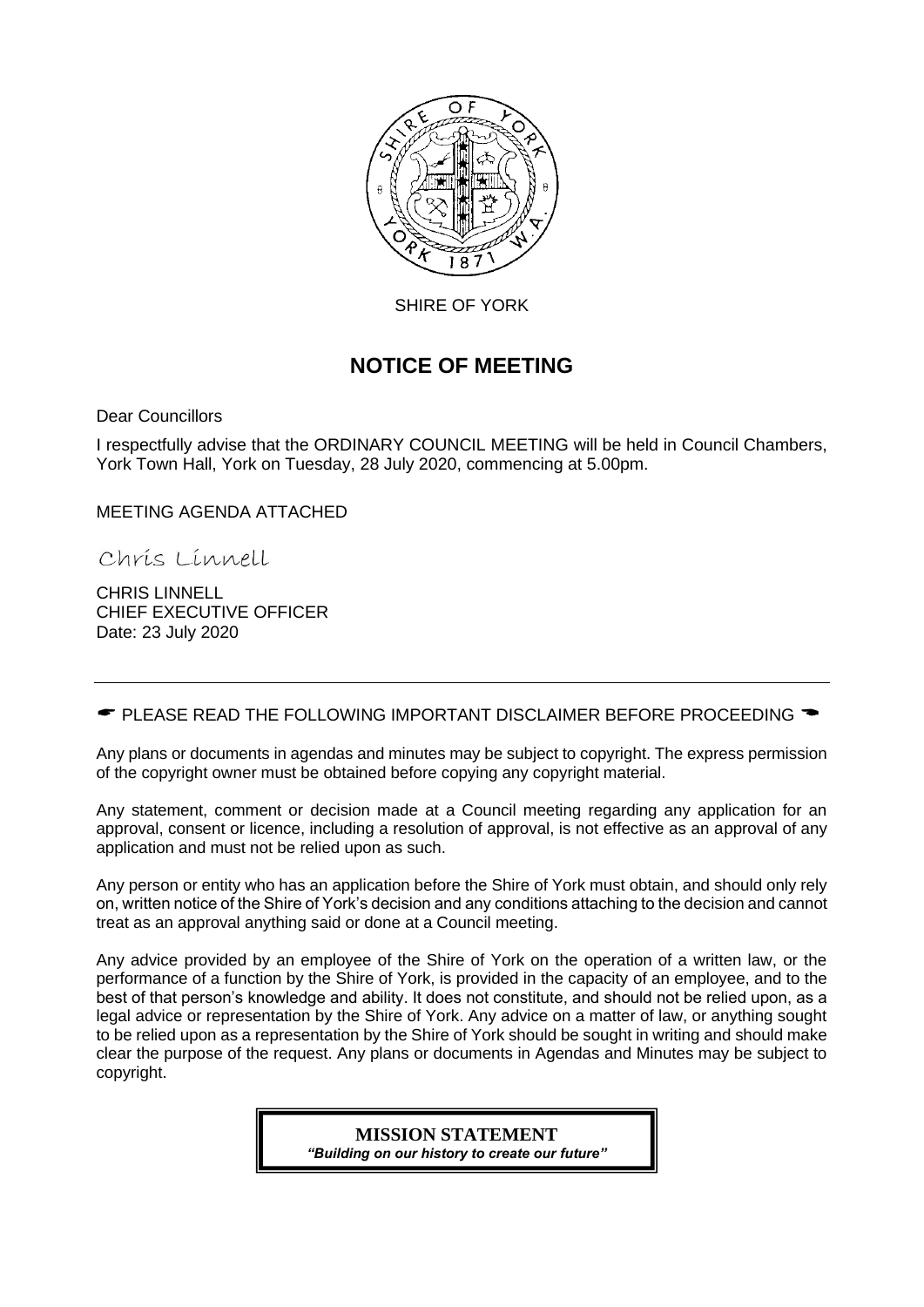# **Local Government Act 1995 (as amended)**

#### **Part 1 Introductory Matters**

- 1.3. Content and intent
	- (1) This Act provides for a system of local government by
		- (a) providing for the constitution of elected local governments in the State;
		- (b) describing the functions of local governments;
		- (c) providing for the conduct of elections and other polls; and
		- (d) providing a framework for the administration and financial management of local governments and for the scrutiny of their affairs.
	- (2) This Act is intended to result in
		- (a) better decision making by local governments;
		- (b) greater community participation in the decisions and affairs of local governments;
		- (c) greater accountability of local governments to their communities; and
		- (d) more efficient and effective local government.
	- (3) In carrying out its functions a local government is to use its best endeavours to meet the needs of the current and future generations through an integration of environmental protection, social advancement and economic prosperity.

# **Part 2 Constitution of Local Government**

# **Division 2 Local Governments and Councils of Local Governments**

- 2.7 The Role of Council
	- (1) The Council
		- (a) directs and controls the Local Government's affairs; and
		- (b) is responsible for the performance of the Local Government's functions.
	- (2) Without limiting subsection  $(1)$ , the Council is to
		- (a) oversee the allocation of the Local Government's finances and resources; and
		- (b) determine the Local Government's policies.

# **Meetings generally open to the public**

- **5.1.** (1) Subject to subsection (2), the following are to be open to members of the public
	- (a) all council meetings; and
	- (b) all meetings of any committee to which a local government power or duty has been delegated.
	- (2) If a meeting is being held by a council or by a committee referred to in subsection (1) (b), the council or committee may close to members of the public the meeting, or part of the meeting, if the meeting or the part of the meeting deals with any of the following —
		- (a) a matter affecting an employee or employees;
		- (b) the personal affairs of any person;
		- (c) a contract entered into, or which may be entered into, by the local government and which relates to a matter to be discussed at the meeting;
		- (d) legal advice obtained, or which may be obtained, by the local government and which relates to a matter to be discussed at the meeting;
		- (e) a matter that if disclosed, would reveal
			- (i) a trade secret;
			- (ii) information that has a commercial value to a person; or
			- (iii) information about the business, professional, commercial or financial affairs of a person, where the trade secret or information is held by, or is about, a person other than the local government;
		- (f) a matter that if disclosed, could be reasonably expected to —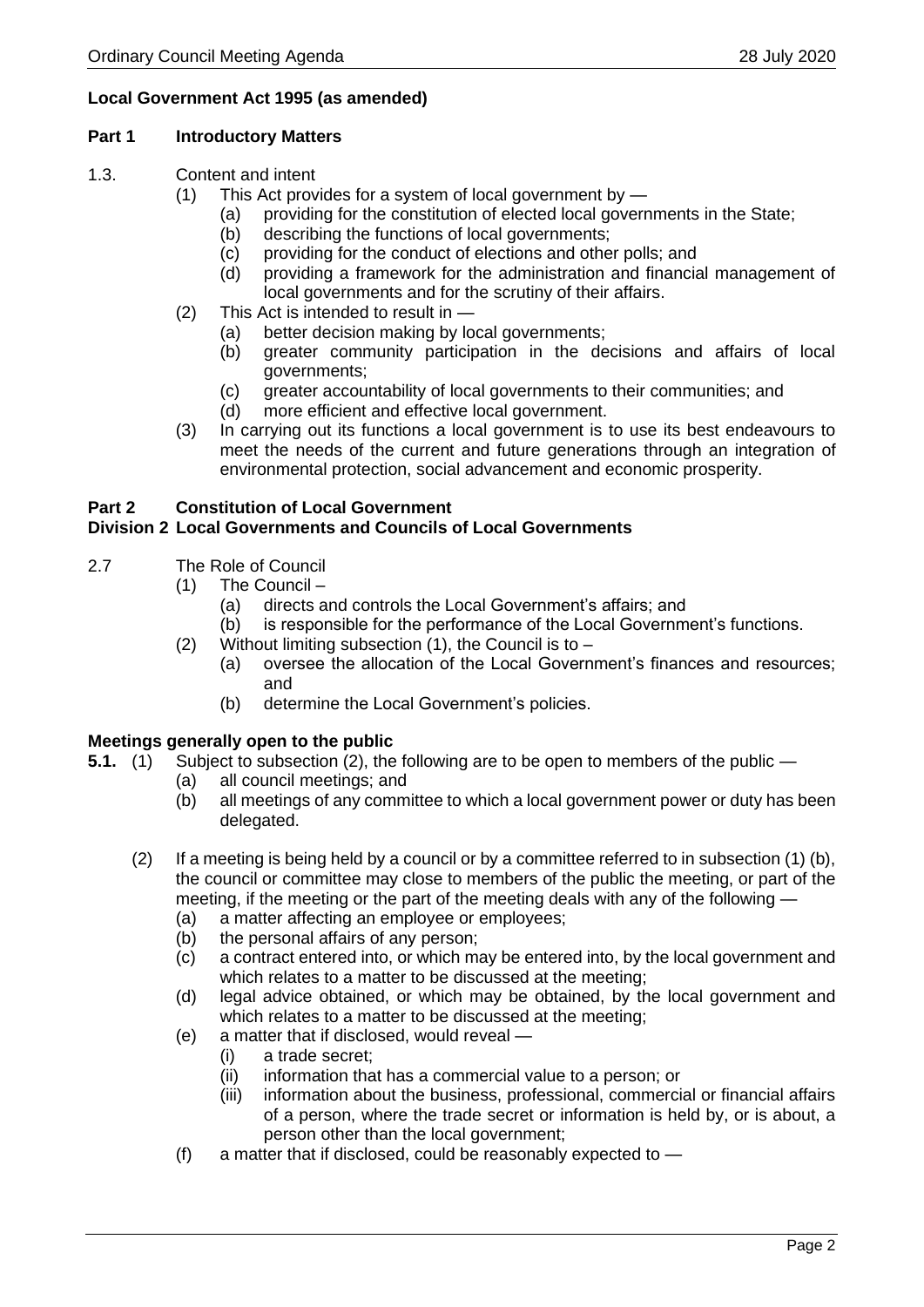- (i) impair the effectiveness of any lawful method or procedure for preventing, detecting, investigating or dealing with any contravention or possible contravention of the law;
- (ii) endanger the security of the local government's property; or
- (iii) prejudice the maintenance or enforcement of a lawful measure for protecting public safety;
- (g) information which is the subject of a direction given under section 23 (1a) of the Parliamentary Commissioner Act 1971; and
- (h) such other matters as may be prescribed.
- (3) A decision to close a meeting or part of a meeting and the reason for the decision are to be recorded in the minutes of the meeting.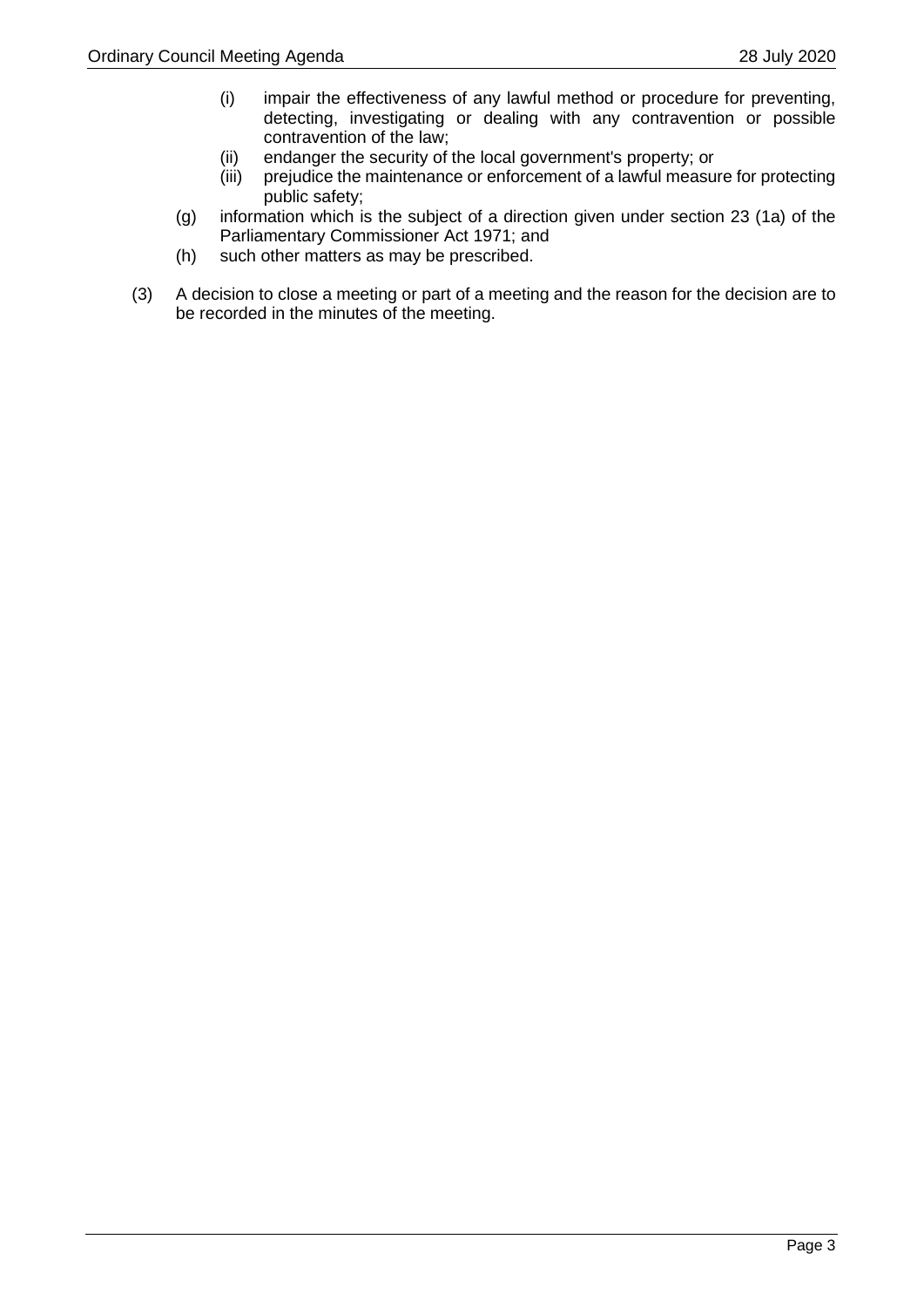

# **G 2.6 PUBLIC QUESTION TIME**

# **Policy Statement**

1.0 "Public Question Time" will be limited to 15 minutes\*. The Council may exercise a discretion to extend the time by resolution if required. If there are questions remaining unasked at the expiration of the time allotted members of the public will be asked to submit their questions in writing to the Chief Executive Officer who will provide a written reply with the response placed in the Agenda of the next Ordinary Meeting of the Council.

*\* A minimum of 15 minutes is provided by Regulation 6(1) of the Local Government (Administration) Regulations 1996 (S.5.24 of the Local Government Act 1995)*

- 2.0 Questions may be asked at the Ordinary Council Meeting and any Committee meeting on any matter affecting the Council and the Shire's operations. Questions submitted to Special Meetings of the Council will be restricted to the subject matter of the meeting.
- 3.0 Each questioner will be limited to two (2) questions. Statements or long preamble are not permitted.
- 4.0 People wishing to ask questions will be encouraged to put their questions in writing or in a prescribed form and submit them to the Chief Executive Officer prior to 10 am on the day of the meeting. This allows for an informed response to be given at the meeting. Oral questions are permitted.
- 5.0 Priority will be given to questions about matters on the agenda for the meeting and which are submitted in accordance with 4.0 above.
- 6.0 Every person who wishes to ask a question must identify themselves and register with a Council Officer immediately prior to the meeting. Subject to 5.0 above questions will be taken in the order in which people register.
- 7.0 Questions containing offensive remarks, reference to the personal affairs or actions of Elected Members or staff, or which relate to confidential matters or legal action will not be accepted. Questions that the Presiding Member considers have been answered by earlier questions at the meeting or earlier meetings may not be accepted.
- 8.0 On receipt of a question the Presiding Member may answer the question or direct it to the Chief Executive Officer to answer. If the question is of a technical nature the Chief Executive Officer may direct the question to a senior technical officer present. If the question requires research it will be taken on notice.
- 9.0 There will be no debate on the answers to questions.
- 10.0 A summary of the question and the answer will be recorded in the minutes of the Council meeting at which the question was asked.
- 11.0 Public Question Time guidelines incorporating this policy are being prepared and will include information on the other methods of enquiry that are available to members of the public to obtain information from the Shire.

Adopted 21 October 2013 Amended 17 September 2015 Amended 23 November 2015 Reviewed 24 October 2016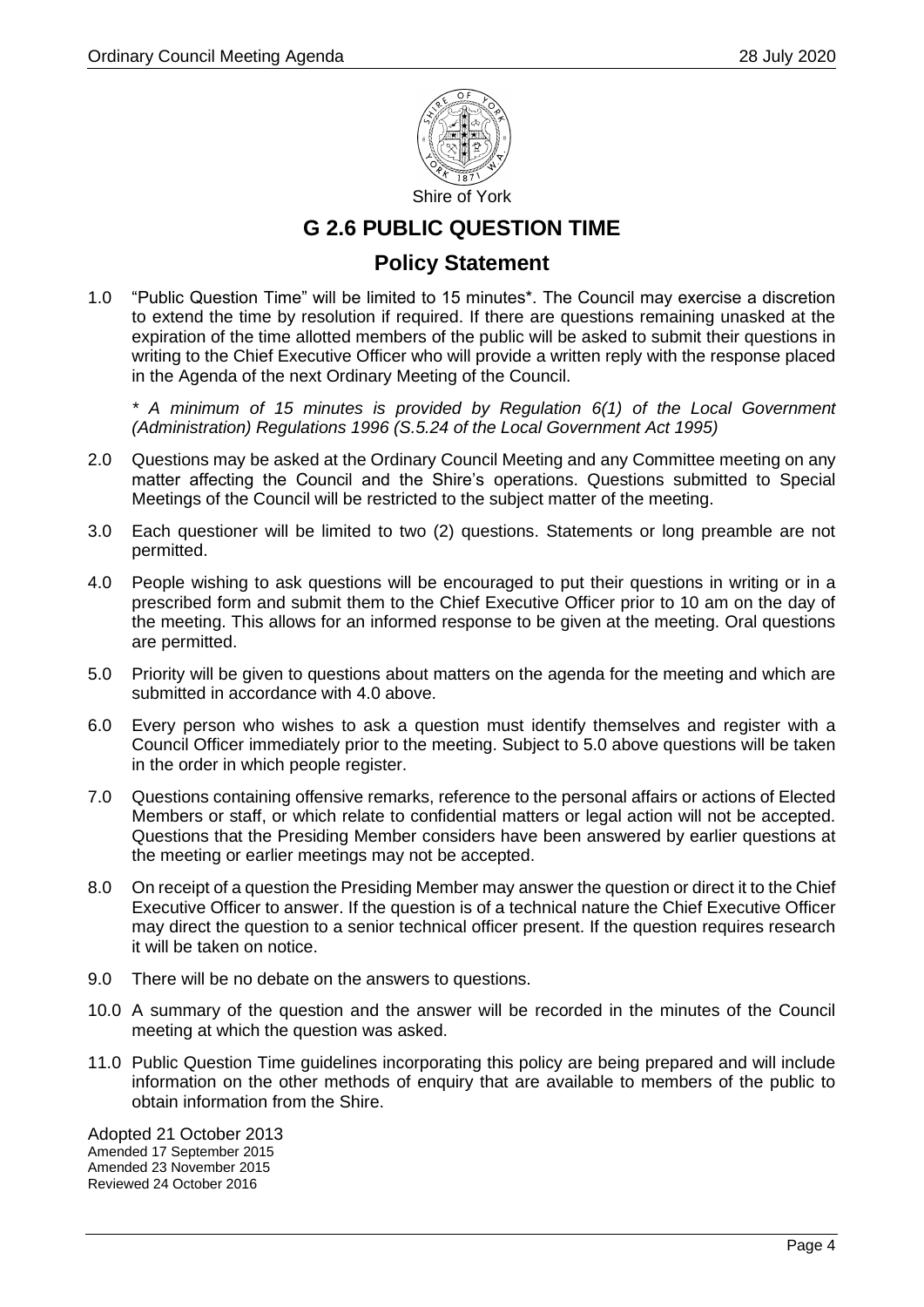# PUBLIC QUESTION TIME PROFORMA

**CONTINUED** 

# Question(s)

|                                                           | Please ensure that your question complies with the Public Question Time Policy<br>Statement as published in the Council Agenda and stated as per the attached |
|-----------------------------------------------------------|---------------------------------------------------------------------------------------------------------------------------------------------------------------|
| Name:                                                     |                                                                                                                                                               |
| <b>Residential Address:</b>                               | (Required if written response requested)                                                                                                                      |
| <b>Organization Name:</b><br>(If presenting on behalf of) |                                                                                                                                                               |
| <b>Council</b>                                            | Item No. Referred To:<br>Meeting Date: _____________________                                                                                                  |
|                                                           | Write your question(s) as clearly and concisely as possible - lengthy questions may be paraphrased.                                                           |
| Note:                                                     | To provide equal opportunity for all in attendance to ask questions, a limit of two<br>(2) questions at a time from any one person is imposed.                |
|                                                           |                                                                                                                                                               |
|                                                           |                                                                                                                                                               |
|                                                           |                                                                                                                                                               |
|                                                           |                                                                                                                                                               |
|                                                           |                                                                                                                                                               |
|                                                           |                                                                                                                                                               |
|                                                           |                                                                                                                                                               |
|                                                           |                                                                                                                                                               |
|                                                           |                                                                                                                                                               |
|                                                           |                                                                                                                                                               |
|                                                           |                                                                                                                                                               |
|                                                           |                                                                                                                                                               |
|                                                           |                                                                                                                                                               |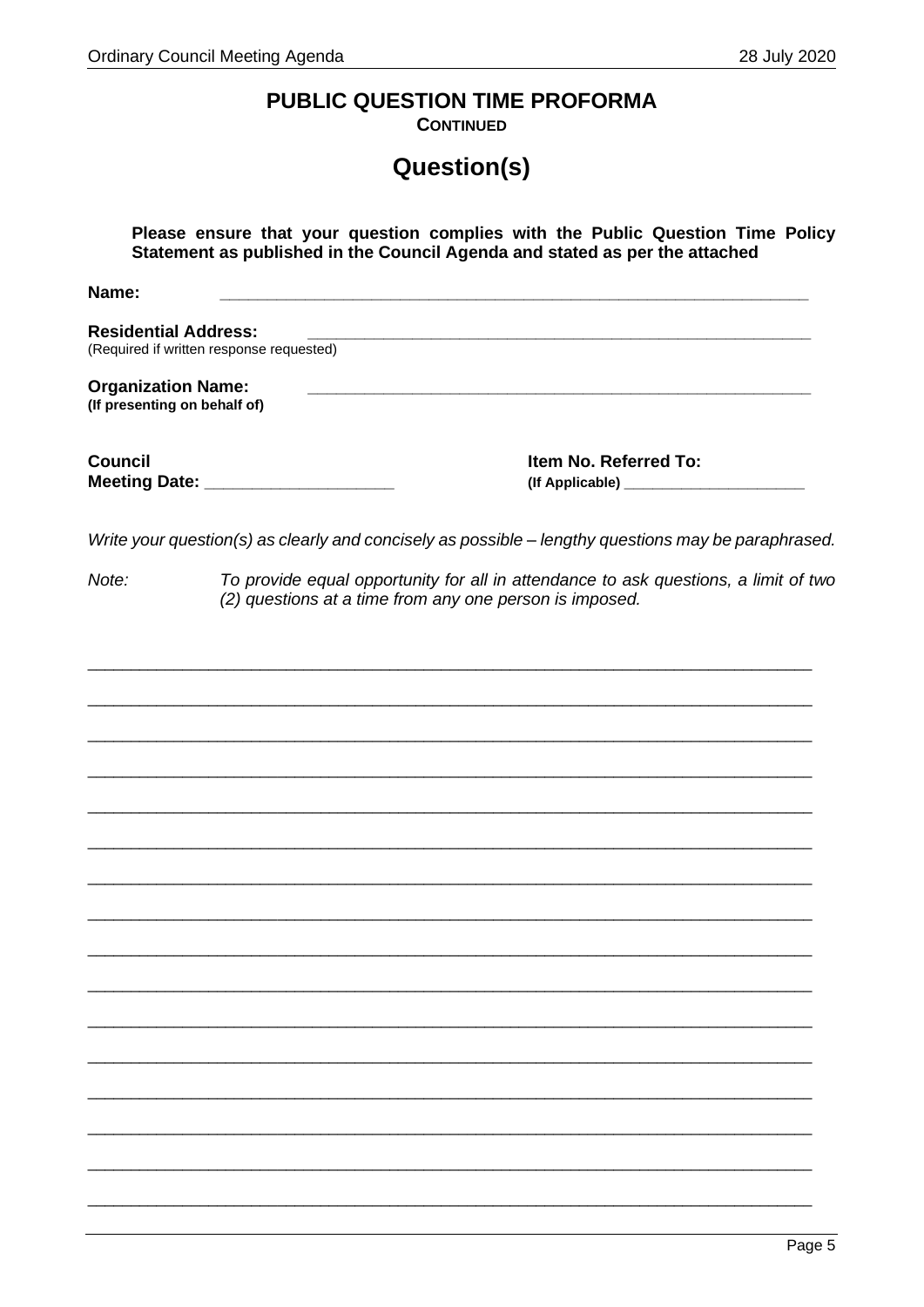| OFFICE USE ONLY                                             |          |
|-------------------------------------------------------------|----------|
| Presented Meeting Date: ___________________________________ | Item No: |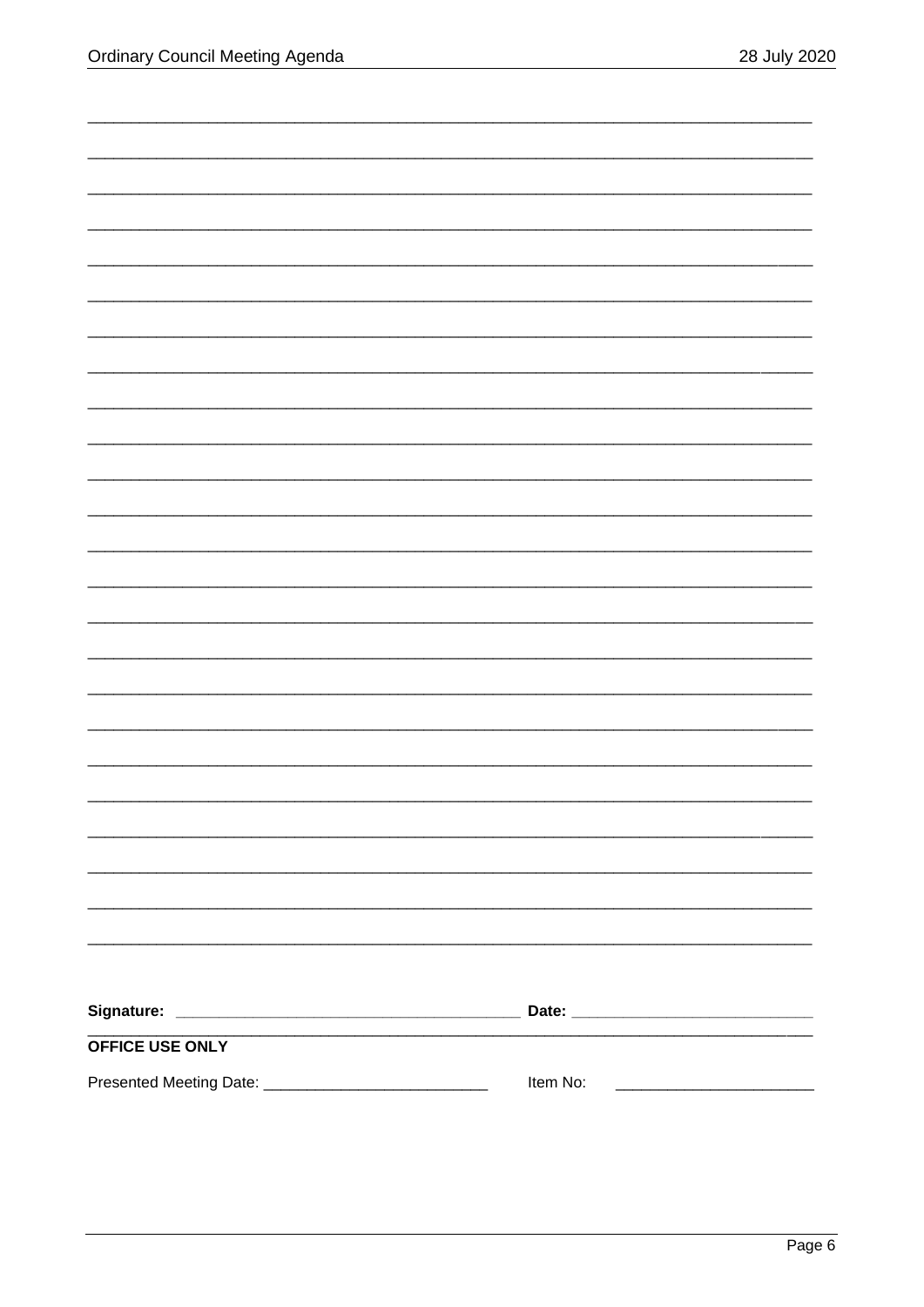# **Order Of Business**

| 1            |             |  |                                                                                  |  |
|--------------|-------------|--|----------------------------------------------------------------------------------|--|
|              | 1.1         |  |                                                                                  |  |
|              | 1.2         |  |                                                                                  |  |
|              | 1.3         |  |                                                                                  |  |
|              | 1.4         |  |                                                                                  |  |
|              | 1.5         |  |                                                                                  |  |
|              | 1.6         |  |                                                                                  |  |
|              | 1.7         |  |                                                                                  |  |
| $\mathbf{2}$ |             |  |                                                                                  |  |
|              | 2.1         |  |                                                                                  |  |
|              | 2.2         |  |                                                                                  |  |
|              | 2.3         |  |                                                                                  |  |
|              | 2.4         |  |                                                                                  |  |
|              | 2.5         |  | Number of People in the Gallery at Commencement of Meeting  10                   |  |
| 3            |             |  |                                                                                  |  |
|              | 3.1         |  |                                                                                  |  |
|              | 3.2         |  |                                                                                  |  |
| 4            |             |  |                                                                                  |  |
|              | 4.1         |  |                                                                                  |  |
|              | 4.2         |  |                                                                                  |  |
| 5            |             |  |                                                                                  |  |
| 6            |             |  |                                                                                  |  |
|              | 6.1         |  |                                                                                  |  |
|              | 6.2         |  |                                                                                  |  |
|              | 6.3         |  |                                                                                  |  |
|              | 6.4         |  |                                                                                  |  |
| 7            |             |  |                                                                                  |  |
| 8            |             |  |                                                                                  |  |
| 9            |             |  |                                                                                  |  |
|              |             |  | SY107-07/20 Minutes of the Access & Inclusion Advisory Committee Meeting Held 24 |  |
|              | SY108-07/20 |  |                                                                                  |  |
|              |             |  |                                                                                  |  |
|              | SY110-07/20 |  |                                                                                  |  |
|              | SY111-07/20 |  | Changes to Plaque on Granite Monument, Mt. Brown/Wongborel 25                    |  |
|              | SY112-07/20 |  | Phythoptera (Dieback) Survey Report on Wongborel/Mt. Brown  26                   |  |
|              | SY113-07/20 |  |                                                                                  |  |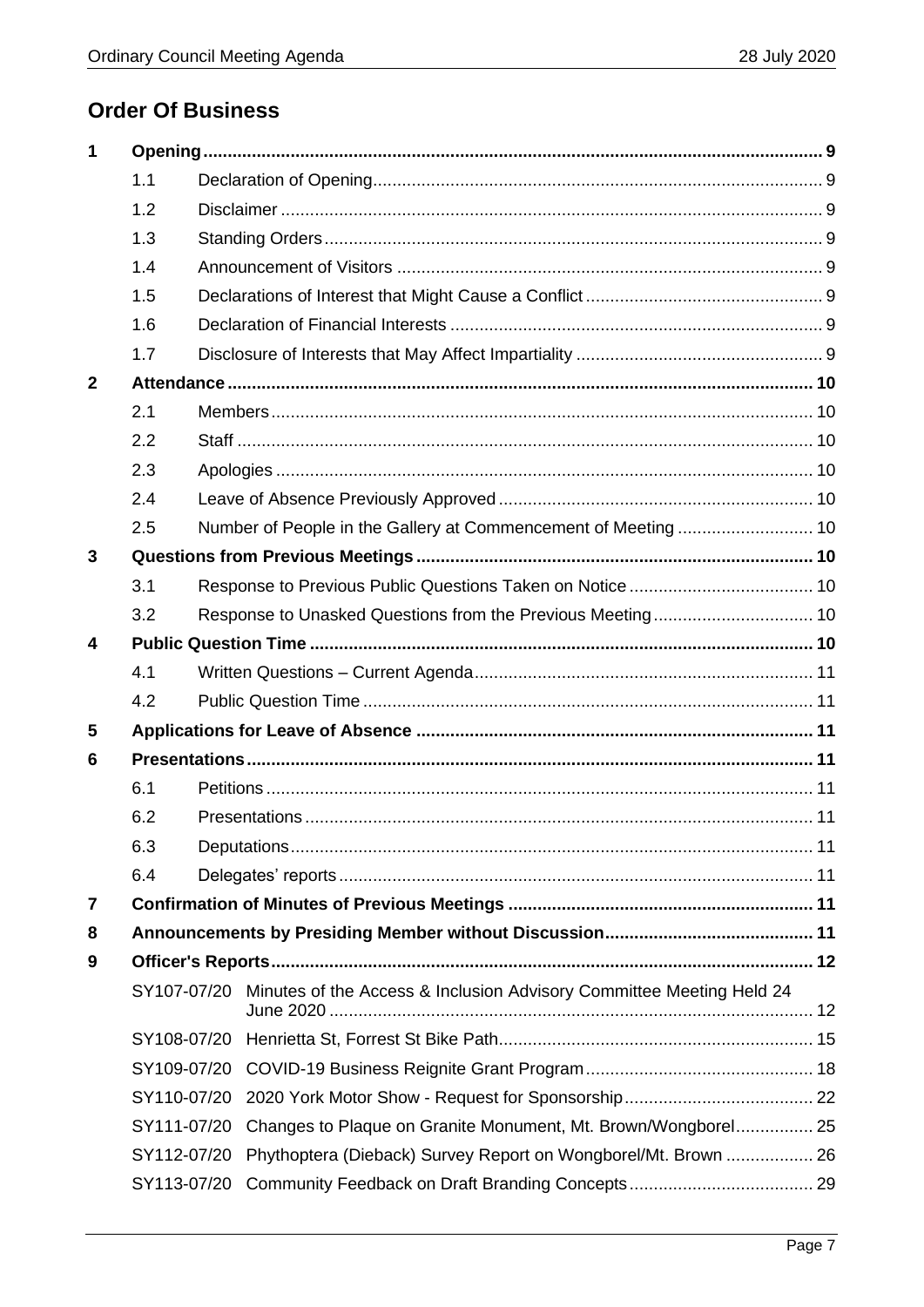| 10 |      |                                                                              |  |
|----|------|------------------------------------------------------------------------------|--|
| 11 |      |                                                                              |  |
| 12 |      | Business of an Urgent Nature Introduced by Decision of the Meeting 43        |  |
| 13 |      |                                                                              |  |
|    | 13.1 |                                                                              |  |
|    |      | SY117-07/20 - Confidential - Outstanding Sundry Debt - Sundry Debtor 1072 44 |  |
|    | 13.2 |                                                                              |  |
| 14 |      |                                                                              |  |
|    |      |                                                                              |  |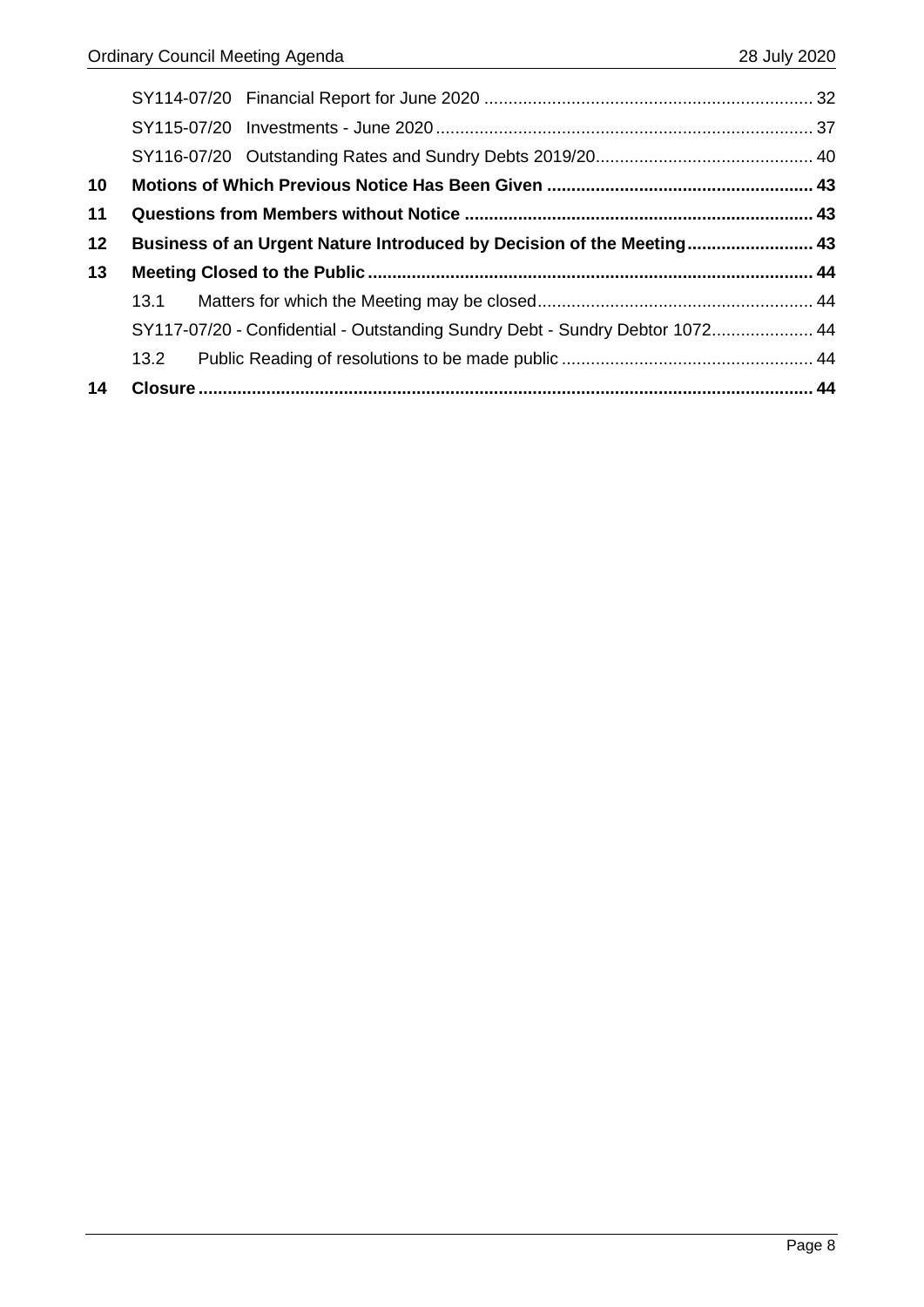The York Shire Council acknowledges the traditional owners of the land on which this meeting will be held.

#### <span id="page-8-0"></span>**1 OPENING**

- <span id="page-8-1"></span>1.1 Declaration of Opening
- <span id="page-8-2"></span>1.2 Disclaimer

The Shire President advises the following:

*"I wish to draw attention to the Disclaimer Notice contained within the agenda document and advise members of the public that any decisions made at the meeting today, can be revoked, pursuant to the Local Government Act 1995.*

*Therefore members of the public should not rely on any decisions until formal notification in writing by Council has been received. Any plans or documents in agendas and minutes may be subject to copyright. The express permission of the copyright owner must be obtained before copying any copyright material."*

- <span id="page-8-3"></span>1.3 Standing Orders
- <span id="page-8-4"></span>1.4 Announcement of Visitors
- <span id="page-8-5"></span>1.5 Declarations of Interest that Might Cause a Conflict

Councillors/Staff are reminded of the requirements of s5.65 of the Local Government Act 1995, to disclose any interest during the meeting when the matter is discussed and also of the requirement to disclose an interest affecting impartiality under the Shire of York's Code of Conduct.

| <b>Name</b> | <b>Item No &amp; Title</b> | <b>Nature of Interest</b><br>(and extent, where appropriate) |
|-------------|----------------------------|--------------------------------------------------------------|
|             |                            |                                                              |
|             |                            |                                                              |
|             |                            |                                                              |

#### <span id="page-8-6"></span>1.6 Declaration of Financial Interests

A declaration under this section requires that the nature of the interest must be disclosed. Consequently a member who has made a declaration must not preside, participate in, or be present during any discussion or decision making procedure relating to the matter the subject of the declaration.

Other members may allow participation of the declarant if the member further discloses the extent of the interest and the other members decide that the interest is trivial or insignificant or is common to a significant number of electors or ratepayers.

| <b>Name</b> | <b>Item No &amp; Title</b> | <b>Nature of Interest</b><br>(and extent, where appropriate) |
|-------------|----------------------------|--------------------------------------------------------------|
|             |                            |                                                              |
|             |                            |                                                              |
|             |                            |                                                              |

#### <span id="page-8-7"></span>1.7 Disclosure of Interests that May Affect Impartiality

Councillors and staff are required (Code of Conduct), in addition to declaring any financial interest, to declare any interest that might cause a conflict. The member/employee is also encouraged to disclose the nature of the interest. The member/employee must consider the nature and extent of the interest and whether it will affect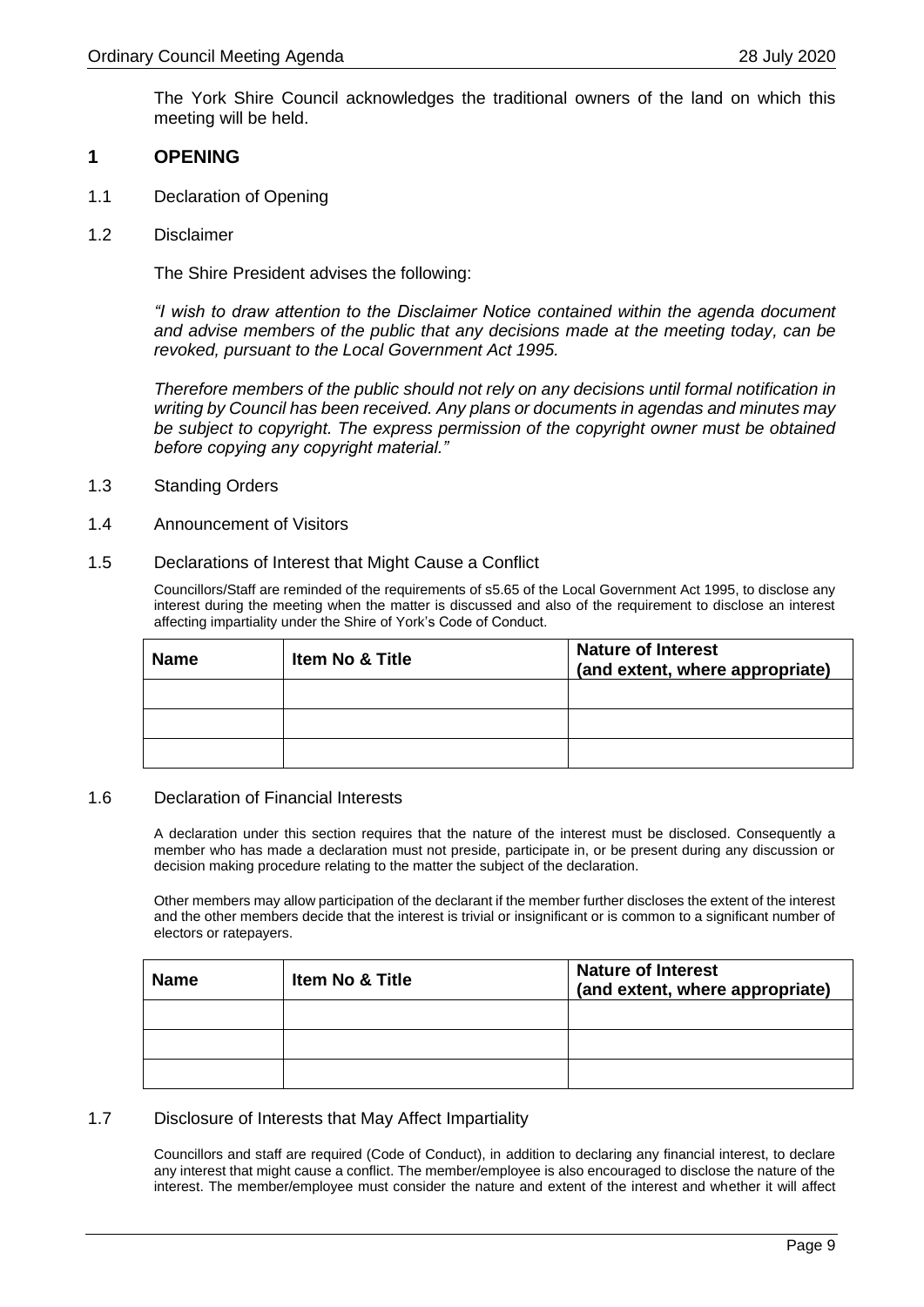their impartiality. If the member/employee declares that their impartiality will not be affected then they may participate in the decision making process.

| <b>Name</b> | <b>Item No &amp; Title</b> | <b>Nature of Interest</b><br>(and extent, where appropriate) |
|-------------|----------------------------|--------------------------------------------------------------|
|             |                            |                                                              |
|             |                            |                                                              |
|             |                            |                                                              |

# <span id="page-9-0"></span>**2 ATTENDANCE**

- <span id="page-9-1"></span>2.1 Members
- <span id="page-9-2"></span>2.2 Staff
- <span id="page-9-3"></span>2.3 Apologies
- <span id="page-9-4"></span>2.4 Leave of Absence Previously Approved
- <span id="page-9-5"></span>2.5 Number of People in the Gallery at Commencement of Meeting

# <span id="page-9-6"></span>**3 QUESTIONS FROM PREVIOUS MEETINGS**

- <span id="page-9-7"></span>3.1 Response to Previous Public Questions Taken on Notice Nil
- <span id="page-9-8"></span>3.2 Response to Unasked Questions from the Previous Meeting Nil

# <span id="page-9-9"></span>**4 PUBLIC QUESTION TIME**

Public Question Time is conducted in accordance with the Act and Regulations. In addition to this the Shire's Council Meetings Local Law 2016 states –

#### **6.7 Other procedures for question time for the public**

- (1) A member of the public who wishes to ask a question during question time must identify themselves and register with a Council Officer immediately prior to the meeting.
- (2) A question may be taken on notice by the Council for later response.
- (3) When a question is taken on notice the CEO is to ensure that—
	- (a) a response is given to the member of the public in writing; and
	- (b) a summary of the response is included in the agenda of the next meeting of the Council.
- (4) Where a question relating to a matter in which a relevant person has an interest is directed to the relevant person, the relevant person is to—
	- (a) declare that he or she has an interest in the matter; and
	- (b) allow another person to respond to the question.
- (5) Each member of the public with a question is entitled to ask up to 2 questions before other members of the public will be invited to ask their questions.
- (6) Where a member of the public provides written questions then the Presiding Member may elect for the questions to be responded to as normal business correspondence.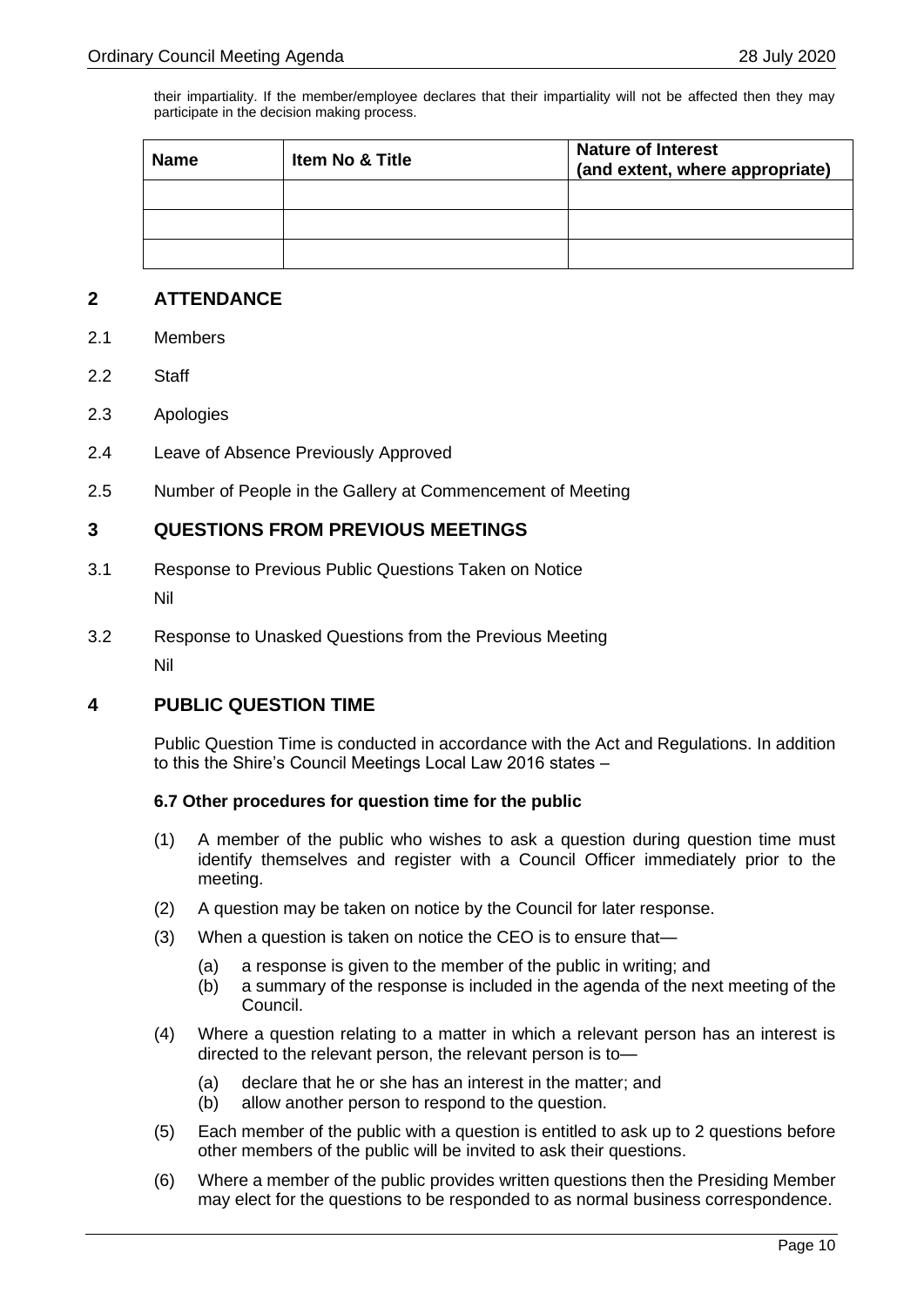- (7) The Presiding Member may decide that a public question shall not be responded to where—
	- (a) the same or similar question was asked at a previous meeting, a response was provided and the member of the public is directed to the minutes of the meeting at which the response was provided;
	- (b) the member of the public uses public question time to make a statement, provided that the Presiding Member has taken all reasonable steps to assist the member of the public to phrase the statement as a question; or
	- (c) the member of the public asks a question that is offensive or defamatory in nature, provided that the Presiding Member has taken all reasonable steps to assist the member of the public to phrase the question in a manner that is not offensive or defamatory.
- (8) A member of the public shall have 2 minutes to submit a question.
- (9) The Council, by resolution, may agree to extend public question time.
- (10) Where any questions remain unasked at the end of public question time they may be submitted to the CEO who will reply in writing and include the questions and answers in the agenda for the next ordinary Council meeting.
- (11) Where an answer to a question is given at a meeting, a summary of the question and the answer is to be included in the minutes.
- <span id="page-10-0"></span>4.1 Written Questions – Current Agenda
- <span id="page-10-1"></span>4.2 Public Question Time

# <span id="page-10-2"></span>**5 APPLICATIONS FOR LEAVE OF ABSENCE**

# <span id="page-10-3"></span>**6 PRESENTATIONS**

- <span id="page-10-4"></span>6.1 Petitions
- <span id="page-10-5"></span>6.2 Presentations
- <span id="page-10-6"></span>6.3 Deputations
- <span id="page-10-7"></span>6.4 Delegates' reports

# <span id="page-10-8"></span>**7 CONFIRMATION OF MINUTES OF PREVIOUS MEETINGS**

Ordinary Council Meeting - 30 June 2020 Special Council Meeting - 14 July 2020

**Confirmation** 

That the minutes of the Ordinary Council Meeting held on 30 June 2020 and the Special Council Meeting held on 14 July 2020 be confirmed as a correct record of proceedings.

# <span id="page-10-9"></span>**8 ANNOUNCEMENTS BY PRESIDING MEMBER WITHOUT DISCUSSION**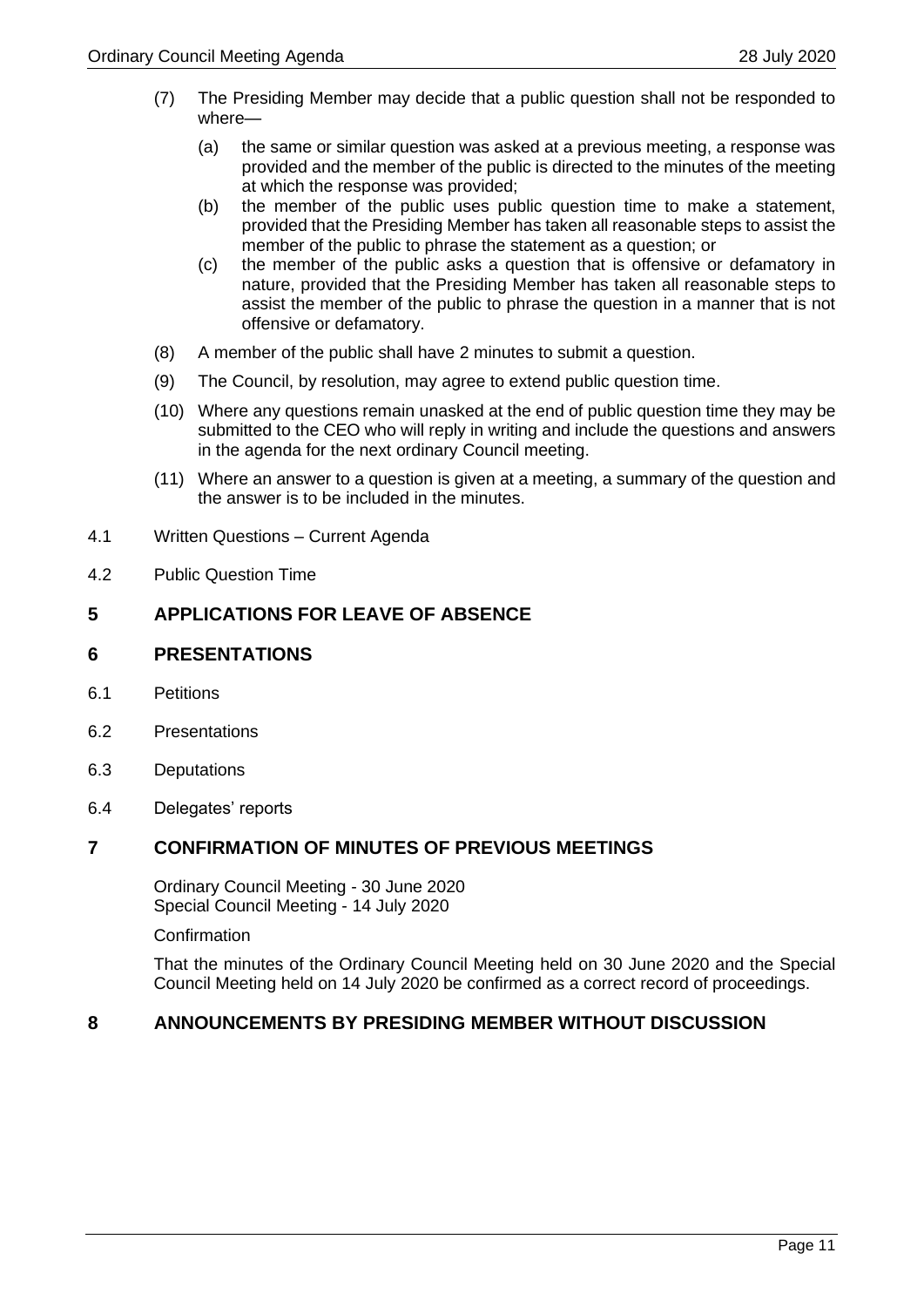# <span id="page-11-0"></span>**9 OFFICER'S REPORTS**

#### <span id="page-11-1"></span>**SY107-07/20 MINUTES OF THE ACCESS & INCLUSION ADVISORY COMMITTEE MEETING HELD 24 JUNE 2020**

| <b>File Number:</b>                         | OR.CMA.9.1                                     |
|---------------------------------------------|------------------------------------------------|
| Author:                                     | <b>Joanna Bryant, Acting Manager Community</b> |
| <b>Authoriser:</b>                          | <b>Chris Linnell, Chief Executive Officer</b>  |
| <b>Previously before</b><br><b>Council:</b> | <b>Not Applicable</b>                          |
| <b>Appendices:</b>                          | AIAC Minutes 24 June 2020<br>1.                |

#### **NATURE OF COUNCIL'S ROLE IN THE MATTER**

Legislative

#### **PURPOSE OF REPORT**

To receive the minutes and adopt the recommendations of the Access and Inclusion Advisory Committee meeting held Wednesday 24 June 2020.

#### **BACKGROUND**

The minutes of the Access and Inclusion Advisory Committee (AIAC) meetings are provided for Council and community information.

#### **COMMENTS AND DETAILS**

At the meeting held 24 June 2020, the AIAC was presented with information regarding the following:

- 1. Socially Inclusive Communities WA (SICWA) Update on program
- 2. Disability Access and Inclusion Plan Progress Report
- 3. Access & Inclusion Audit Progress Report

#### *1. Socially Inclusive Communities WA (SICWA) - Update on program*

The program consists of 3 public workshops and 4 mentoring opportunities (plus free resources and Shire staff support).

The first workshop of the program - *Attracting Talent & Time to your Community Group or Club* – was delivered in December 2019 at the YRCC.

Workshop 2: *Building Stronger, Better Connected -* was delivered on Saturday 14 March at the YRCC.

Workshop 3: *Inclusive Events Training* was scheduled for Thursday 28 May 2020 and was cancelled due to the pandemic. Officers are proposing this event is rescheduled for August 2020.

The York Agricultural Society and the York Community Resource Centre have expressed an interest in taking up the mentoring opportunity.

#### *2. Disability Access and Inclusion Plan - Progress Report*

A review of the Shire's Disability Access and Inclusion Plan (DAIP) has been conducted by officers and the draft 2019/20 Progress Report is presented for the Committee's recommendation to Council before submission to the Department of Communities Disability Services team.

#### *3. Access & Inclusion Audit - Progress Report*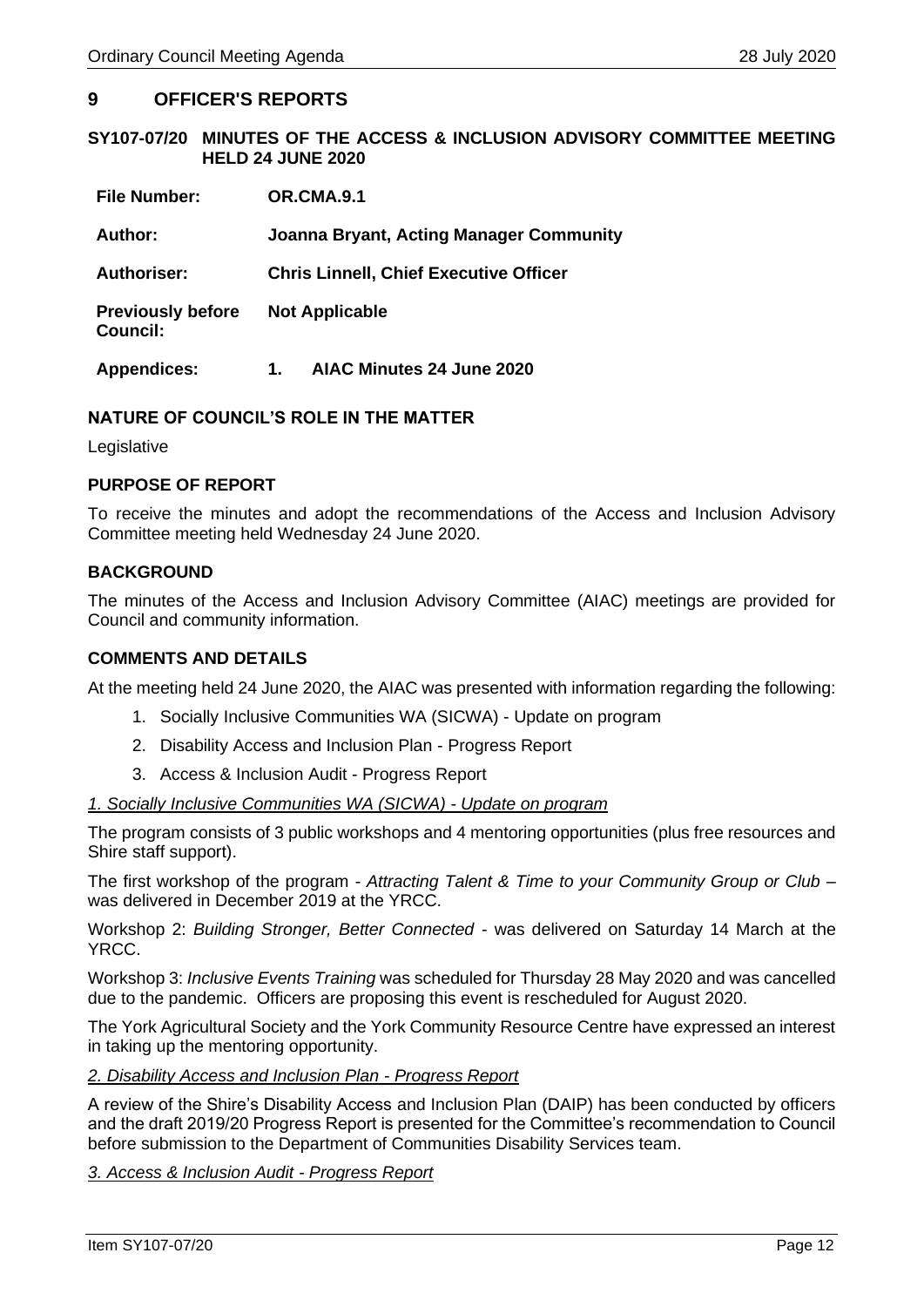This report gives an update on priorities for action identified in the Shire's Access and Inclusion Audit and at the subsequent, facilitated workshop with Councillors, Shire staff and members of the Access and Inclusion Advisory Committee (AIAC).

# **IMPLICATIONS TO CONSIDER**

#### **Consultative**

Inclusion Solutions

**Community** 

# **Strategic**

THE PLACE TO LIVE

- 1.1 Children and young people feel valued
- 1.2 Older citizens feel safe and valued
- 1.7 Positive, active and involved community

STRONG AND EFFECTIVE LEADERSHIP

5.9 Community networks supported to increase civic involvement

#### **Policy Related**

Nil

#### **Financial**

The cost of the SICWA initiative is \$3,200 + GST.

The 2019/20 budget adopted 3 July 2019 allocates \$87,000 specifically to Access and Inclusion improvements, with an additional \$50,000 for Footpath Construction.

# **Legal and Statutory**

*Local Government Act 1995, Part 5*

#### **Risk Related**

There is a high reputational risk to the Shire should the actions recommended in the Access and Inclusion audit not be implemented in a structured and timely manner.

# **Workforce**

The Shire assists with the delivery of the Social Inclusion project by providing space for workshops in the York Recreation and Convention Centre. The Shire has a Project Officer whose role includes elements of community engagement and who is supporting this project.

#### **VOTING REQUIREMENTS**

**Absolute Majority: No**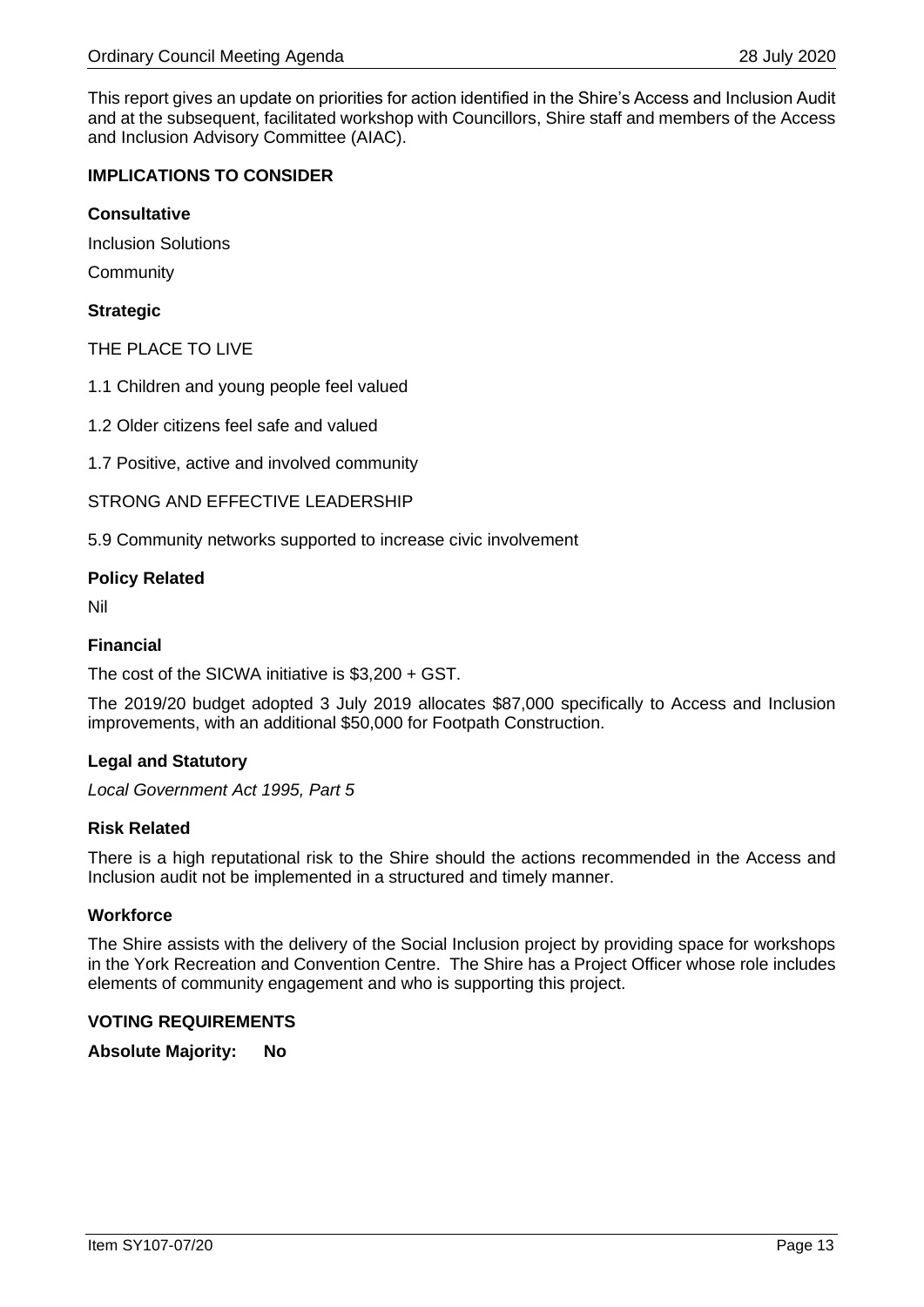# **RECOMMENDATION**

That Council receives the minutes of the Access & Inclusion Advisory Committee meeting held 24 June 2020 and adopts the following recommendations of the Committee:

That Council:

- 1. Welcomes the following as new members of the Access & Inclusion Advisory Committee
	- a. Ms Sarah Sloss
	- b. Ms Marjorie Kerkhoff
- 2. Notes the information regarding the Socially Inclusive Communities WA initiative.
- 3. Requests the Chief Executive Officer to report back to the Access and Inclusion Advisory Committee on the ongoing progress of the initiative.
- 4. Adopts the 2019/20 DAIP Progress Report noting the progress made to date.
- 5. Requests the Chief Executive Officer the submit the 2019/20 DAIP Progress Report to the Department of Communities by 31 July 2020.
- 6. That Council notes the status and progress to date on the actions from the Access and Inclusion Audit and congratulates the Council on work done to date.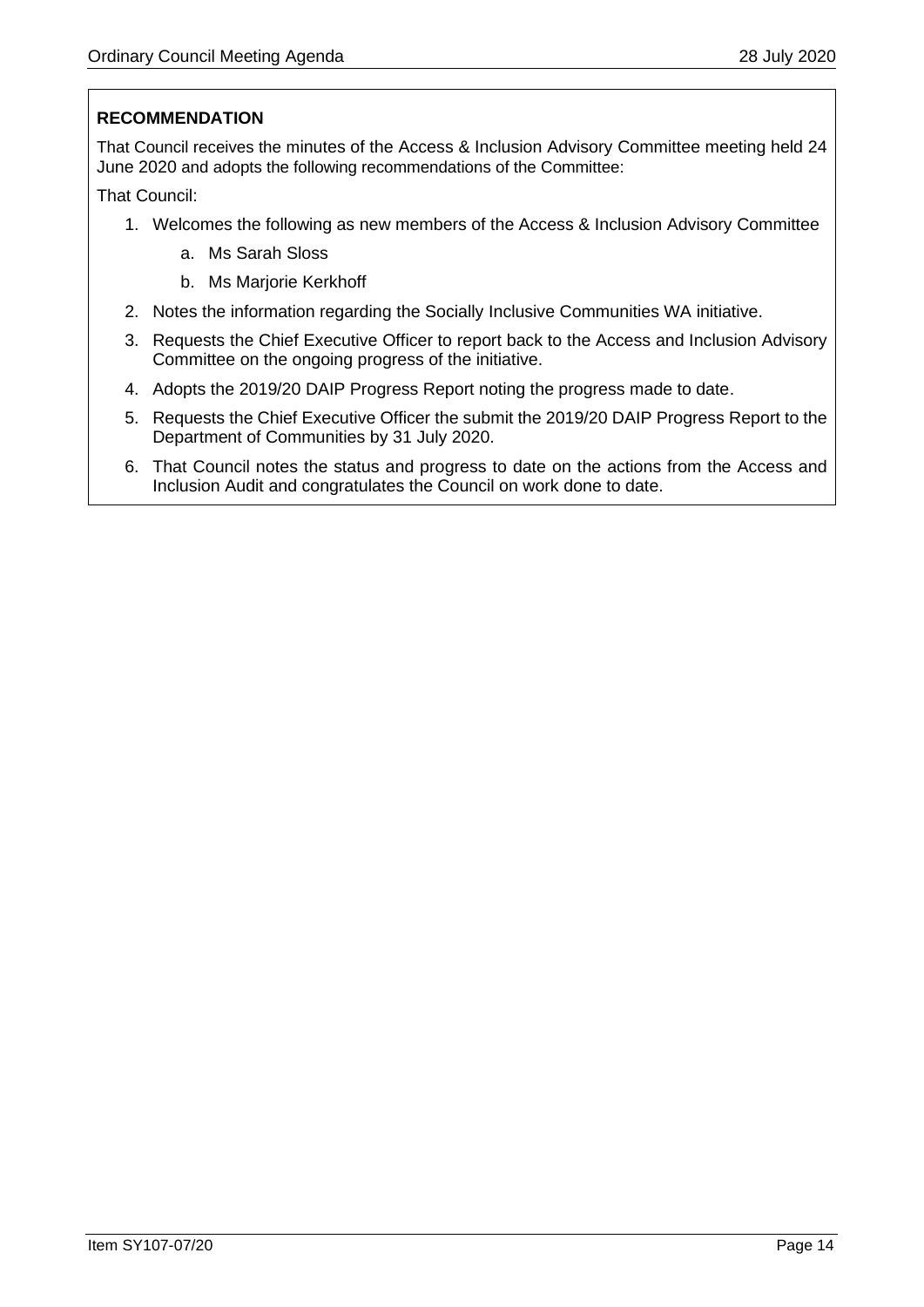#### <span id="page-14-0"></span>**SY108-07/20 HENRIETTA ST, FORREST ST BIKE PATH**

| <b>File Number:</b>                         | WK.FTP                                                                                     |
|---------------------------------------------|--------------------------------------------------------------------------------------------|
| Author:                                     | Darren Wallace, Executive Manager, Infrastructure & Development<br><b>Services</b>         |
| Authoriser:                                 | Darren Wallace, Executive Manager, Infrastructure & Development<br><b>Services</b>         |
| <b>Previously before</b><br><b>Council:</b> | <b>Not Applicable</b>                                                                      |
| <b>Appendices:</b>                          | Grant Agreement Contract (GAC) for the Henrietta & Forrest<br>1.<br><b>Streets project</b> |

#### **NATURE OF COUNCIL'S ROLE IN THE MATTER**

**Executive** 

#### **PURPOSE OF REPORT**

This report considers and recommends the acceptance of an offer for a grant from the Department of Transport for the feasibility study/detailed design and construction of a shared use path in Henrietta and Forrest streets from Avon Terrace to South Streets.

#### **BACKGROUND**

The Shire has been successful in obtaining a grant for a feasibility study/detailed design and construction of a shared use (bike and pedestrian) path in Henrietta and Forrest Streets from Avon Terrace to South Streets from the Department of Transport.

The project links the Town Centre, Forrest Oval complex and the York District High School.

The funding is 50/50 between the Department of Transport and the Shire. It is split over two years. The first year being \$20,000 for the feasibility and detailed design (including approval to cross the railway line along Henrietta Street). The second year being \$210,000 for the construction.

The Department of Transport have presented the Shire with a Grant Agreement Contract (GAC) for the Henrietta & Forrest Streets project, to be signed and returned. A copy of the agreement is included as Appendix 1.

#### **COMMENTS AND DETAILS**

The project is identified on the Shires Transport Asset Management Plan.

The splitting of the feasibility and design and construction over different years allows for the planning of the path on the best alignment (north or south side of Henrietta St), including community consultation and for the negotiation with the PTA and ARC Infrastructure regarding the railway crossing well in advance of the calling for tenders for the construction.

The GAC has a detailed Milestone Table, which is linked to the payment of the grant. The milestones and timetable have been developed in consultation between the Department of Transport and Shire **Officers** 

The 50% funding of the project results in a significant savings in the Shires forward plan for footpath/bikepath construction/replacement. This will allow other projects to be brought forward in the future.

Given the above it is therefore recommended that the Shire accept the grant and that the GAC be signed and returned.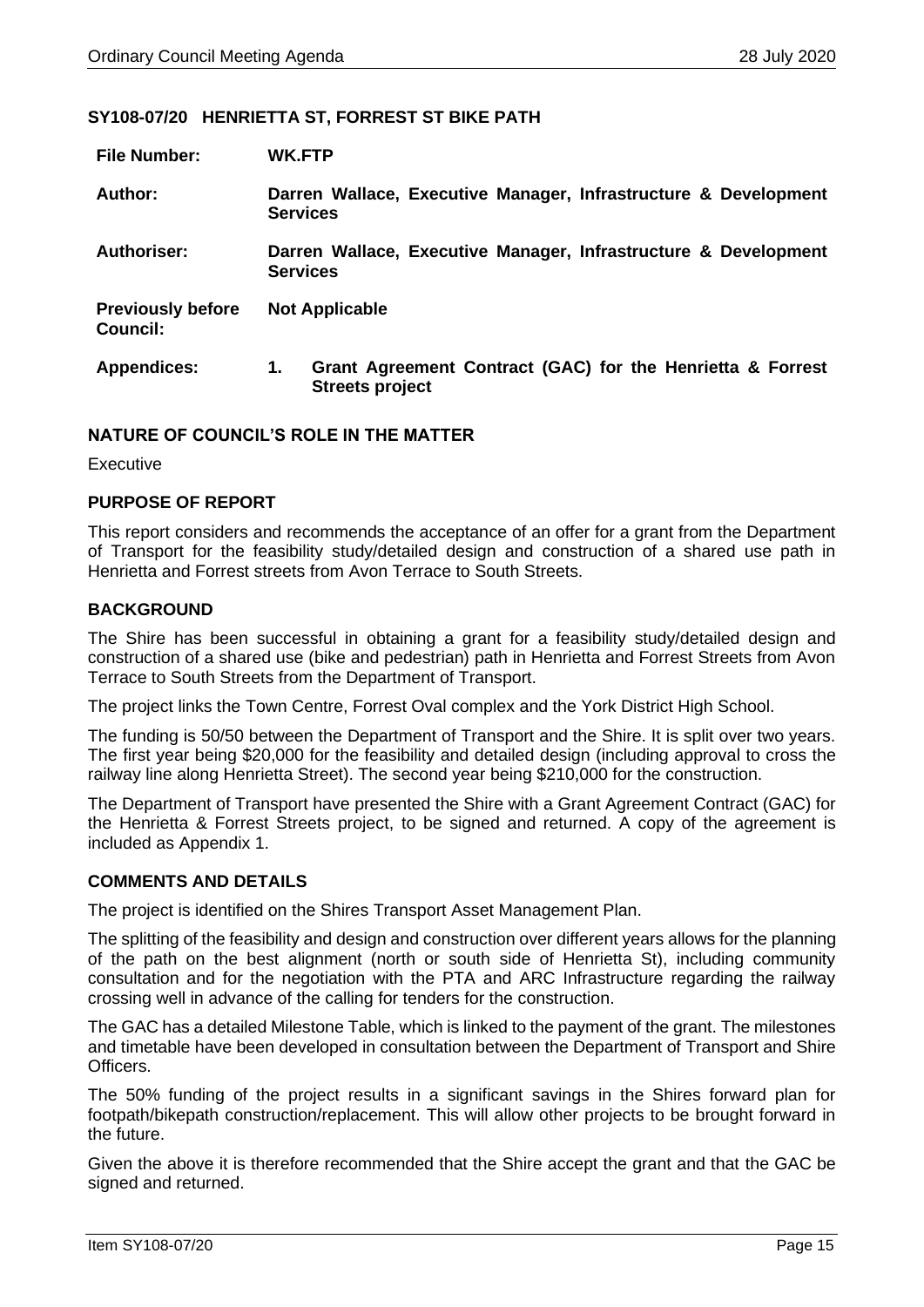# **OPTIONS**

The Shire can accept the grant and sign and return the GAC or;

The Shire can decline the grant and notify the Department of Transport.

#### **IMPLICATIONS TO CONSIDER**

#### **Consultative**

There has been no consultation to date, but the feasibility and design will include community consultation.

#### **Strategic**

Theme 4: Built for Resilience

4.6 The town of York has a network of well-maintained and well-integrated, safe and reliable, roads, footpaths and cycle paths.

#### **Policy Related**

The Shire Procurement Policy will apply to both the engagement of a consultant to do the feasibility and design and the engagement of a contractor to construct the path.

#### **Financial**

The Shires portion of stage 1 of the project, \$10,000 is allowed for in Account 122403, Municipal Footpath Construction Projects.

Council will need to include \$105,000 of its own funds in next year's budget for the construction, stage 2, of the project.

#### **Legal and Statutory**

Stage two works will require procurement in accordance with Section 3.57 of the Local Government Act 1995, which requires a Local Government to invite tenders before it enters into a contract of a prescribed kind under which another person is to supply goods and services.

Part 4 (Tenders) of the Local Government (Functions and General) Regulations 1996 require that tenders are to be publicly invited for such contracts where the estimated costs of providing the total service exceeds \$150,000.

#### **Risk Related**

There is a significant risk involved with the approval and cost of the rail crossing. By undertaking the feasibility and design in year one and construction in year two, the risk is significantly reduced.

If Council does not accept the grant there is a risk to our reputation with the Department of Transport and we may not be offered future grants.

#### **Workforce**

Both stages of the project will be supervised by existing staff.

#### **VOTING REQUIREMENTS**

**Absolute Majority: No**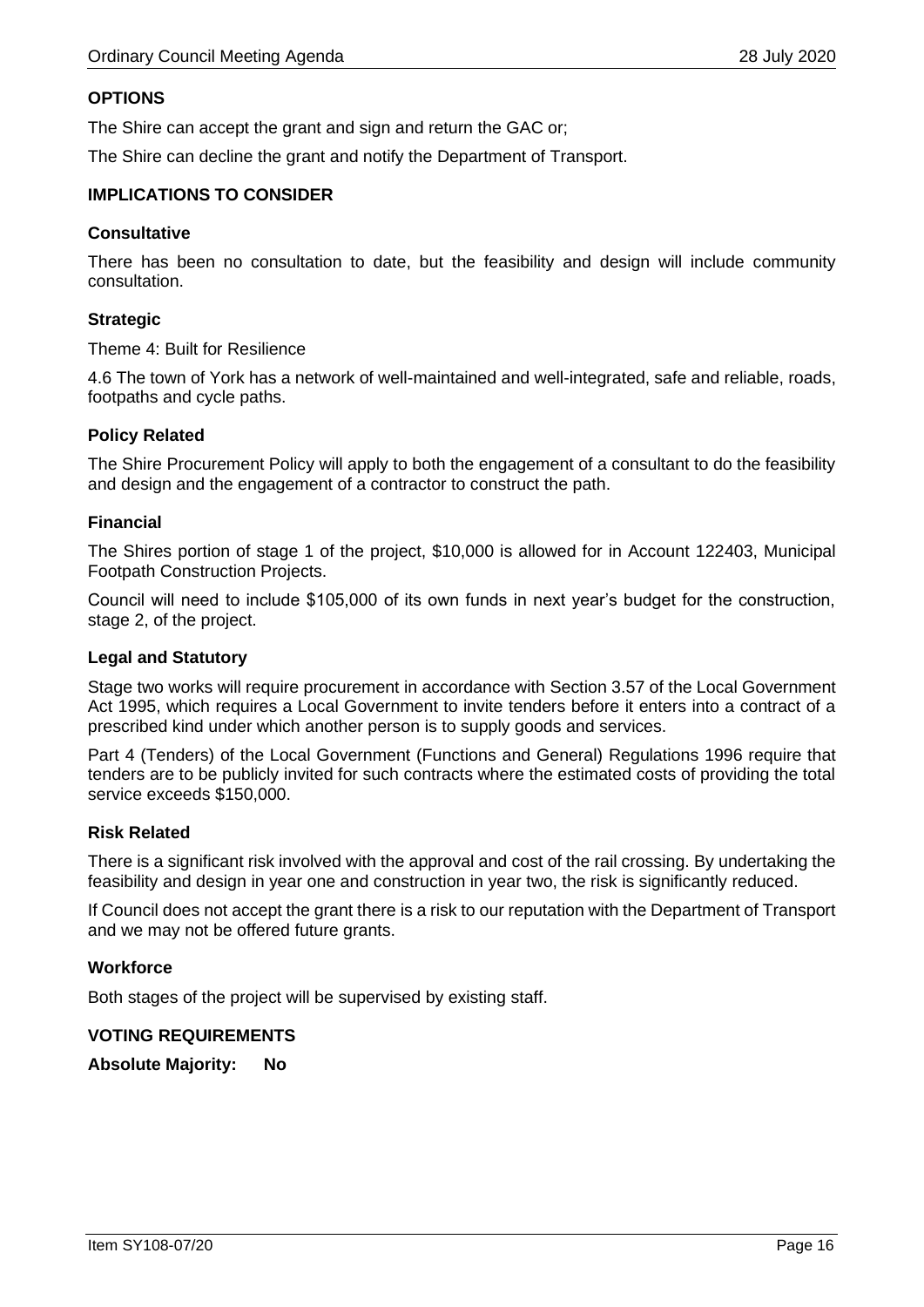# **RECOMMENDATION**

That the Council, acknowledging the benefit to the community of the proposed shared use path in Henrietta and Forrest Streets,

- 1. Accept the grant as offered for the feasibility study/detailed design and construction of a shared use (bike and pedestrian) path in Henrietta and Forrest Streets from Avon Terrace to South Streets from the Department of Transport.
- 2. Authorise the Chief Executive Officer to sign the Grant Agreement Contract (appendix 1, attached) on behalf of the Shire.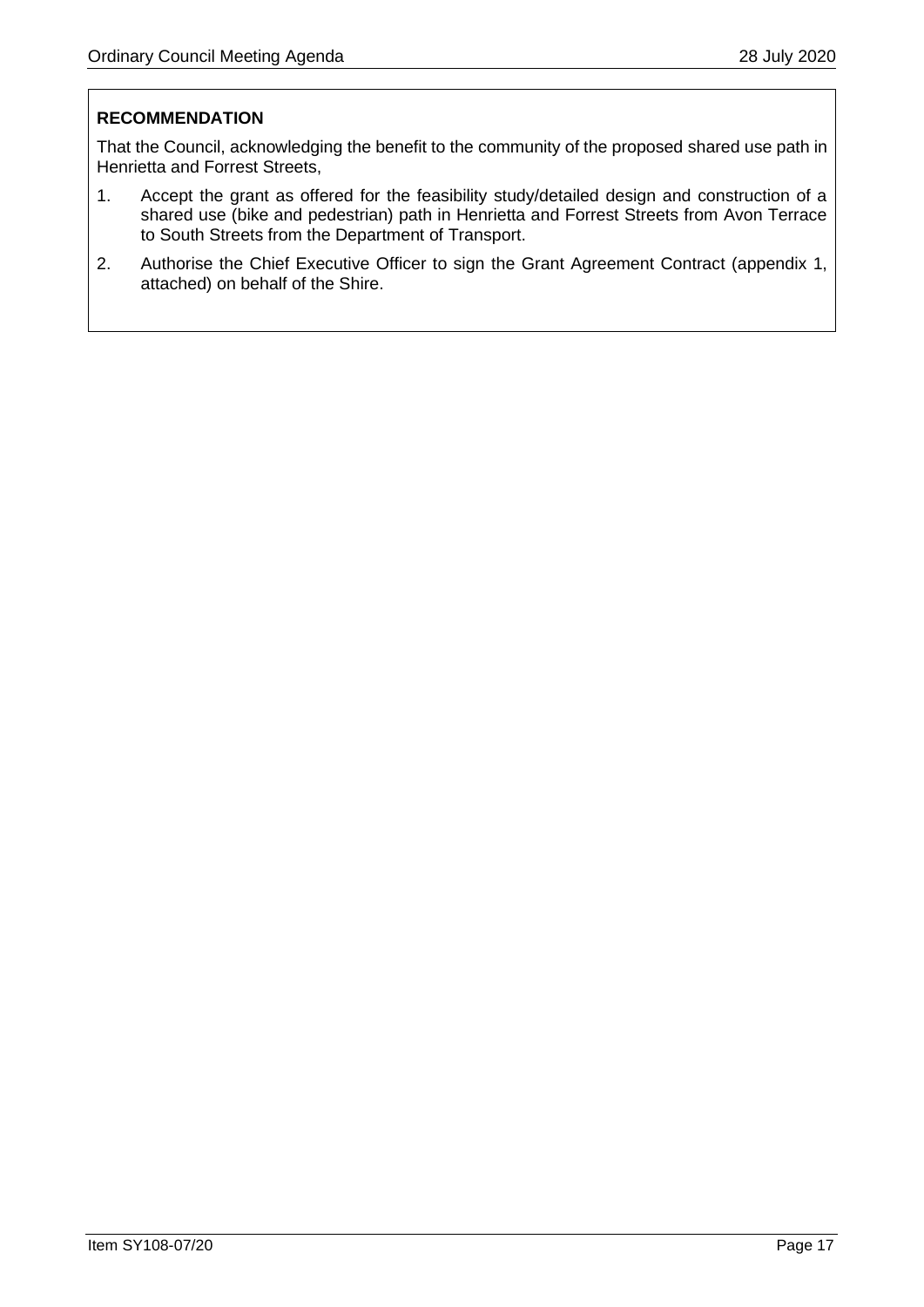# <span id="page-17-0"></span>**SY109-07/20 COVID-19 BUSINESS REIGNITE GRANT PROGRAM**

| <b>File Number:</b>                         | <b>FI.DON / RS.FES.5.3</b>                                                                                                                                                                                                                                      |  |
|---------------------------------------------|-----------------------------------------------------------------------------------------------------------------------------------------------------------------------------------------------------------------------------------------------------------------|--|
| Author:                                     | <b>Esmeralda Harmer, Events and Economic Development Officer</b>                                                                                                                                                                                                |  |
| <b>Authoriser:</b>                          | <b>Chris Linnell, Chief Executive Officer</b>                                                                                                                                                                                                                   |  |
| <b>Previously before</b><br><b>Council:</b> | SY086-06/20                                                                                                                                                                                                                                                     |  |
| <b>Appendices:</b>                          | <b>Business Survey Results</b><br>1.<br><b>COVID-19 Business Reignite Grant Program Guidelines</b><br>2.<br><b>COVID-19 Business Reignite Grant Program - Application Form</b><br>3.<br><b>COVID-19 Business Reignite Grant Program - Evaluation Form</b><br>4. |  |

#### **NATURE OF COUNCIL'S ROLE IN THE MATTER**

**Executive** 

#### **PURPOSE OF REPORT**

This report presents the COVID-19 Business Reignite Grant Program Guidelines for Councils approval.

#### **BACKGROUND**

At Council's June Ordinary Council meeting, Council considered item SY086-06/20 COVID-19 Response Strategy and Recovery Action Plan where it resolved:

*That in consideration of its response of the COVID-19 pandemic, Council resolves to;* 

- *1. Adopt the COVID-19 Response Strategy, Appendix 1*
- *2. Note the results of the York Business Survey, Appendix 2*
- *3. Note the COVID-19 Event Recovery Calendar, Appendix 3*
- *4. Request that the Chief Executive Officer reports on the COVID Response Strategy to Council as part of the quarterly Finance and Costing Review (FACR) process.*

Included as an appendix to Item SY086-06/20 was the draft Business Reignite Grant Program for Councils consideration. Since this time the Business Reignite Grant Program guidelines and its associated documentation has been workshopped with Council at its July Concept forum.

Feedback received through this process has been integrated into the documents and are now presented back to Council as **Appendix 2** for approval prior to opening the round for application.

#### **COMMENTS AND DETAILS**

#### Identifying Need

The Shire released a Business Survey in May seeking input from York businesses to help determine what recovery could look like in the medium and long term.

The Survey was promoted for a period of four weeks through the Shire's website, social media, email circular and in the Community newspaper. Twenty-seven businesses participated in the survey with the results attached as **Appendix 2**.

The data collected suggests;

- 60% of respondents were significantly impacted by the coronavirus pandemic
- 70% of respondents were unable to access or attract visitors or customers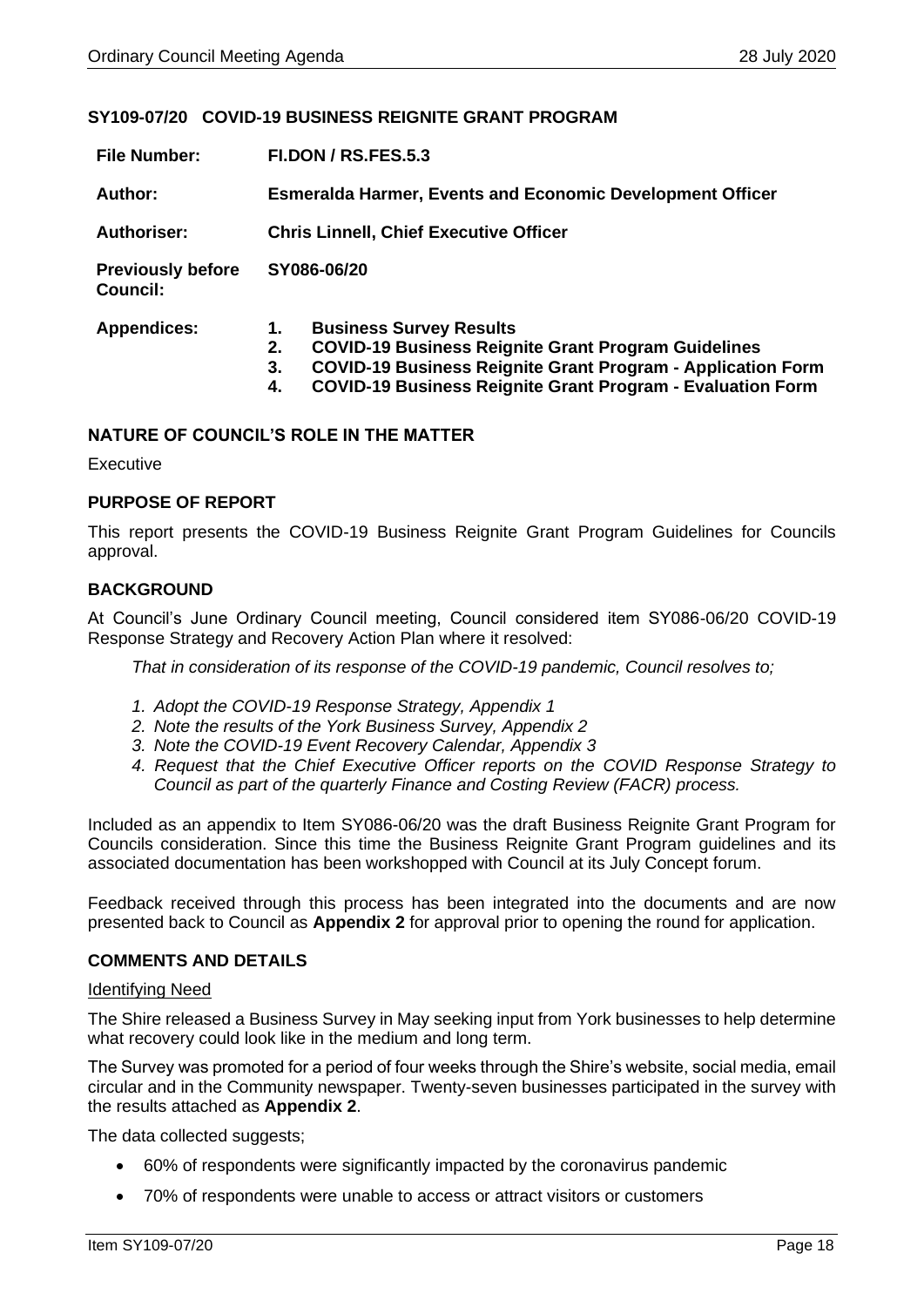- 50% of respondents were from the Food, Beverage & Accommodation Business sectors
- There is a strong desire to see events and initiatives continue to assist with economic rebound and attracting visitors back to town
- There is interest in a collaborative approach to marketing York through social media partnerships

#### Focusing Support

Officers propose the Business Reignite Grant Program (BRGP) program be considered to assist York businesses affected by the coronavirus pandemic with localised medium to long term recovery support.

The BRGP could target proposals that:

- Encourage day and night trade economy
- Support staff training and skills development for tourism specific businesses
- Support assistance to participate in paid tourism advertising and marketing campaigns

Immediate needs relief is available from the State Government through its utilities, job keeper and rent waiver initiatives and as such, funding to support these claims would not be considered under the BRGP.

The program could open for application in July for a period of four weeks and advertised via the following mediums:

- Shire website/s and social media
- Community Matters newspaper Shire Community Update
- Drop in sessions with Officers to assist determine eligible projects and best avenues
- Media release to email database and networks
- Face to face communications with businesses
- York Business Association promotion

#### Financial Implications

As part of the 2020/21 budgeting process, an allocation of \$30,000 has been identified from GL041105 Sponsorships to support BRGP applications. Officers are proposing a cap of \$2,500 per application and the requirement to provide matched funding be omitted, to ensure as many eligible applications as possible can be considered.

Officers propose that businesses with outstanding Shire debts (no payment arrangements or hardship policy measures entered) be deemed ineligible in an effort to reduce the Shire's financial and reputational risk.

Further to this, BRGP is proposed as a one-off grant round and as such funding received by businesses through the BRGP should not impact the business applying for future funding offered through other funding streams throughout the year.

In accordance with the Shire's *C1.3 Community Funding: Grants & Sponsorship* Policy, all eligible applications and subsequent financial acquittals will be presented to Council as a separate report at a later time.

# **OPTIONS**

Council could choose to:

1. Not support the Event Recovery Strategy and Implementation Plan and repurpose the funds to other priority projects. This option does not consider the recovery needs of the business and community sectors of the Shire as detailed in this report.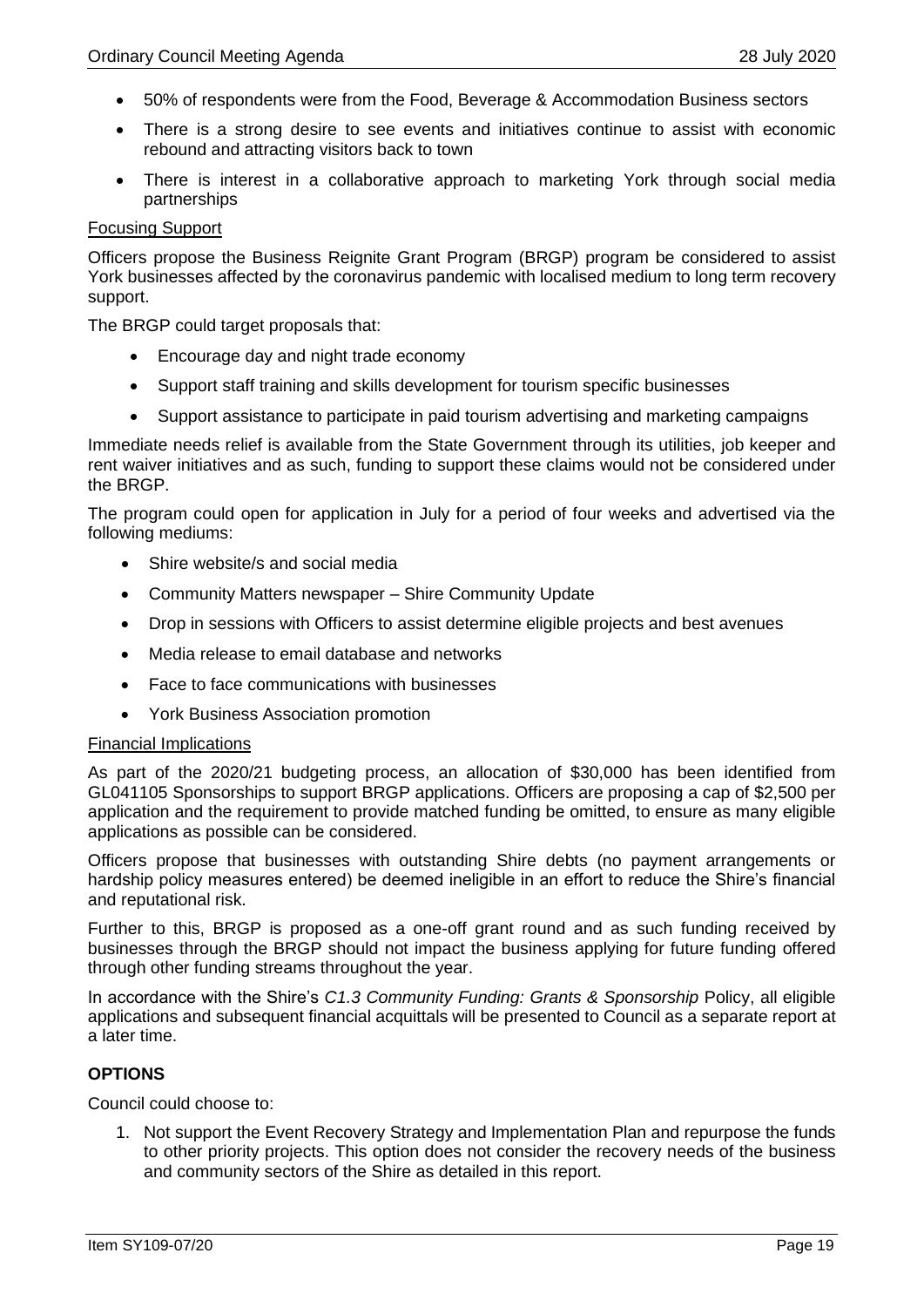- 2. Prioritise and support one of the focus areas for support of the three proposed. This option would require a piece meal approach and impact the medium and long-term stimulus benefits the BRGP is designed to provide.
- 3. Support the BRGP as presented in this report.

Officers are recommending Option 3.

# **IMPLICATIONS TO CONSIDER**

#### **Consultative**

In preparation of this report and consideration of limited face to face communications due to COVID-19 gathering restrictions, Officers have utilised the following consultative methods:

- **Email**
- Media Release
- Zoom online meeting platform
- Phone
- Local Newspaper
- Postal mail
- Online Survey

The BRGP once endorsed by Council will be advertised via the following;

- Media release
- Shire website
- Shire noticeboards
- Social media
- Information included in the Shire's Community Matters page

# **Strategic**

Strong and Effective Leadership

5.1 Effective and informed governance and decision - making

5.6 High levels of community engagement

5.7 Shire and community exhibit a positive, can do philosophy

*Theme 3; Driving the Economy Forward* 

To have a vibrant, diverse and prosperous local economy which is sustainable in the long term, makes sustainable use of its natural and built heritage and community assets and delivers benefit in the form of local jobs, business opportunity and a positive image for the Shire

# **Policy Related**

*C1.3 Community Funding; Grants & Sponsorship G2.2 Community Access to Information G2.9 Community Engagement and Consultation* 

# **Financial**

The BRGP could be considered from GL041105 Sponsorships which has an allocated budget of \$30,000 to support COVID-19 Business Recovery in accordance with the adopted COVID-19 Response Strategy.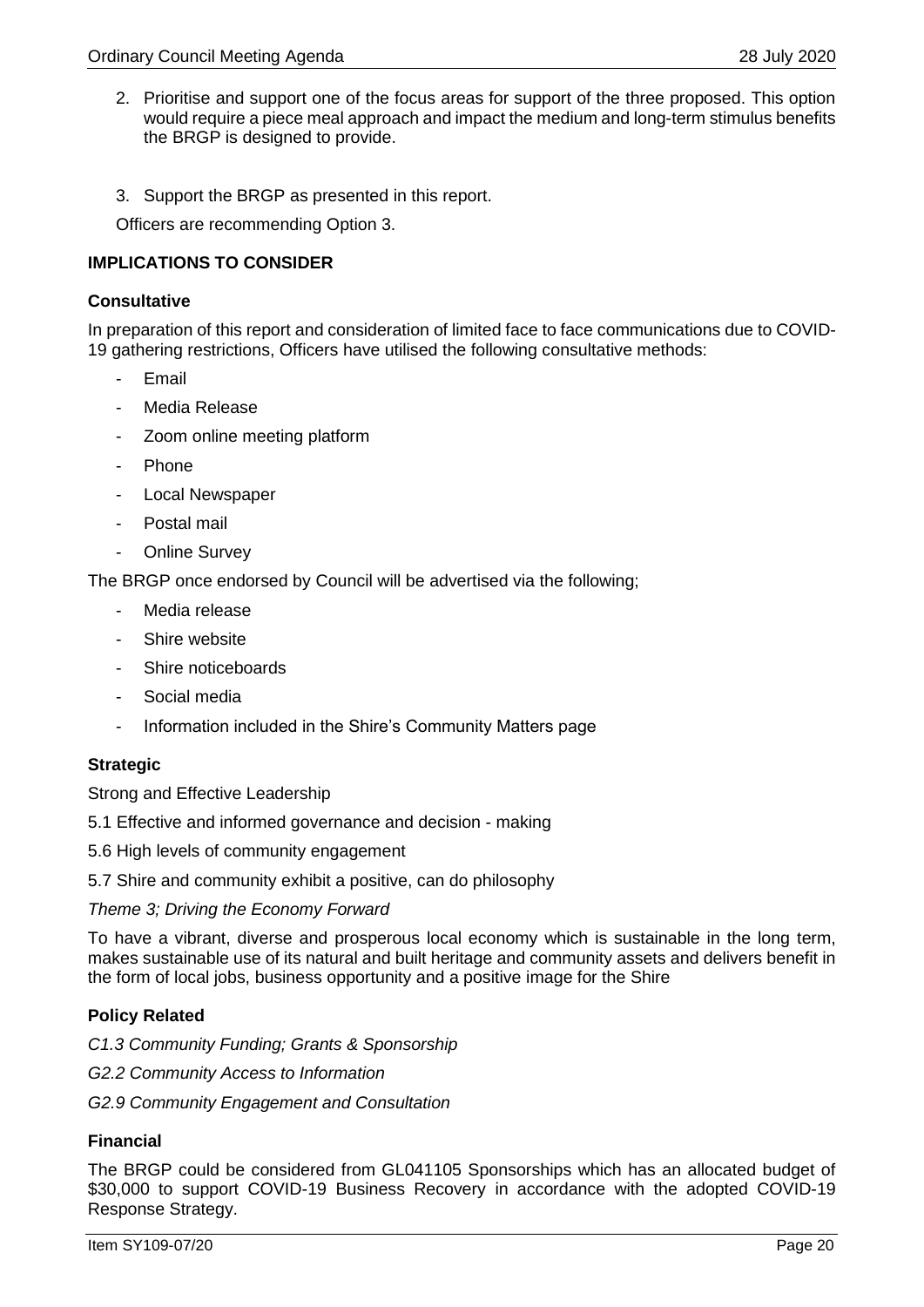# **Legal and Statutory**

Nil.

# **Risk Related**

Reputational (Social and Community): Shire's credibility / loss of trust with community and local businesses.

Risk Rating and Acceptance: Considered a low risk rating due to the ongoing relationship likely to occur between the Shires and its community, with minimal service disruption anticipated. The reputational risk has adequate controls that can be managed by routine procedures and periodic reviews.

# **Workforce**

Can be managed in house within existing resources.

# **VOTING REQUIREMENTS**

# **Absolute Majority: No**

# **RECOMMENDATION**

That Council

1. Endorses the COVID-19 Business Reignite Grant Program (BRGP) Guidelines as attached to this report.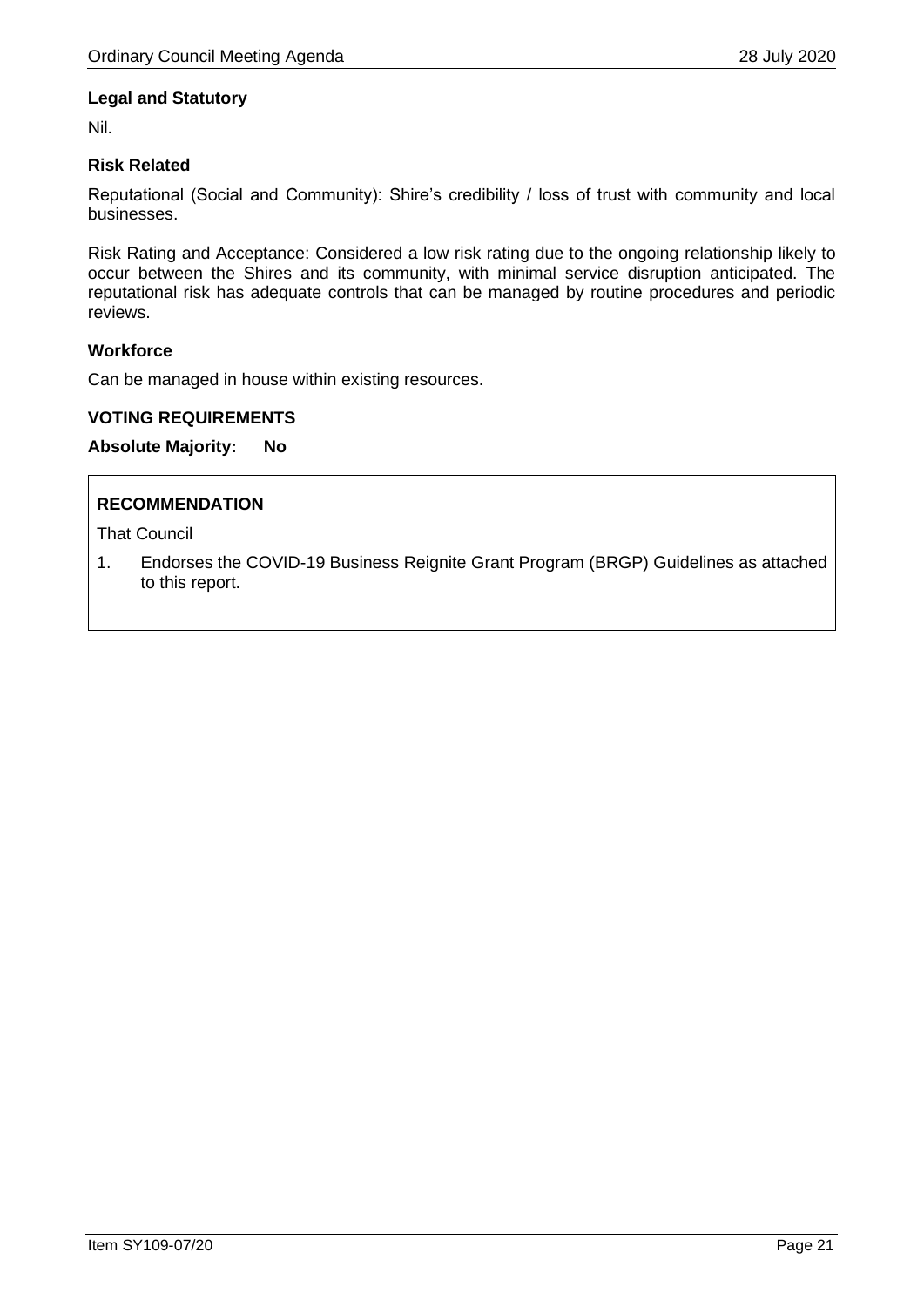#### <span id="page-21-0"></span>**SY110-07/20 2020 YORK MOTOR SHOW - REQUEST FOR SPONSORSHIP**

| <b>File Number:</b>                         | <b>FI.DON</b>                                                    |  |
|---------------------------------------------|------------------------------------------------------------------|--|
| Author:                                     | <b>Esmeralda Harmer, Events and Economic Development Officer</b> |  |
| <b>Authoriser:</b>                          | <b>Chris Linnell, Chief Executive Officer</b>                    |  |
| <b>Previously before</b><br><b>Council:</b> | <b>Not Applicable</b>                                            |  |
| <b>Appendices:</b>                          | 2020 York Motor Show Funding Request<br>1.                       |  |

# **NATURE OF COUNCIL'S ROLE IN THE MATTER**

Executive

#### **PURPOSE OF REPORT**

This report details the 2020 York Motor Show planned in September and requests Council to consider the sponsorship request received to support the event.

#### **BACKGROUND**

For many years the York Veteran Car Club (YVCC) has delivered the annual York Motor Show event. The event is valued by the community and has gradually increased in popularity over time to attract visitors and tourism to York.

Historically, Council has provided a mixture of in kind and cash sponsorship to the YVCC including traffic management assistance, additional rubbish bins and cleaning and in recent years cash sponsorship of \$6,000 through its Community Funding; Grants & Sponsorship round.

In May 2019, Council considered item SY066-05/19 Community Funding Applications where Council resolved:

*That Council:* 

*1.Approves the following funding requests as cash contributions as part of the 2019/20 financial year:* 

| \$6,000  |
|----------|
| \$500    |
| \$948    |
| \$12,000 |
| \$5,000  |
| \$1,500  |
| \$1,500  |
| \$1,000  |
|          |

*2. Notes all activities funded will be delivered after July 1, 2019;* 

*3. Requests the Chief Executive Officer to negotiate the terms of the cash & in-kind balances with applicants where required.* 

In April 2020 the COVID pandemic impacted the Shires ability to open the April funding round for application. Event organisers and the Shire were uncertain when restrictions regarding mass gatherings and events would be lifted.

Since this time restrictions have eased and the YVCC have sought funding assistance to deliver the annual York Motor Show in September. With the next round of Community Funding not due to open until September, YVCC are seeking Councils consider funding for the event outside the usual funding round application period.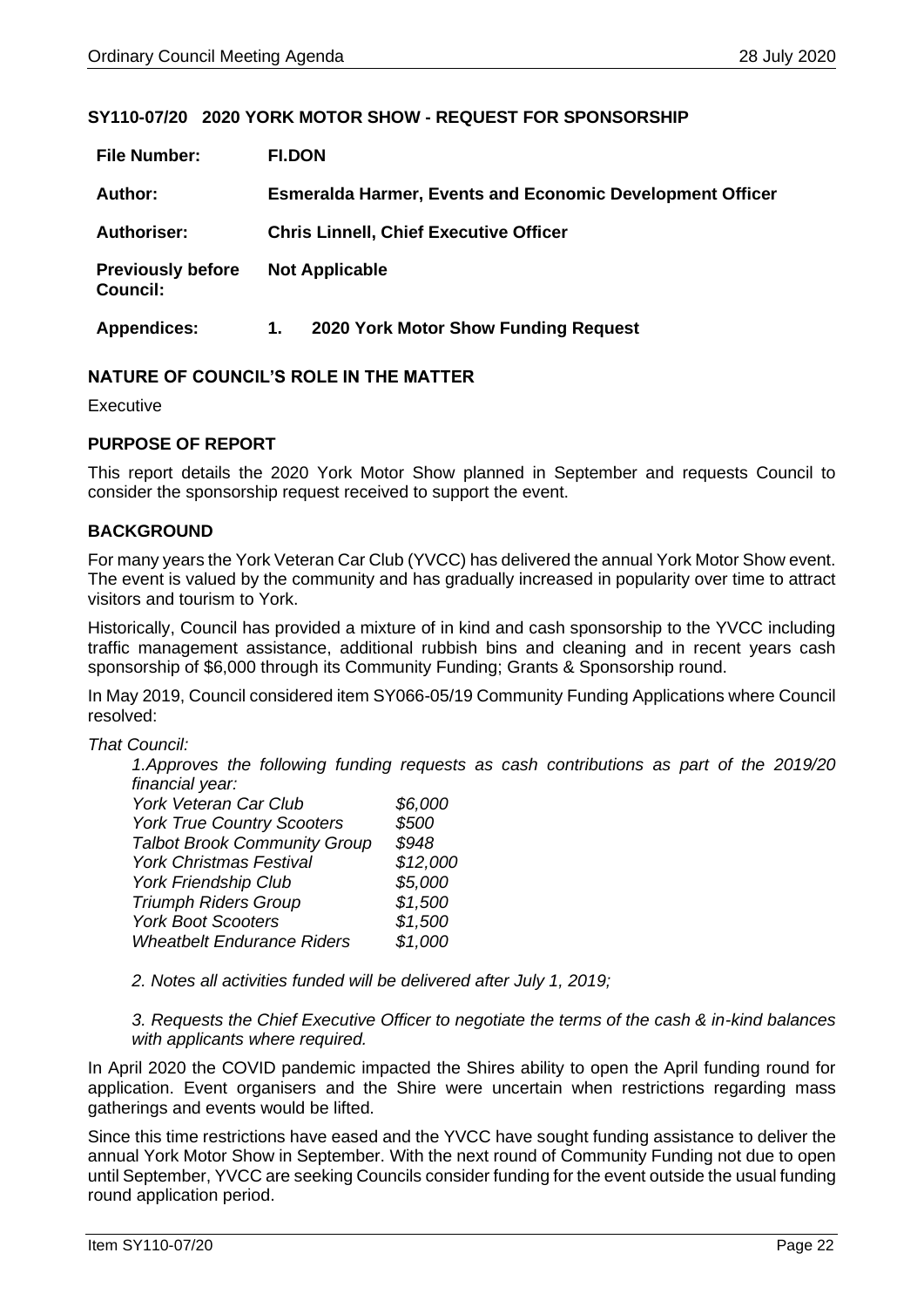# **COMMENTS AND DETAILS**

The York Motor Show is a one-day event that encourages car enthusiasts to York to display their vehicles along Avon Terrace, Lowe Street, Christies Retreat and South Street. Vehicles are usually displayed for approximately six hours with roads closed to moving traffic throughout this time.

The 2020 York Motor Show program of events includes:

- Guided tours of the town onboard restored Buses provided by the Bus Preservation Society
- Family friendly activities including radio control cars, transformer cars and live music
- Several car clubs and static car displays throughout the town centre
- Industry stallholders & additional food trucks to meet visitor volumes

Officers note York Racing will be hosting a race meet on the same day as the York Motor Show. Both event organisers are in early consultation to work through traffic management detours and appropriate signage to ensure visitors to both events can be managed safely.

Event organisers are seeking cash sponsorship from the Shire to support the event as in previous years and have provided a funding request and breakdown of anticipated costs at **Appendix 1** for Council's consideration.

This request could be considered under the Shire's adopted COVID response strategy which has an available budget of \$6,000 to support recovery events such as the 2020 York Motor Show. Officers are recommending this option be considered favourably by Council as it meets the intentions of the COVID response strategy.

The York Motor Show and its successful history hosting car events has made York a popular selection for these types of car shows. Informal club rides and gatherings are now increasingly common throughout the calendar year. Many of these rides occur with little or no Shire intervention required. The town's ability to display vehicles along its main street, its heritage precinct atmosphere and the alfresco dining opportunities available are seen as contributing factors to making these types of events successful.

#### **OPTIONS**

- 1. Council could choose not to fund the event. Officers are not recommending this option in consideration of its adopted COVID response strategy and its aims to support the community to re-engage in civic life.
- 2. Could choose to support the event for a lesser or higher amount than recommended. This approach would require further investigation into budgets available to consider the differing amount proposed.
- 3. Could fund the York Veteran Car Club the amount of \$6,000 as a cash contribution from GL132150 Festivals Assistance to support the 2020 York Motor Show

Officers are recommending option 3.

# **IMPLICATIONS TO CONSIDER**

# **Consultative**

YVCC have detailed in appendix 1 a list of stakeholders they have liaised with in relation to the event and its traffic management implications anticipated. Should Council support the request received, further consultation to include a public notice of road closure for community and business awareness will be prepared and advertised prior to the event occurring.

#### **Strategic**

Strategic Community Plan 2018 – 2028

*The Council's strategic priorities over the next ten years are:* 

- *Advancing selected community partnership-based projects*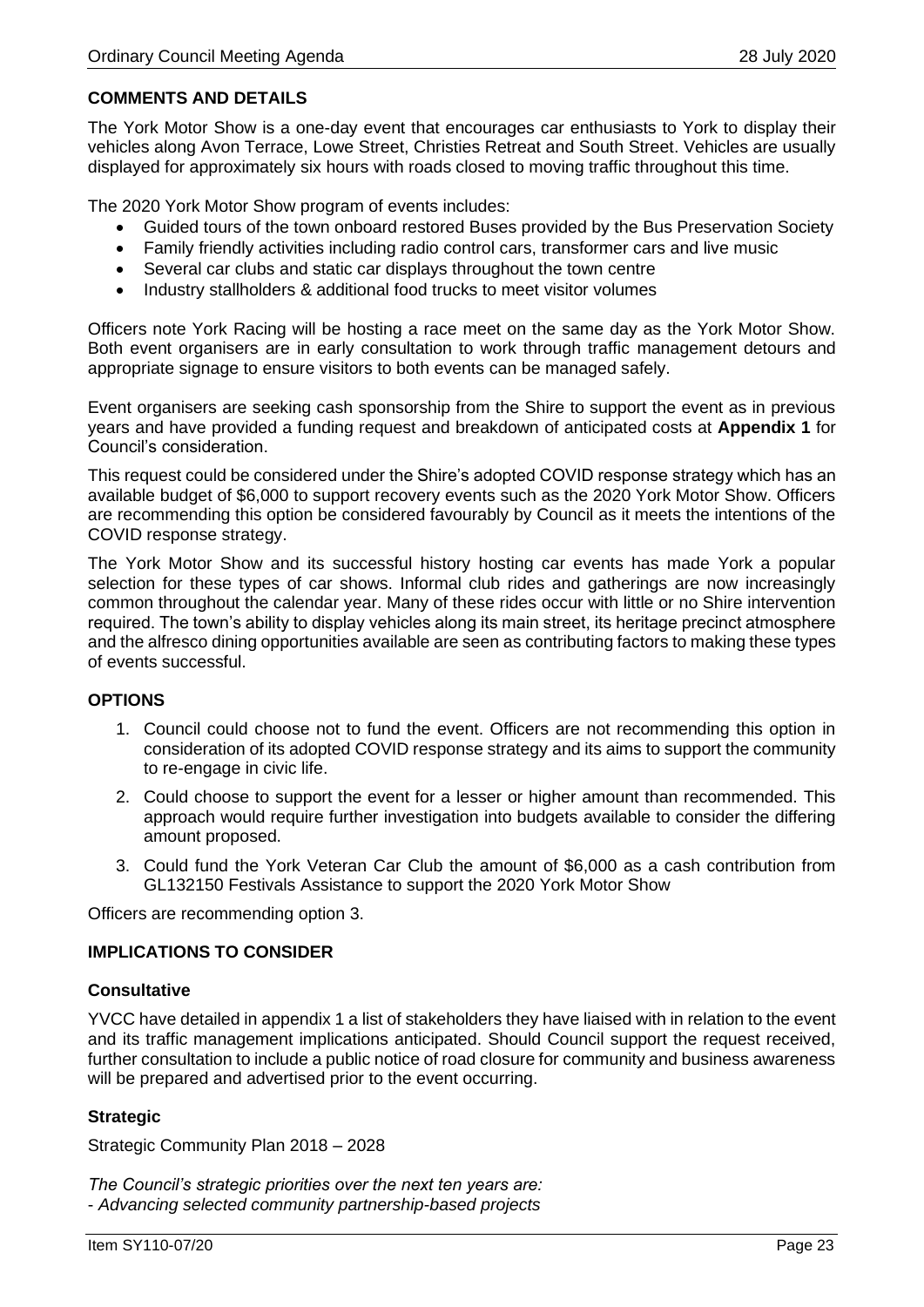*- Achieving change via strong community networks and action*

#### **Policy Related**

C1.3 Community Funding; Grants & Sponsorship Policy

Clause 3.1 *The Council will consider applications made under the following general headings for projects which:*

- *encourage general involvement in local activities including sport.*
- *assist a community group to expand their ability to provide support for community and individual health and wellbeing.*
- *events which have been developed for local community enjoyment. Note: these are events not developed to leverage tourism or economic development benefit but having more of a purely community enjoyment focus*

#### **Financial**

This request could be considered under the Shire's adopted COVID response strategy from GL132150 which has an available budget of \$6,000 to support recovery events such as the 2020 York Motor Show

#### **Legal and Statutory**

All Council supported events would still need to comply with and be assessed against any statutory policies and legislations.

# **Risk Related**

Should Council decide not to support the officer recommendation, there is a potential reputational risk to the Shire and its strategic intentions to be a place which assists events which have been developed for local community enjoyment. Officers rate this risk as low due to the number of events and ongoing support the Shire provides to its community.

#### **Workforce**

This request can be managed in house utilising existing resources.

# **VOTING REQUIREMENTS**

# **Absolute Majority: No**

# **RECOMMENDATION**

That Council

- 1. Approves a cash sponsorship of \$6,000 (excluding GST) from GL132150 Festivals Assistance to support the delivery of the 2020 York Motor Show coordinated by the York Veteran Car Club
- 2. Requests the applicant to provide an acquittal in accordance with the C1.3 Community Funding Policy, within three months of the event taking place.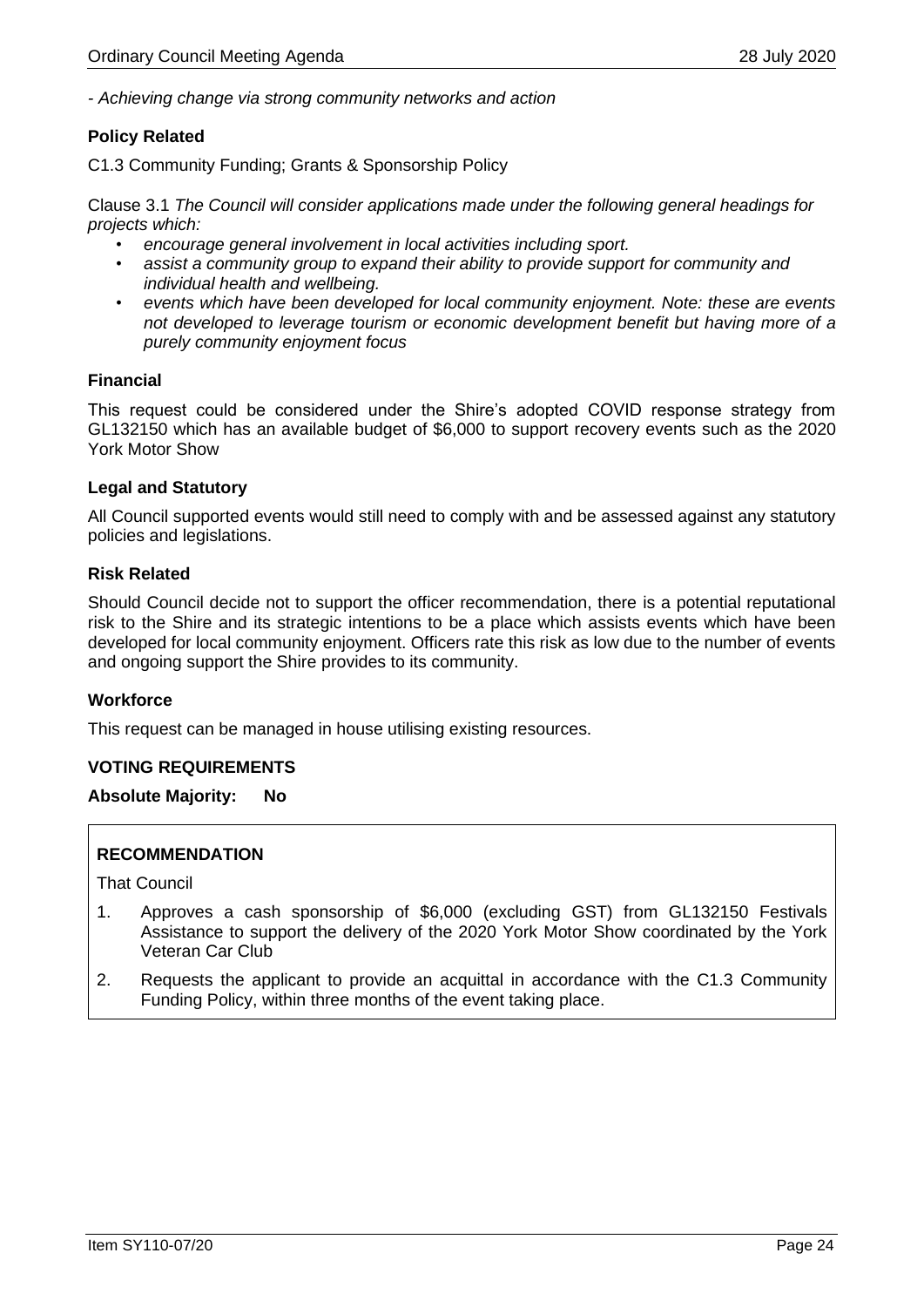# <span id="page-24-0"></span>**SY111-07/20 CHANGES TO PLAQUE ON GRANITE MONUMENT, MT. BROWN/WONGBOREL**

| <b>File Number:</b>                         | OR.GEN.1                                                    |
|---------------------------------------------|-------------------------------------------------------------|
| <b>Author:</b>                              | <b>Carol Littlefair, Arts and Cultural Heritage Officer</b> |
| <b>Authoriser:</b>                          | <b>Chris Linnell, Chief Executive Officer</b>               |
| <b>Previously before</b><br><b>Council:</b> | Not applicable                                              |
| <b>Appendices:</b>                          | Nil                                                         |

*This item has been withdrawn as further engagement is required before the item is presented back to Council at a later date.*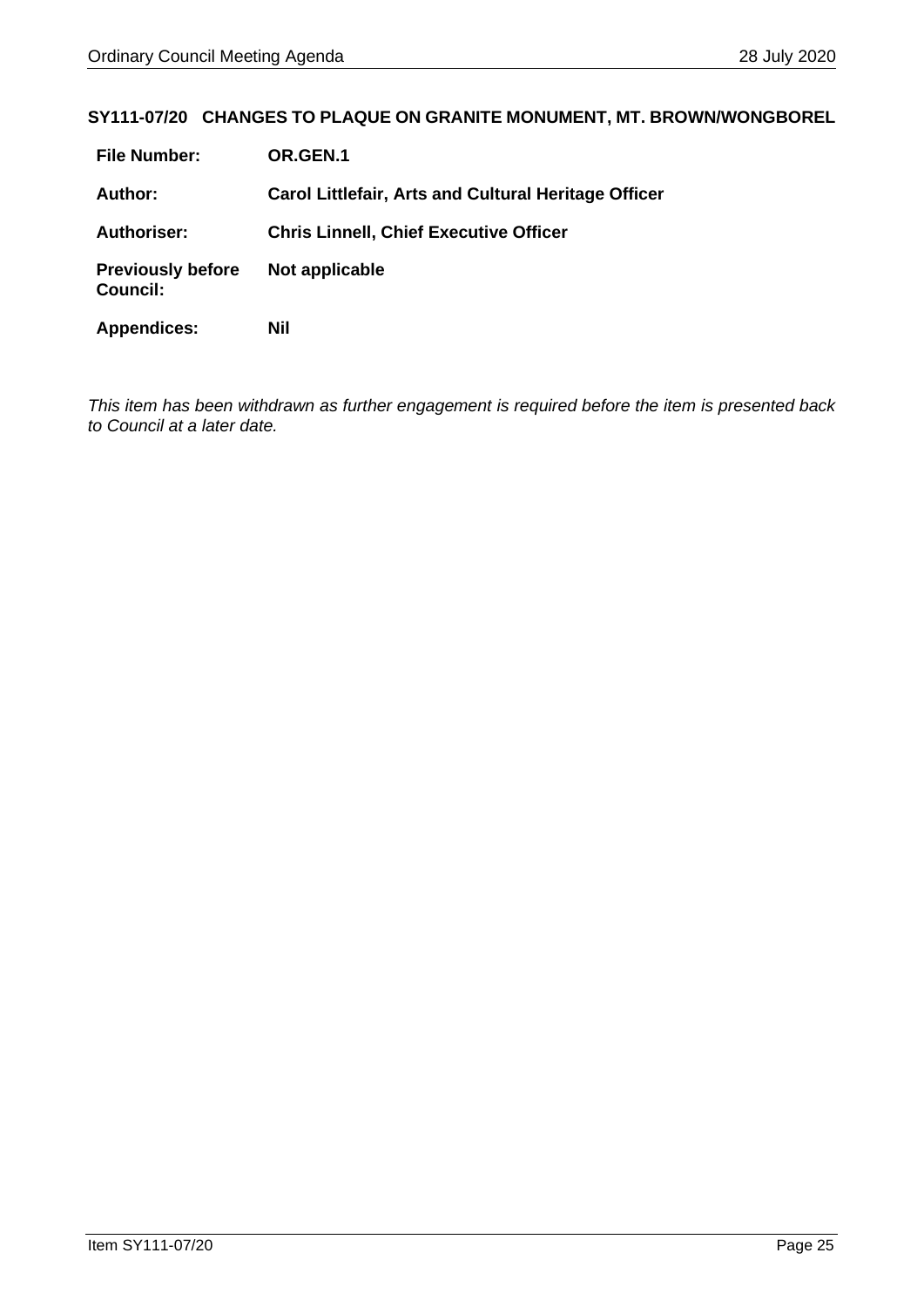# <span id="page-25-0"></span>**SY112-07/20 PHYTHOPTERA (DIEBACK) SURVEY REPORT ON WONGBOREL/MT. BROWN**

| <b>File Number:</b>                         | <b>CCP.13</b>                                                                                                                                                                                                     |  |  |  |
|---------------------------------------------|-------------------------------------------------------------------------------------------------------------------------------------------------------------------------------------------------------------------|--|--|--|
| Author:                                     | <b>Carol Littlefair, Arts and Cultural Heritage Officer</b>                                                                                                                                                       |  |  |  |
| <b>Authoriser:</b>                          | <b>Chris Linnell, Chief Executive Officer</b>                                                                                                                                                                     |  |  |  |
| <b>Previously before</b><br><b>Council:</b> | 24 June 2019                                                                                                                                                                                                      |  |  |  |
| <b>Appendices:</b>                          | Phythoptera [Dieback] Survey of Wongborel/Mt. Brown by<br>1.<br><b>Terratree</b><br><b>Community Engagement Plan Phythoptera [Dieback] Survey</b><br>2.<br>Meet consultant facebook post & email invitation<br>3. |  |  |  |

#### **NATURE OF COUNCIL'S ROLE IN THE MATTER**

**Executive** 

#### **PURPOSE OF REPORT**

To inform Council of the results of the Phythoptera [Dieback] Survey on Wongborel/Mt. Brown and seek approval for its adoption as a guiding document for the ongoing management of this reserve.

#### **BACKGROUND**

The Mt Brown Trails Network was selected as the preferred short-term high priority major project as defined by the Trails Master Plan adopted by Council at the June 2019 meeting.

Mt Brown offers very substantial economic and tourism benefits plus lifestyle benefits to a wide range of local residents and as the trails development would be governed by the results of an environmental survey, enhancement of the environment in York. As part of actioning this process and prior to applying for a Change of Use to the Vesting Order on this Crown Reserve from 'Parklands' to 'Parklands and Recreation', Council resolved to commission a Phythoptera [Dieback] Survey, as recommended in the Trails Master Plan.

#### **COMMENTS AND DETAILS**

Quotations were sought from qualified Dieback Interpreters. The successful quotation was from DBCA Registered Dieback Interpreter Joseph Grehan B.Sc. of Terratree, est. 2012. Joe has over 15 years' experience undertaking Dieback assessments in the Jarrah forest, on the Swan Coastal Plain and in Southern Kwongan vegetation in the Northern Sandplains region of WA. He has also been assessed by the Disease Standards Officer from DBCA against the criteria for undertaking work in 'low Interpretability' areas (less than 600 mm annual rainfall) and Dieback Impact Assessment.

The full Terratree report is attached as Appendix 1.

The Executive Summary states:

The Dieback assessment of Mt Brown Reserve was conducted by a DBCA registered Dieback Interpreter, Joe Grehan of Terratree, on November 4th, 2019 in accordance with the FEM047 Phytophthora Dieback Interpreter's Manual for lands managed by the Department (FEMD, 2015).

Three soil samples were collected during the Dieback assessment, all of which returned negative results for P. cinnamomi through diagnostic baiting. However, one sample tested positive for another Phytophthora species, P. rosacearum (MBS01) and two samples tested positive for Pythium mercuriale (MBS02 and MBS03).

Because the mean annual rainfall in the area is in the range of 300 to 400 mm, if Dieback were present it would be confined to drainage lines and water gaining sites.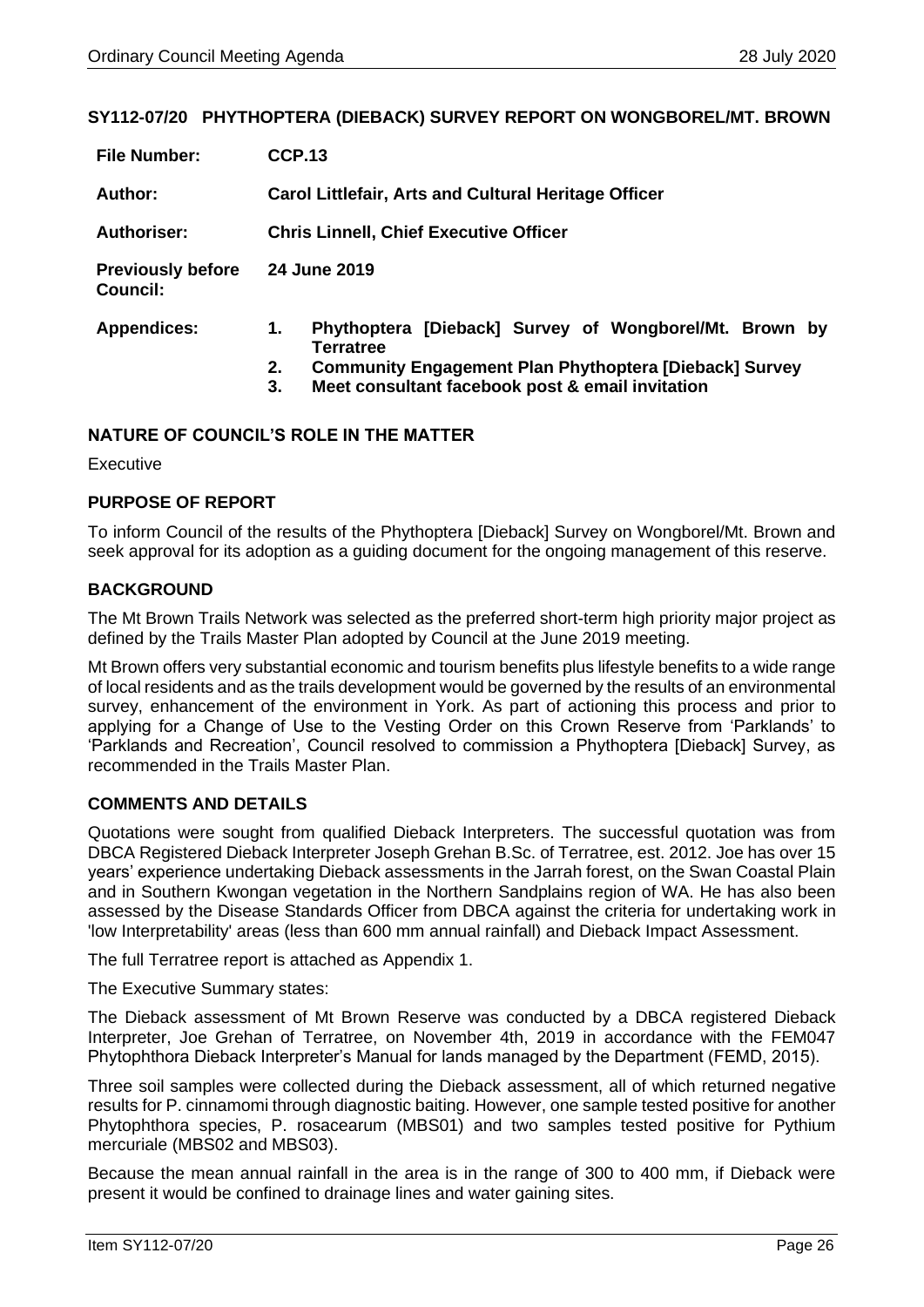No areas of native vegetation could be observed as definitively infested with Dieback during the assessment. Mapping categorised 118.3 ha (81.5%) of the assessment area as Uninterpretable due to the absence of susceptible vegetation and no positive sample results. 26.6 ha (18.5%) was categorised as Excluded due to the Degraded or Completely Degraded vegetation condition, therefore these areas could not be assessed for the presence of Dieback.

Terratree makes the following recommendations to minimise the risk of introducing Dieback into the assessment area:

- As it is not possible to restrict access to dry soil conditions only, install 'green bridges' of compacted crushed limestone in wet areas along tracks of tracks and trails, which will act to reduce the spread of Phytophthora through its antagonistic properties and by keeping vehicles and bike tyres and footwear out of wet soil
- Install signage to raise public awareness and control public access within the reserve.
- Control access within the reserve through trail consolidation and signage.
- Ensure if rehabilitation is undertaken in the reserve that it does not introduce Dieback by utilising only NIASA-accredited nurseries and appropriate hygiene measures.
- If soil disturbing works such as trail construction or rehabilitation are to be carried out within the reserve, ensure all vehicles and equipment are clean of soil and vegetative materials before entering the reserve and cleaned before commencing work elsewhere.
- Aim to undertake any soil disturbing works during dry soil conditions only.
- Have relevant employees at the Shire of York undertake Green Card Training [https://www.dwg.org.au/green-card-training.](https://www.dwg.org.au/green-card-training)

# **OPTIONS**

- 1. To accept the report as a guiding document for the ongoing management of Wongborel/Mt. Brown.
- 2. Not to accept the report as a guiding document for the ongoing management of Wongborel/Mt. Brown.

Officers are recommending Option 1.

# **IMPLICATIONS TO CONSIDER**

#### **Consultative**

A Community Engagement Plan [attached as Appendix 2] was created to define the community engagement process in this project.

A Shire of York Facebook post and direct email to interested individuals, organisations and groups including DBCA, Wildflower Society, River Conservation Society, Avon Valley Tracks & Trails offered an opportunity to meet Joe Grehan and ask questions about the survey [attached as Appendix 3]

When approved by Council the full document will be placed on the Shire of York website under the Parks and Gardens section.

# **Strategic**

Strategic Community Plan: Theme 2: A Leader in Cultural heritage and the Environment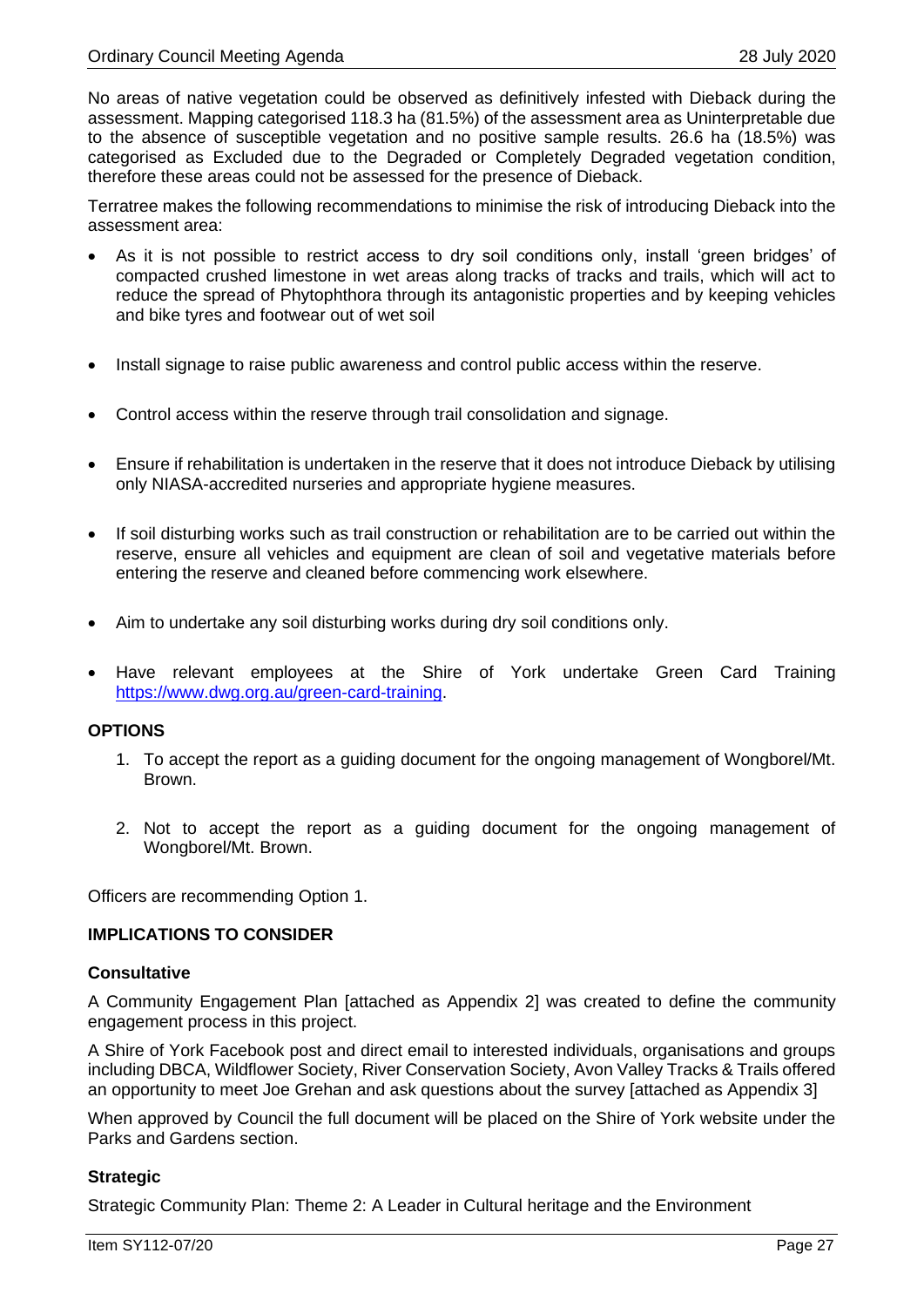2.6 The Shire's wildflower and at risk habitats are protected.

#### **Policy Related**

Shire of York Community Engagement and Consultation Policy G2.9.

#### **Financial**

An allowance of \$15,000 was made in the 2019/20 budget for this project, the Survey actual costs were \$6,042.90 [\$6647.20 inc gst]

#### **Legal and Statutory**

N/A.

# **Risk Related**

The Phythoptera Survey is intrinsically linked to the actioning of the Trails Masterplan. Not going ahead with the Masterplan poses a moderate environmental risk due to ongoing unsanctioned use of Mt Brown which if left unaddressed poses the risk of degrading areas of sensitive environment. Conversely there is a possible moderate reputational risk and consequent economic effect upon tourism if the already proven demand for trails goes unfulfilled and all use of the site has to be curtailed.

It will be essential for a Change of Use application to define how the current environment of Mt Brown, which is somewhat degraded environmentally, will be enhanced following the development of trails due to an understanding and protection of sensitive areas.

This understanding, gained through a professional environmental survey will ensure better management and channelling of recreational use into official, sanctioned and waymarked trails rather than the current unofficial use which is increasing rapidly. (Rottnest Island is an example of a wellmanaged A-Class Reserve for recreation and conservation).

For these reasons it was required to be carried out prior to any Change of Use application and to a high standard.

By rigorous analysis of environmental considerations, the Trails Masterplan priority project will be able to demonstrate and communicate exactly how the environment of the area selected will be enhanced, or remain unharmed, by trails development which is planned around avoidance of sensitive areas and provides the opportunity to improve degraded areas.

Should a Change of Use be refused for any reason, such surveys will inform the future environmental care of the sites in line with their existing classifications, something which should be considered in the light of the Shire's aim to be 'A Leader in Heritage and the Environment'.

# **Workforce**

Project administration and community liaison was carried out by the Arts & Cultural Heritage Officer as part of normal workload.

#### **VOTING REQUIREMENTS**

**Absolute Majority: No**

# **RECOMMENDATION**

That Council:

1. Receive the Phythoptera [Dieback] Survey on Wongborel/Mt. Brown and approve its adoption as a guiding document for the ongoing management of this Reserve.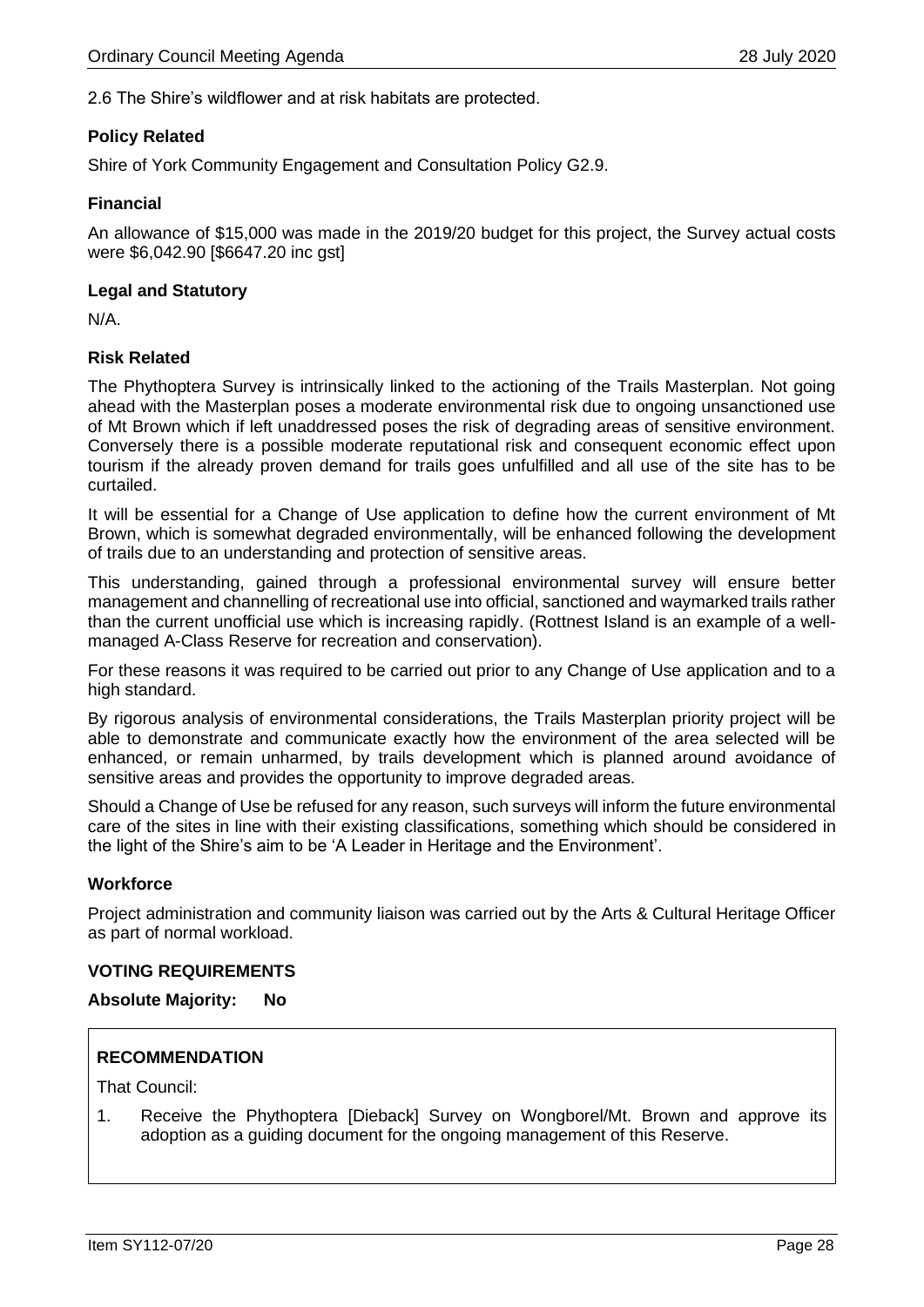# <span id="page-28-0"></span>**SY113-07/20 COMMUNITY FEEDBACK ON DRAFT BRANDING CONCEPTS**

| <b>File Number:</b>                  | OR.CIM.2                                                                                       |  |  |
|--------------------------------------|------------------------------------------------------------------------------------------------|--|--|
| Author:                              | <b>Joanna Bryant, Acting Manager Community</b>                                                 |  |  |
| Authoriser:                          | <b>Chris Linnell, Chief Executive Officer</b>                                                  |  |  |
| <b>Previously before</b><br>Council: | 26 May 2020                                                                                    |  |  |
| <b>Appendices:</b>                   | <b>Brand Concepts for Public Comment</b><br>1.<br><b>Rebranding - Community Feedback</b><br>2. |  |  |

# **NATURE OF COUNCIL'S ROLE IN THE MATTER**

Executive

#### **PURPOSE OF REPORT**

This report presents feedback from the community on the draft concepts for rebranding of the Shire of York following the 4-week community engagement period.

# **BACKGROUND**

At the May 2020 Ordinary Council Meeting, Council:

- 1. Endorsed the draft brand concepts attached at **Appendix 1** to this report for public advertising and feedback.
- 2. Requested the Chief Executive Officer to present the feedback received and final brand concept design to the July Ordinary Council Meeting for Council's consideration.

#### **COMMENTS AND DETAILS**

Four draft concepts were presented to Council at a Concept Forum in early May. Following this and based on the feedback provided, three of the refined concepts were put out for consideration by the community for a period of 4 weeks from 29 May 2020.

The concepts are based on the following priorities identified during the community consultation for the Strategic Community Plan:

- Heritage
- Environment
- Community

The concepts were promoted via the Shire's website as the lead item on the home page for 4 weeks. They were also mentioned in the June issue of Community Matters (Shire Update) and several posts were made on Facebook. In addition, a hardcopy of the concepts was available for public viewing at the front counter of the Administration building.

To date, 22 comments have been received and the collated feedback can be viewed at **Appendix 2: Rebranding - Community Feedback.** 

The response to the community consultation has been less than anticipated. This is likely due to a lack of awareness, and competition with the large number of news items passing through the Shire media channels related to the COVID-19 pandemic period. Responses received indicate a preference for Concept 2, with some suggestions that Concept 3 could also be used to replace the existing crest.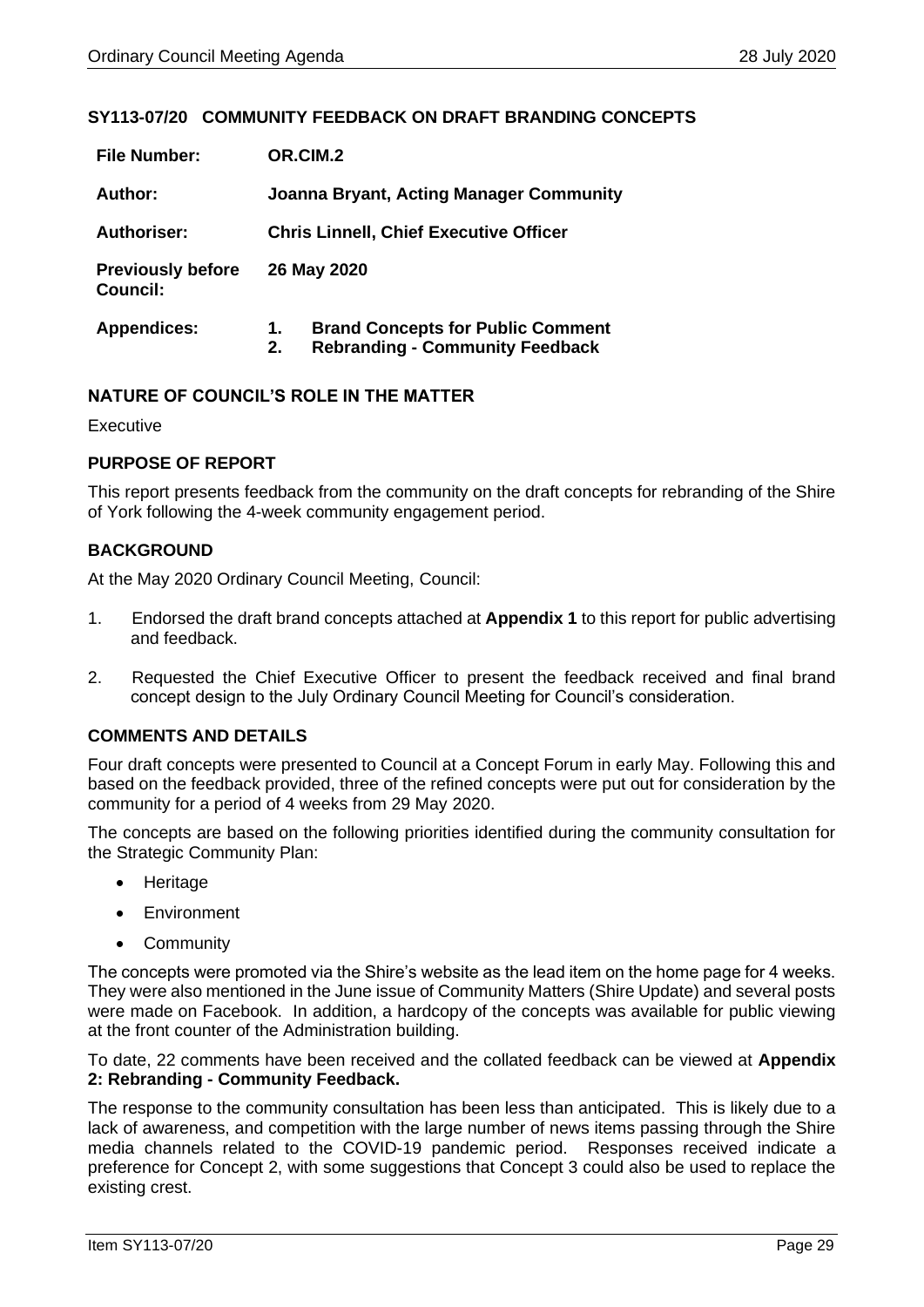Officers are sensitive to the fact that stakeholder and community buy-in is important for any project, in particular one that is relatable to so many in the community.

Based on the above, Officers recommend that the feedback received to date is given to the Graphic Designer with a request for a further refining of concept 2 and 3 and a more extensive portfolio of insitu examples being created that can then be shared with the community for a further period of engagement.

# **OPTIONS**

#### *Option 1*

Accept the limited feedback showing a preference for concept 2 and progress the design for adoption at the August Ordinary Council Meeting.

This option is not recommended.

#### *Option 2*

Request further refinement of concept 2 and 3 to be presented to the community for further engagement with the feedback being presented to Council at the October Ordinary Council Meeting.

This is the recommended option.

#### *Timeline for option 2*

- *28 July OCM*: Option 2 accepted
- *14 August*: Designer returns refined concepts
	- *17 August:* 4-week community engagement period commences to include:
		- o Shire website
		- o Community Matters (September Issue)
		- o Social media
		- o Radio
		- $\circ$  Targeted discussion with community groups
		- o Informal face to face engagement
		- o A3 advertising on noticeboards:
			- IGA
			- **YRCC**
- *14 September*: Engagement period closes
- *29 September OCM*: community feedback presented to Council

# **IMPLICATIONS TO CONSIDER**

#### **Consultative**

The draft concepts were advertised via the following during the recent engagement period;

- Media release
- Information included in the Shire's Community Matters page
- Shire website
- Shire Administration front counter
- Social media
- Radio Voice of the Avon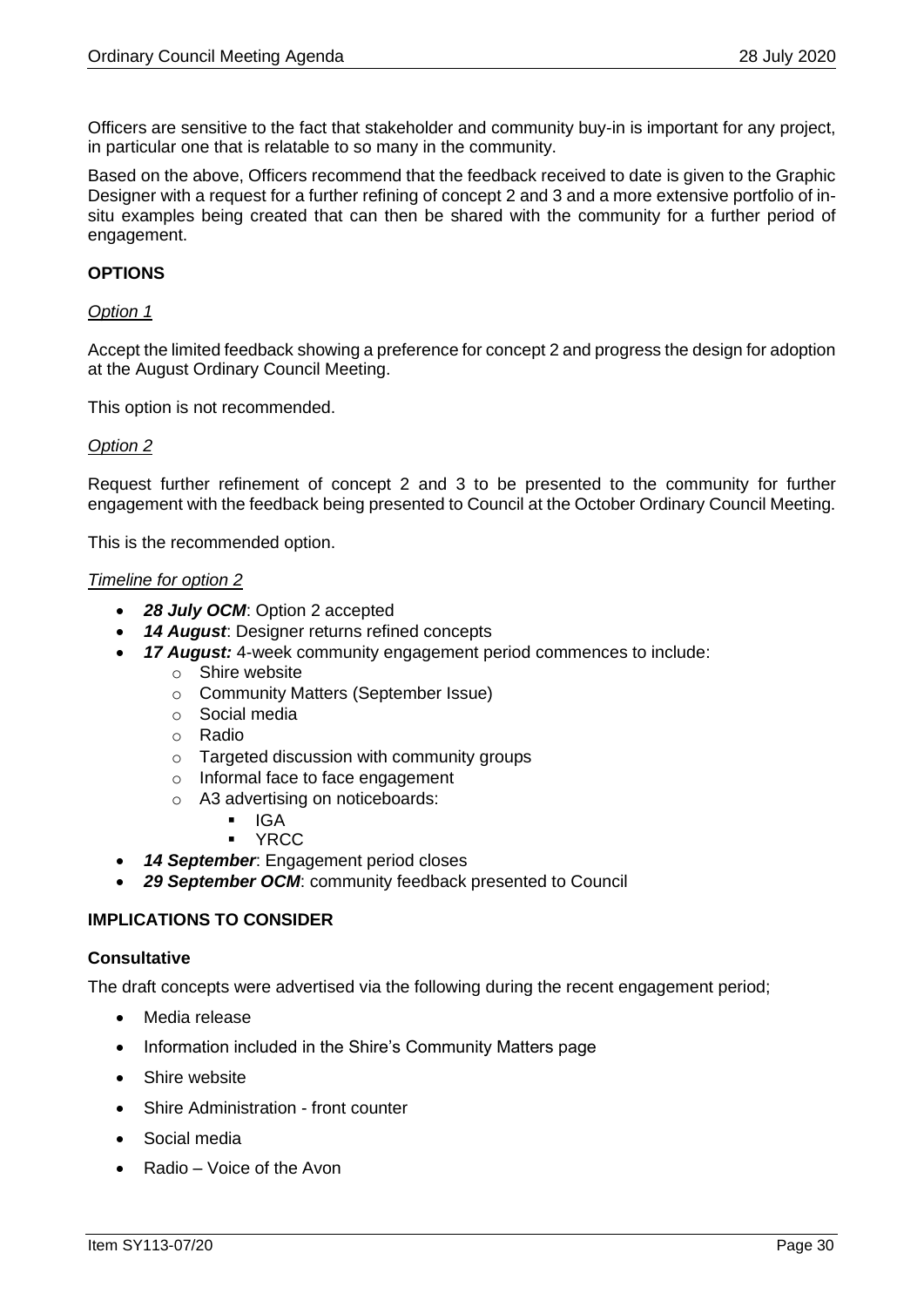# **Strategic**

*Strong and Effective Leadership*

5.6 High levels of community engagement

# **Policy Related**

CP1.2 *Use of the Shire of York Crest and Logo*

# **Financial**

An allocation of \$25,000 was adopted as part of the 2019/20 budget for this project (GL 42169).

# **Legal and Statutory**

Nil.

# **Risk Related**

Risk that low levels of community engagement causes lack of community support and disconnection from the new brand.

#### **Workforce**

Nil.

# **VOTING REQUIREMENTS**

# **Absolute Majority: No**

# **RECOMMENDATION**

That Council:

- 1. Notes the community feedback to date.
- 2. Requests the Chief Executive Officer obtain further refinement of concept 2 and 3 to be presented to the community for further engagement with the feedback being presented to Council at the September 2020 Ordinary Council Meeting.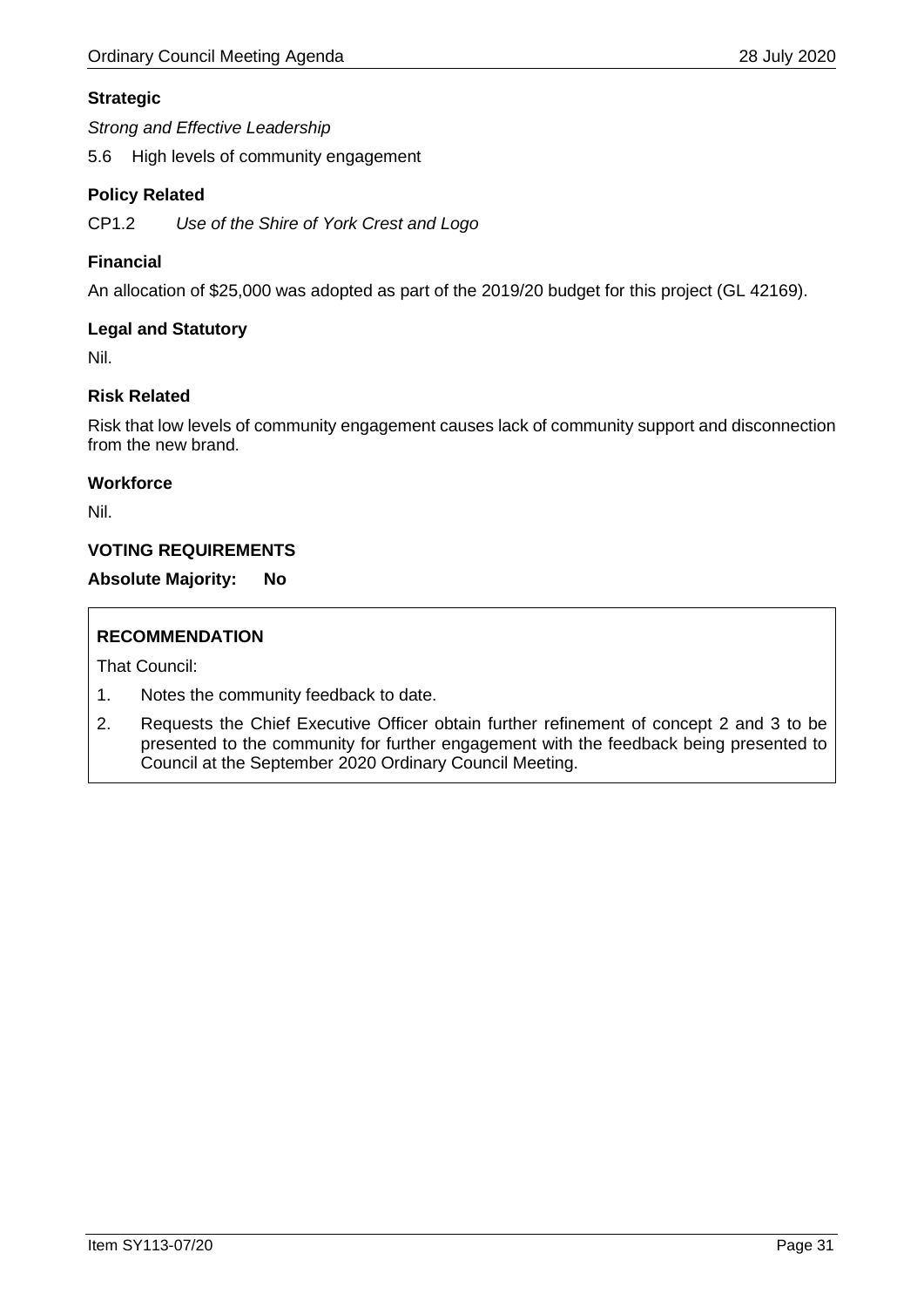# <span id="page-31-0"></span>**SY114-07/20 FINANCIAL REPORT FOR JUNE 2020**

| <b>File Number:</b>                         | <b>FI.FRP</b>                                                                                                                                                                        |  |  |
|---------------------------------------------|--------------------------------------------------------------------------------------------------------------------------------------------------------------------------------------|--|--|
| Author:                                     | Tabitha Bateman, Finance Manager                                                                                                                                                     |  |  |
| <b>Authoriser:</b>                          | <b>Chris Linnell, Chief Executive Officer</b>                                                                                                                                        |  |  |
| <b>Previously before</b><br><b>Council:</b> | <b>Not Applicable</b>                                                                                                                                                                |  |  |
| <b>Appendices:</b>                          | <b>Monthly Financial Report - June 2020</b><br>1.<br><b>Creditors' Payments Listing - June 2020</b><br>2.<br><b>Business Card Transaction Statement and Summary - May 2020</b><br>3. |  |  |

#### **NATURE OF COUNCIL'S ROLE IN THE MATTER**

- Legislative
- Review

# **PURPOSE OF REPORT**

The purpose of financial reporting and the preparation of monthly financial statements is to communicate information about the financial position and operating results of the Shire of York to Councillors and the community and monitors the local government's performance against budgets.

# **BACKGROUND**

Local governments are required to prepare general purpose financial reports in accordance with the *Local Government Act 1995*, the *Local Government (Financial Management) Regulations 1996* and the *Australian Accounting Standards*.

A statement of financial activity and any accompanying documents are to be presented to the Council at an ordinary meeting of the Council within two months after the end of the month to which the statement relates. The Statement of Financial Activity summarises the Shire's operating activities and non-operating activities.

It should be noted that the figures reflected in the following reports are an estimate of the end of year position only and are subject to audit adjustments for the 2018/19 Annual Financial Report.

# **COMMENTS AND DETAILS**

The Financial Report for the period ending 30 June 2020 is presented for Council's consideration and includes the following;

- Monthly Statements for the period ended 30 June 2020
- **List of Creditor Payments**
- Business Card Statement and Transaction Summary

The following information provides balances for key financial areas for the Shire of York's financial position as at 30 June 2020;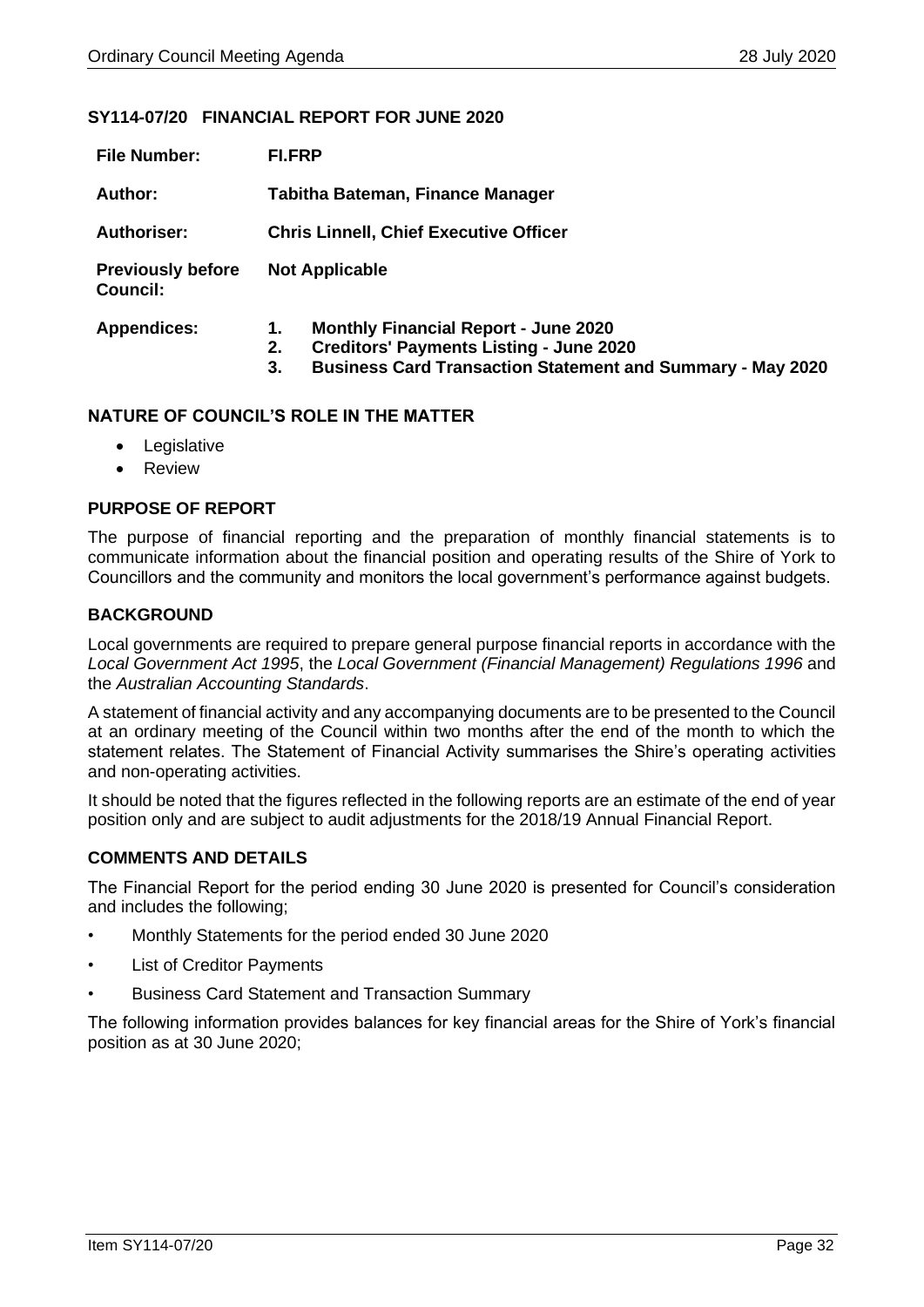#### *Outstanding Rates and Services*

The total outstanding rates balance at the end of June was \$1,162,428 compared to \$1,235,534 as at 31 May 2020.

| <b>Current Year</b>                  | <b>Properties</b> | 30/06/2020       | $\%$ | <b>Properties</b> |    | 30/06/2019   | $\%$ |
|--------------------------------------|-------------------|------------------|------|-------------------|----|--------------|------|
| 3 years and over                     | 84                | \$<br>404,629.35 | 35%  | 65                | \$ | 374,216.73   | 32%  |
| 2 years and over                     | 87                | \$<br>167.033.22 | 14%  | 92                | \$ | 191,445.97   | 17%  |
| 1 year and over                      | 120               | \$<br>239,798.15 | 21%  | 122               | \$ | 225.735.81   | 20%  |
| <b>Total Prior Years outstanding</b> |                   | \$<br>811.460.72 | 70%  |                   |    | 791,398.51   | 68%  |
| <b>Current Rates</b>                 | 709               | \$<br>350,967.63 | 30%  | 659               |    | 365,999.09   | 32%  |
| <b>Total Rates Outstanding</b>       |                   | 1,162,428.35     |      |                   | จ  | 1,157,397.60 |      |

Whilst the level of outstanding rates is significant, the variation between financial years is not. Considering the additional financial difficulties experienced in the community as a result of COVID-19, a reduction in payments could be expected. Further, in an effort to alleviate additional financial stress, a new hardship policy was adopted by Council and debt collection processes have been relaxed, potentially contributing to the level of outstanding rates. Payment arrangements outside of the ordinary payment options can be requested and are presented to Council from time to time. It is anticipated that debt collection will resume during the 2020/21 financial year to attend to overdue balances.

#### *Outstanding Sundry Debtors*

Total outstanding sundry debtors as at 30 June 2020 were \$265,4608 compared to \$273,427 reported at 31 May 2020. During the month of April, the first milestone payment was claimed for the Skate Park Project totalling \$200,000. As at 30 June 2020, this amount remains outstanding due to pending acquittal requirements.

| <b>Current Year</b>              | 30/06/2020   | $\%$  | 30/06/2019   | %   |
|----------------------------------|--------------|-------|--------------|-----|
| 90 days and over                 | \$23,937.81  | 9%    | \$21,916.12  | 9%  |
| 60 days and over                 | \$200,254.94 | 75%   | \$3,090.18   | 1%  |
| 30 days and over                 | \$2,387.37   | $1\%$ | \$270.10     | 0%  |
| Current                          | \$39,027.94  | 15%   | \$209,105.58 | 89% |
| <b>Total Debtors Outstanding</b> | \$265,608.06 |       | \$234,381.98 |     |

# **OPTIONS**

Not applicable.

# **IMPLICATIONS TO CONSIDER**

# **Consultative**

Not applicable.

# **Strategic**

Theme 5: Strong and Effective Leadership

- 5.1 Effective and informed governance and decision-making
- 5.3 A financially sustainable Shire
- 5.4 Open and accountable systems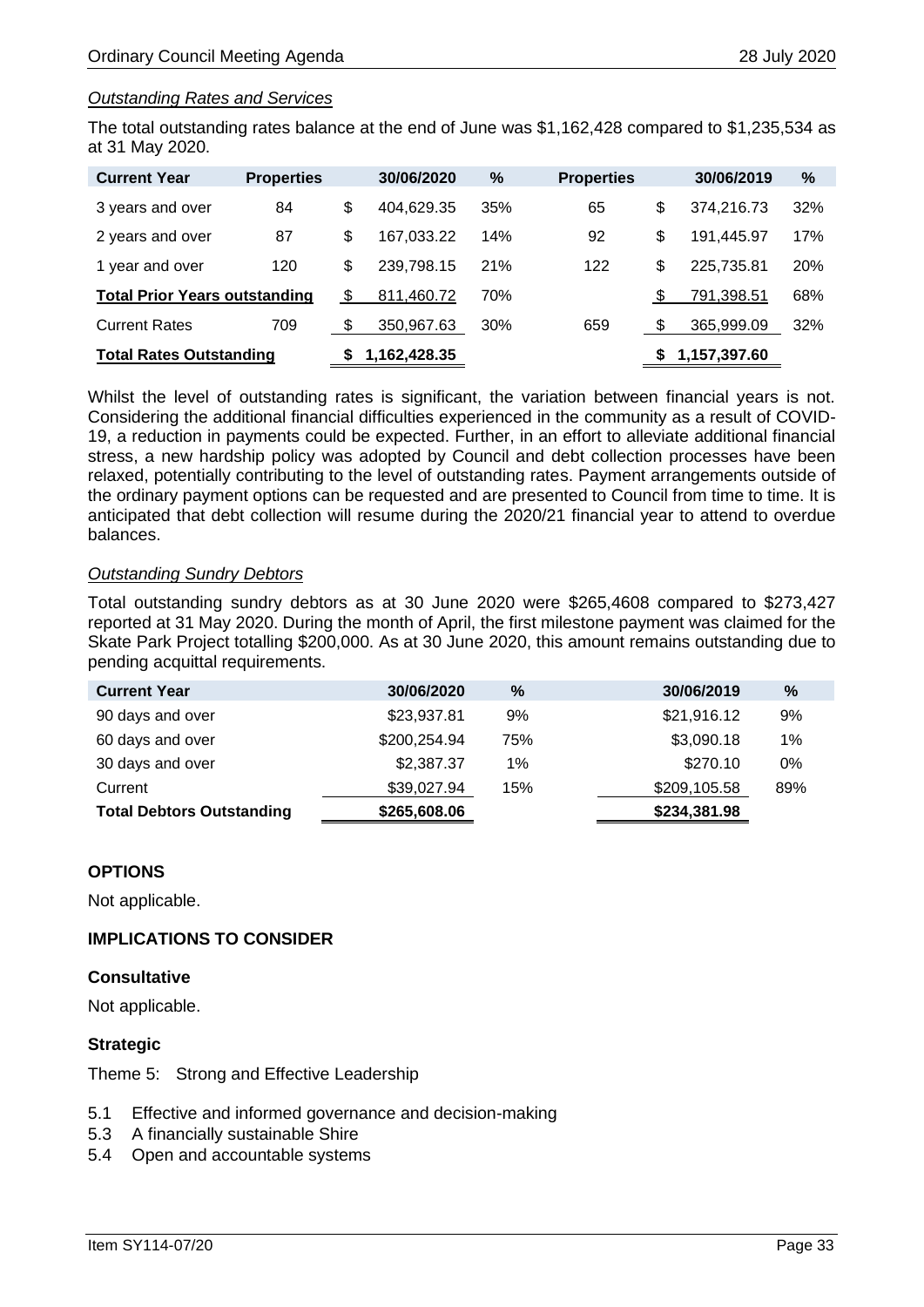# **Policy Related**

Policy F1.2 Procurement Policy F1.6 Credit Cards Policy F1.5 Authority to make payments from Trust and Municipal Funds DE 3.1 Authority to make Payments from Trust and Municipal Funds

# **Financial**

This report and its appendices provide a summary of the financial position of the Shire at the end of the reporting period.

# **Legal and Statutory**

# *Local Government Act 1995*

*6.10. Financial Management Regulations may provide for —*

- *(a) the security and banking of money received by a local government; and*
- *(b) the keeping of financial records by a local government; and*
- *(c) the management by a local government of its assets, liabilities and revenue; and*
- *(d) the general management of, and the authorisation of payments out of —*
	- *(i) the municipal fund; and*
	- *(ii) the trust fund, of a local government.*

# *Local Government (Financial Management) Regulations 1996*

- *13. Payments from municipal fund or trust fund by CEO (Act s. 6.10)*
	- *(1) If the local government has delegated to the CEO the exercise of its power to make payments from the municipal fund or the trust fund, a list of accounts paid by the CEO is to be prepared each month showing for each account paid since the last such list was prepared —*
		- *(a) the payee's name; and*
		- *(b) the amount of the payment; and*
		- *(c) the date of the payment; and*
		- *(d) sufficient information to identify the transaction.*
- *34. Financial activity statement required each month (Act s. 6.4)*
	- *(1A) In this regulation —*

*committed assets means revenue unspent but set aside under the annual budget for a specific purpose.*

- *(1) A local government is to prepare each month a statement of financial activity reporting on the revenue and expenditure, as set out in the annual budget under regulation 22(1)(d), for that month in the following detail —*
	- *(a) annual budget estimates, taking into account any expenditure incurred for an additional purpose under section 6.8(1)(b) or (c); and*
	- *(b) budget estimates to the end of the month to which the statement relates; and*
	- *(c) actual amounts of expenditure, revenue and income to the end of the month to which the statement relates; and*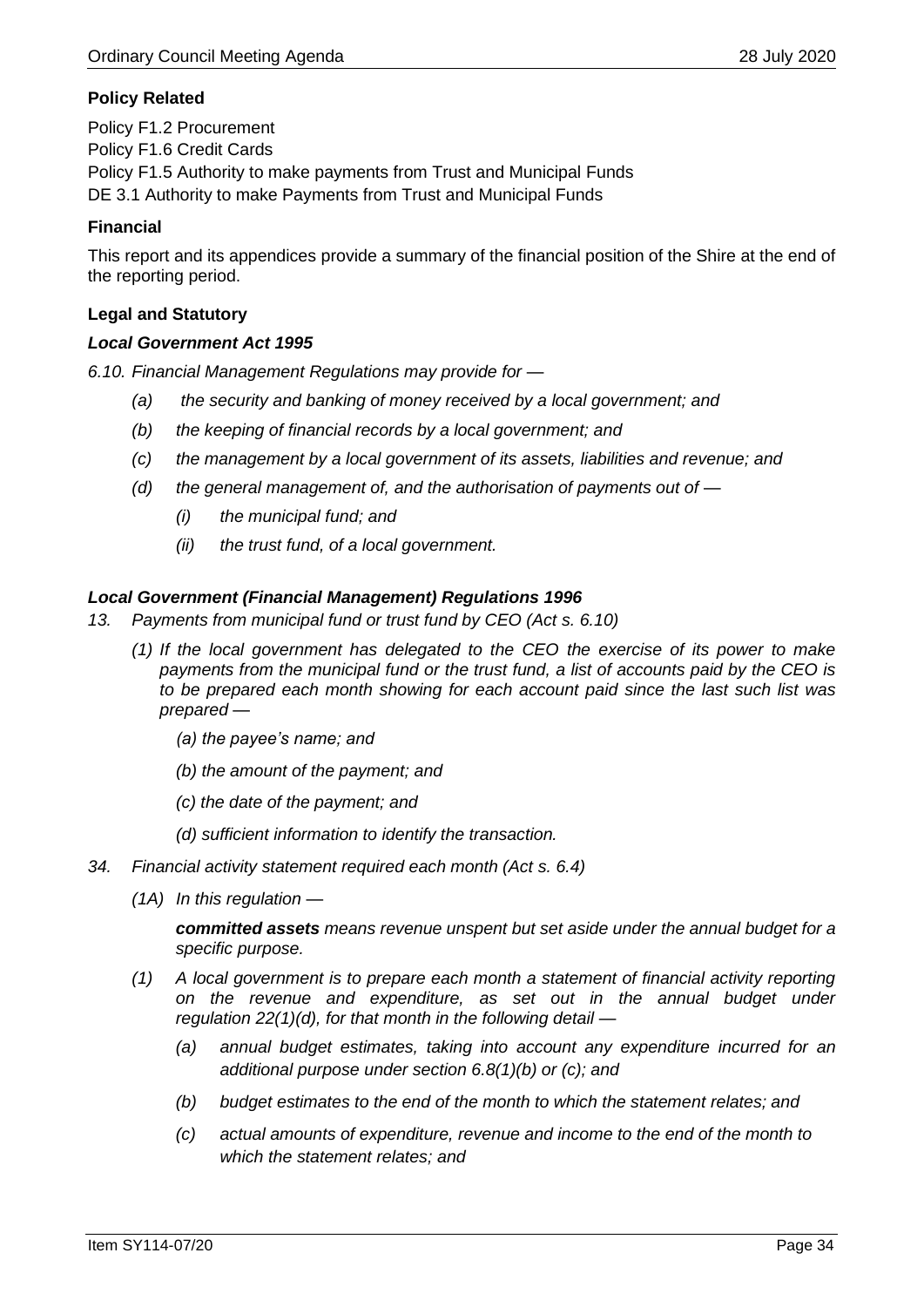- *(d) material variances between the comparable amounts referred to in paragraphs (b) and (c); and*
- *(e) the net current assets at the end of the month to which the statement relates.*
- *(2) Each statement of financial activity is to be accompanied by documents containing —*
	- *(a) an explanation of the composition of the net current assets of the month to which the statement relates, less committed assets and restricted assets; and*
	- *(b) an explanation of each of the material variances referred to in subregulation (1)(d); and*
	- *(c) such other supporting information as is considered relevant by the local government.*
- *(3) The information in a statement of financial activity may be shown —*
	- *(a) according to nature and type classification; or*
	- *(b) by program; or*
	- *(c) by business unit.*
- *(4) A statement of financial activity, and the accompanying documents referred to in subregulation (2), are to be —*
	- *(a) presented at an ordinary meeting of the council within 2 months after the end of the month to which the statement relates; and*
	- *(b) recorded in the minutes of the meeting at which it is presented.*
- *(5) Each financial year, a local government is to adopt a percentage or value, calculated in accordance with the AAS, to be used in statements of financial activity for reporting material variances.*

#### **Risk Related**

It is a requirement of the *Local Government (Financial Management) Regulations 1996* that local governments prepare a Statement of Financial Activity within two months after the end of the reporting period. This report mitigates the risk of non-compliance with the regulations.

#### **Workforce**

Not applicable.

**VOTING REQUIREMENTS** 

**Absolute Majority: No**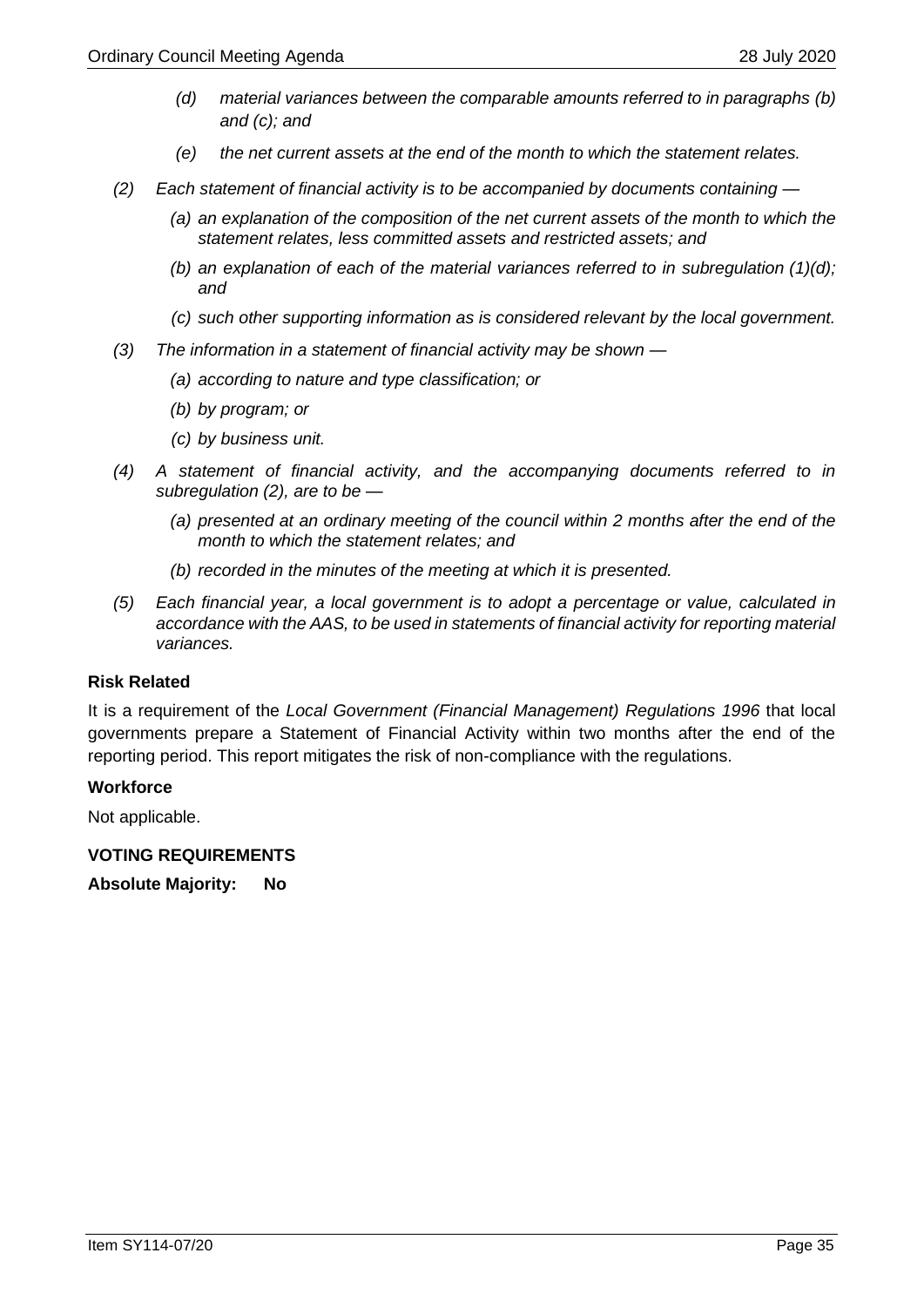**Jun-20**

# **RECOMMENDATION**

That Council receives the Monthly Financial Report and the list of payments drawn from the Municipal and Trust accounts for the period ending 30 June 2020 as summarised below:

| <b>TOTAL DISBURSEMENTS</b>       | 998,242.56    |
|----------------------------------|---------------|
| Sub total - Trust                | 97,465.66     |
| <b>Direct Debits Licensing</b>   | 96,764.60     |
| <b>Electronic Funds Payments</b> | 701.06        |
| <b>TRUST FUND</b>                |               |
| Sub total - Municipal            | 900,776.90    |
| <b>Fire Messaging Service</b>    | 471.68        |
| Fuji Xerox Equipment Rental      | 236.62        |
| <b>Exetel NBN Fees</b>           | 496.00        |
| <b>Corporate Cards</b>           | 826.00        |
| <b>Bank Fees</b>                 | 546.39        |
| Payroll Debits - Superannuation  | 60,232.49     |
| <b>Electronic Funds Payments</b> | 505,987.97    |
| <b>Payroll Debits</b>            | 281,147.82    |
| <b>Cheque Payments</b>           | 50,831.93     |
| <b>MUNICIPAL FUND</b>            | <b>AMOUNT</b> |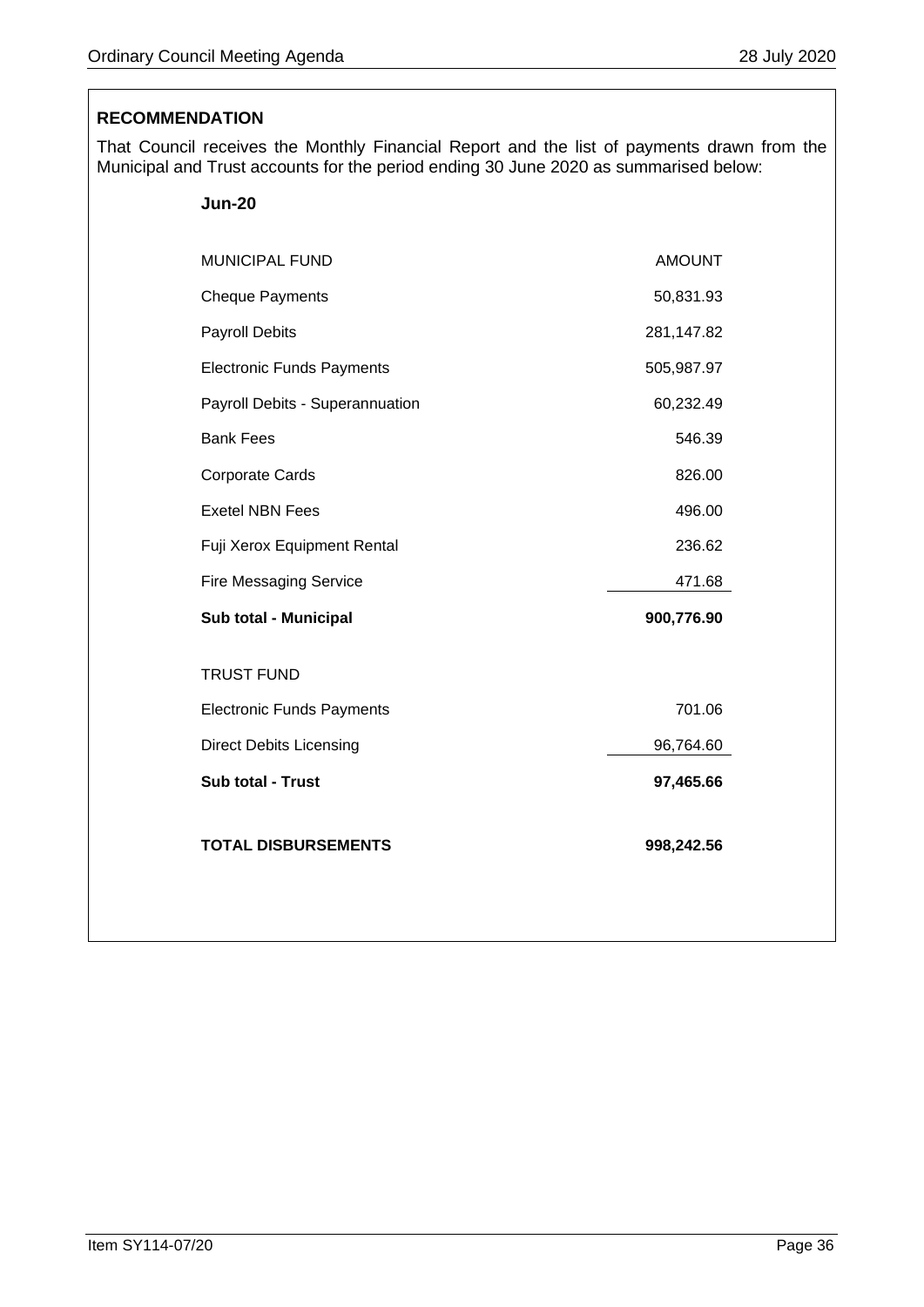#### <span id="page-36-0"></span>**SY115-07/20 INVESTMENTS - JUNE 2020**

| <b>File Number:</b>                         | FI.FRP                                        |
|---------------------------------------------|-----------------------------------------------|
| Author:                                     | <b>Tabitha Bateman, Finance Manager</b>       |
| <b>Authoriser:</b>                          | <b>Chris Linnell, Chief Executive Officer</b> |
| <b>Previously before</b><br><b>Council:</b> | Not applicable                                |
| <b>Appendices:</b>                          | <b>Investments Register - June 2020</b><br>1. |

# **NATURE OF COUNCIL'S ROLE IN THE MATTER**

- Legislative
- Review

# **PURPOSE OF REPORT**

To report to Council the balance and distribution of investments held by the Shire of York as at 30 June 2020.

# **BACKGROUND**

Council's policy F1.4 - *Investment* requires Council to review the performance of its investments on a monthly basis. In accordance with the policy, a report of investments is presented to Council to provide a summary of investments held by the Shire of York.

#### **COMMENTS AND DETAILS**

The Shire of York Investment Portfolio includes the following items that highlight Council's investment portfolio performance:

- a) Council's Investments as at 30 June 2020
- b) Application of Investment Funds
- c) Investment Performance

#### **OPTIONS**

Not applicable.

# **IMPLICATIONS TO CONSIDER**

#### **Consultative**

Standard and Poor's Australia - Global ratings Financial institutions

**Strategic** Not applicable.

#### **Policy Related**

Policy F1.4 *Investment*

DE 3-2 Invest Money Held in Municipal and Trust Funds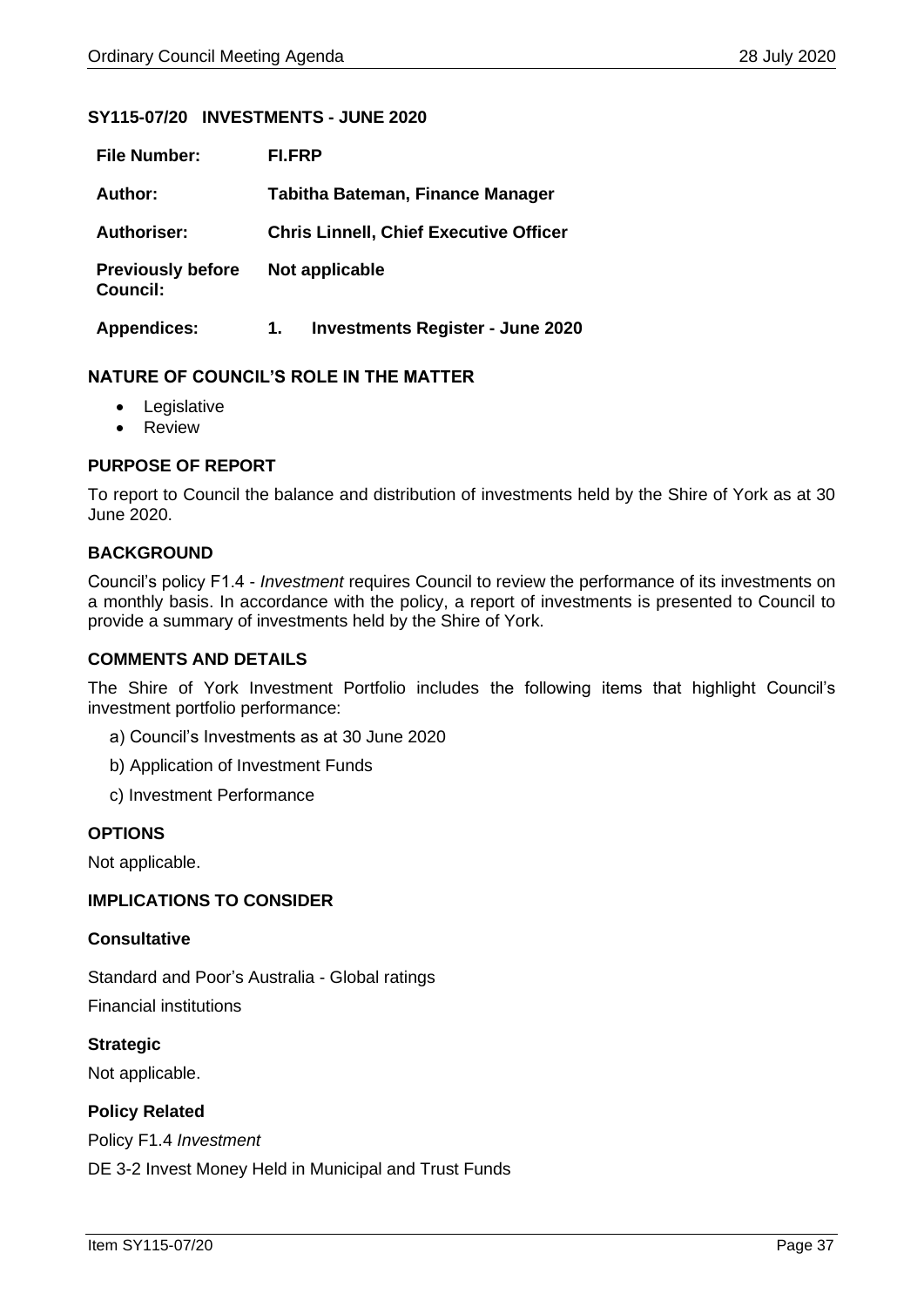# **Financial**

Revenue from investments is a funding source for the Shire and assists in maintaining the value of reserve funds. Policies and procedures are in place to ensure appropriate, responsible and accountable measures are in place to protect the Shire's funds.

# **Legal and Statutory**

#### *Local Government Act 1995*

#### *6.14. Power to invest*

- *(1) Money held in the municipal fund or the trust fund of a local government that is not, for the time being, required by the local government for any other purpose may be invested as trust funds may be invested under the Trustees Act 1962 Part III.*
- *(2A) A local government is to comply with the regulations when investing money referred to in subsection (1).*
- *(2) Regulations in relation to investments by local governments may —*
	- *(a)make provision in respect of the investment of money referred to in subsection (1); and*
	- *[(b) deleted]*
	- *(c) prescribe circumstances in which a local government is required to invest money held by it; and*
	- *(d) provide for the application of investment earnings; and*
	- *(e) generally provide for the management of those investments.*

#### *Local Government (Financial Management) Regulations 1996*

#### *19. Investments, control procedures for*

- *(1) A local government is to establish and document internal control procedures to be followed by employees to ensure control over investments.*
- *(2) The control procedures are to enable the identification of —*
	- *(a) the nature and location of all investments; and*
	- *(b) the transactions related to each investment.*

#### *19C. Investment of money, restrictions on (Act s. 6.14(2)(a))*

*(1) In this regulation —*

*authorised institution means —*

- *(a) an authorised deposit-taking institution as defined in the Banking Act 1959 (Commonwealth) section 5; or*
- *(b) the Western Australian Treasury Corporation established by the Western Australian Treasury Corporation Act 1986;*

*foreign currency means a currency except the currency of Australia.*

- *(2) When investing money under section 6.14(1), a local government may not do any of the following —*
	- *(a) deposit with an institution except an authorised institution;*
	- *(b) deposit for a fixed term of more than 3 years;*
	- *(c) invest in bonds that are not guaranteed by the Commonwealth Government, or a State or Territory government;*
	- *(d) invest in bonds with a term to maturity of more than 3 years;*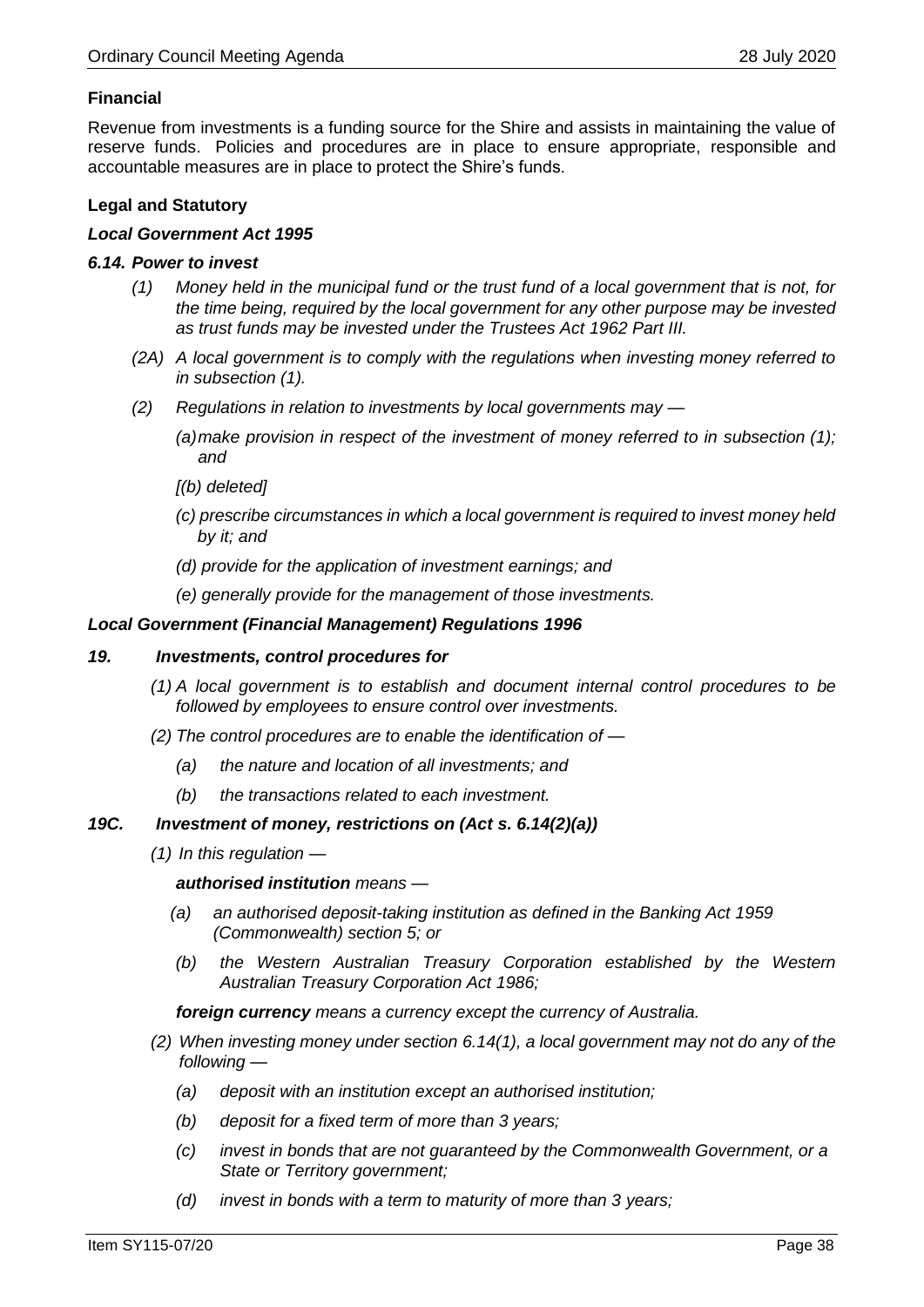*(e) invest in a foreign currency.*

# **Risk Related**

Funds are invested with various financial institutions in accordance with the global credit framework outlined in the Shire's investment policy to reduce risk.

# **Workforce**

Not applicable.

# **VOTING REQUIREMENTS**

# **Absolute Majority: No**

# **RECOMMENDATION**

That Council receives and notes the Shire of York Investment Portfolio attached to this report.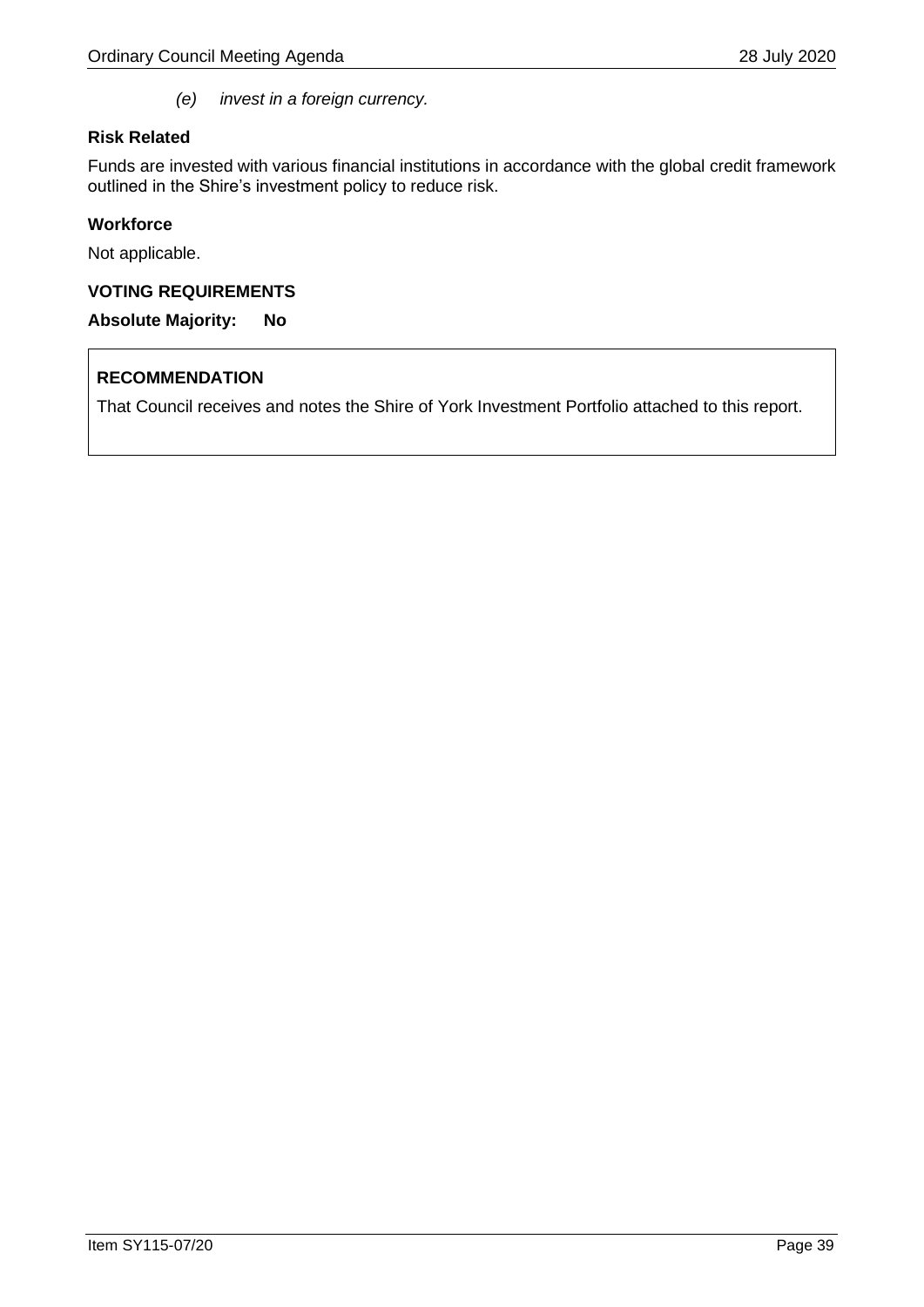# <span id="page-39-0"></span>**SY116-07/20 OUTSTANDING RATES AND SUNDRY DEBTS 2019/20**

| <b>File Number:</b>                         | <b>FI.DRS.1, FI.DRS.3, FI.DRS.4, FI.DRS.5</b>                                                                                                                                                                |  |  |
|---------------------------------------------|--------------------------------------------------------------------------------------------------------------------------------------------------------------------------------------------------------------|--|--|
| Author:                                     | Anneke Birleson, Finance Officer (Rates & Debtors)                                                                                                                                                           |  |  |
| <b>Authoriser:</b>                          | Tabitha Bateman, Finance Manager                                                                                                                                                                             |  |  |
| <b>Previously before</b><br><b>Council:</b> | 28 October 2019                                                                                                                                                                                              |  |  |
| <b>Appendices:</b>                          | <b>Outstanding Rates and Charges - Non-Pensioners - Confidential</b><br>1.<br><b>Outstanding Rates and Charges - Pensioners - Confidential</b><br>2.<br><b>Outstanding Sundry Debts - Confidential</b><br>3. |  |  |

#### **NATURE OF COUNCIL'S ROLE IN THE MATTER**

Executive

# **PURPOSE OF REPORT**

To provide Council with an overview of the outstanding rates and charges and outstanding sundry debts as at 30 June 2020.

# **BACKGROUND**

On 18 September 2017, Council awarded the tender for debt collection services to CLI Lawyers Pty Ltd (CLI Lawyers).

On 23 September 2019, Council considered officer recommendations for action to be taken on outstanding rates and sundry debts.

On 23 October 2019, the Shire was informed that the CLI Lawyers would be closing their WA office as of 31 October 2019. Cases still remained active but, were to be passed on to the CLI Lawyers' office in Victoria. Pre-legal collection action continued with Milton Graham and officers sought updates form CLI Lawyers regarding the active legal cases. An update was provided on 27 February 2020.

On or around 25 March, the Shire ceased all debt recovery action as a response to the Covid-19 global pandemic.

On 12 May 2020, CLI Lawyers informed the Shire that they would be ceasing their WA operations by the end of May 2020.

#### **COMMENTS AND DETAILS**

Officers believe it is an appropriate time, prior to 2020/21 billing, to provide Councillors with an overview of the outstanding debts that remained as at 30 June 2020 following the Covid-19 response and the cessation of the debt contract with CLI Lawyers.

The original expiry date for the contract with CLI Lawyers was 30 September 2020. Officers had planned to initiate a tender process for selecting a new debt recovery firm in May 2020. However, in light of the global pandemic and ceasing of debt recovery action, this process has been placed on hold.

# **OPTIONS**

Not Applicable.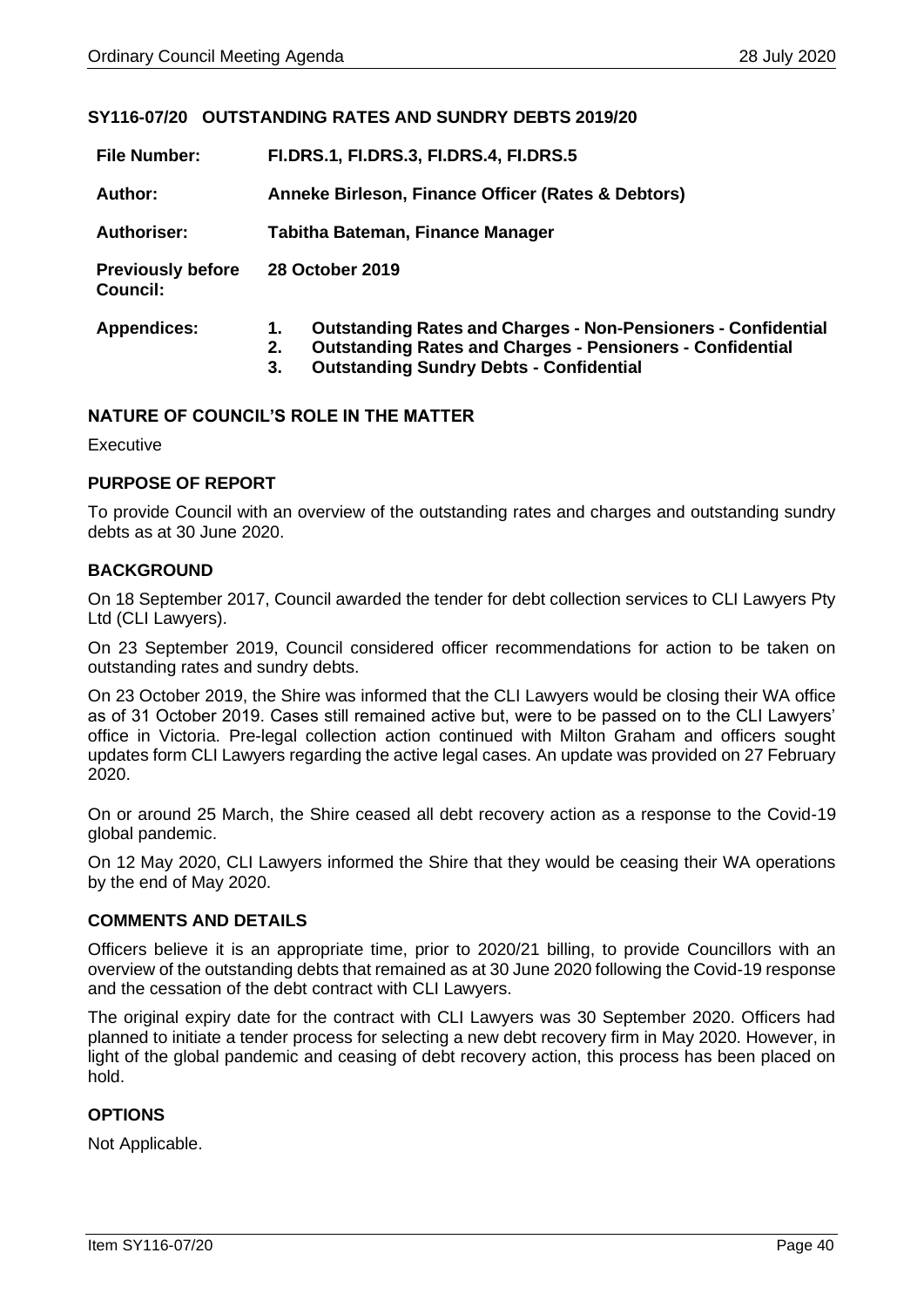# **IMPLICATIONS TO CONSIDER**

#### **Consultative**

Not Applicable.

#### **Strategic**

*Goal 5: Strong Leadership and Governance*

- The Council supported by the administration is strategic, effective and informed in its decision-making.
- The Shire's public finances are sustainable in the short and long-term.

# **Policy Related**

Policy F1.1 Revenue Collection

# **Financial**

The total outstanding rates and charges as at 30 June was \$1,162,428.35.

The total outstanding sundry debtor charges as at 30 June 2020 were \$300,279.40, not including any credit balances.

# **Legal and Statutory**

Not Applicable.

# **Risk Related**

The overall financial impact around outstanding rates and charges is Extreme (5) with a likelihood of recurrence as Likely (4). Giving the outstanding rates and charges an overall Risk rating of Extreme (20).

These risks are mitigated when considering:

- Allowances for doubtful debts.
- New rates payment incentive scheme for 2020/21
- No penalty interest to be charged until 1 January 2021.

The payment incentives have been defined with the aim of encouraging payment, including those with existing debts.

In addition, once debt recovery can resume and a new collection firm appointed, the outstanding amount should reduce over time, assuming there are no major incidents that impact on people's financial circumstances.

The Financial Impact for outstanding sundry debts is Major (4) with the likelihood of recurrence being unlikely (2). This gives the outstanding sundry debts an overall risk rating of Moderate (8).

It is further noted that the balance of outstanding sundry debts includes \$235,386.34 of grant income, expected to be received within coming weeks, reducing the total to 64,893.06. Officers have reasonable belief that the majority of these outstanding sundry amounts will be paid or are recoverable through the Shire's revenue collection process.

# **Workforce**

Not Applicable.

# **VOTING REQUIREMENTS**

**Absolute Majority: No**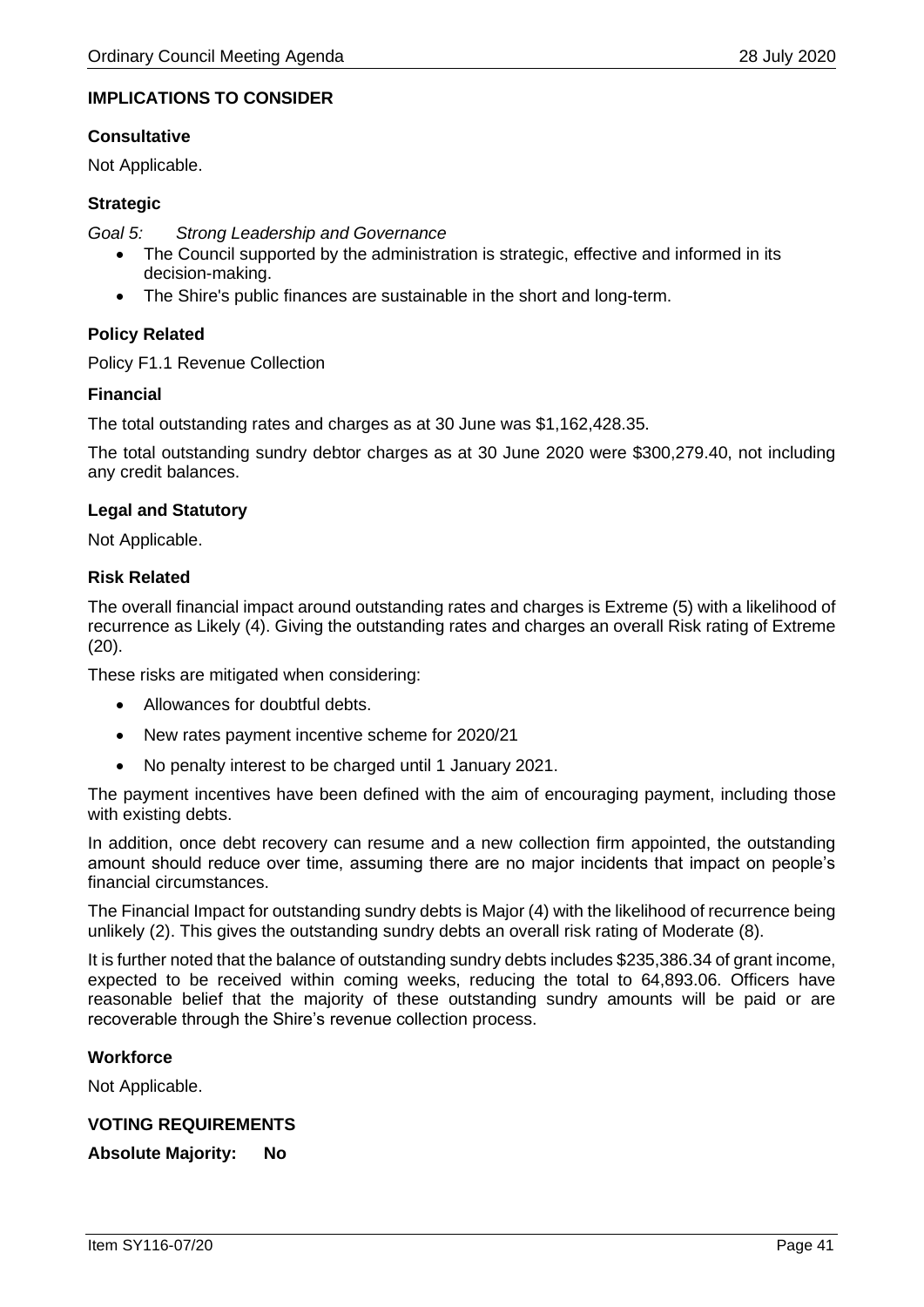# **RECOMMENDATION**

That Council;

- 1. Notes the balance of outstanding rates and charges as at 30 June 2020 being \$1,162,428 as detailed within Appendices 1 and 2 and;
- 2. Notes the balance of outstanding sundry debts as at 30 June 2020 being \$300,279 as detailed within Appendix 3.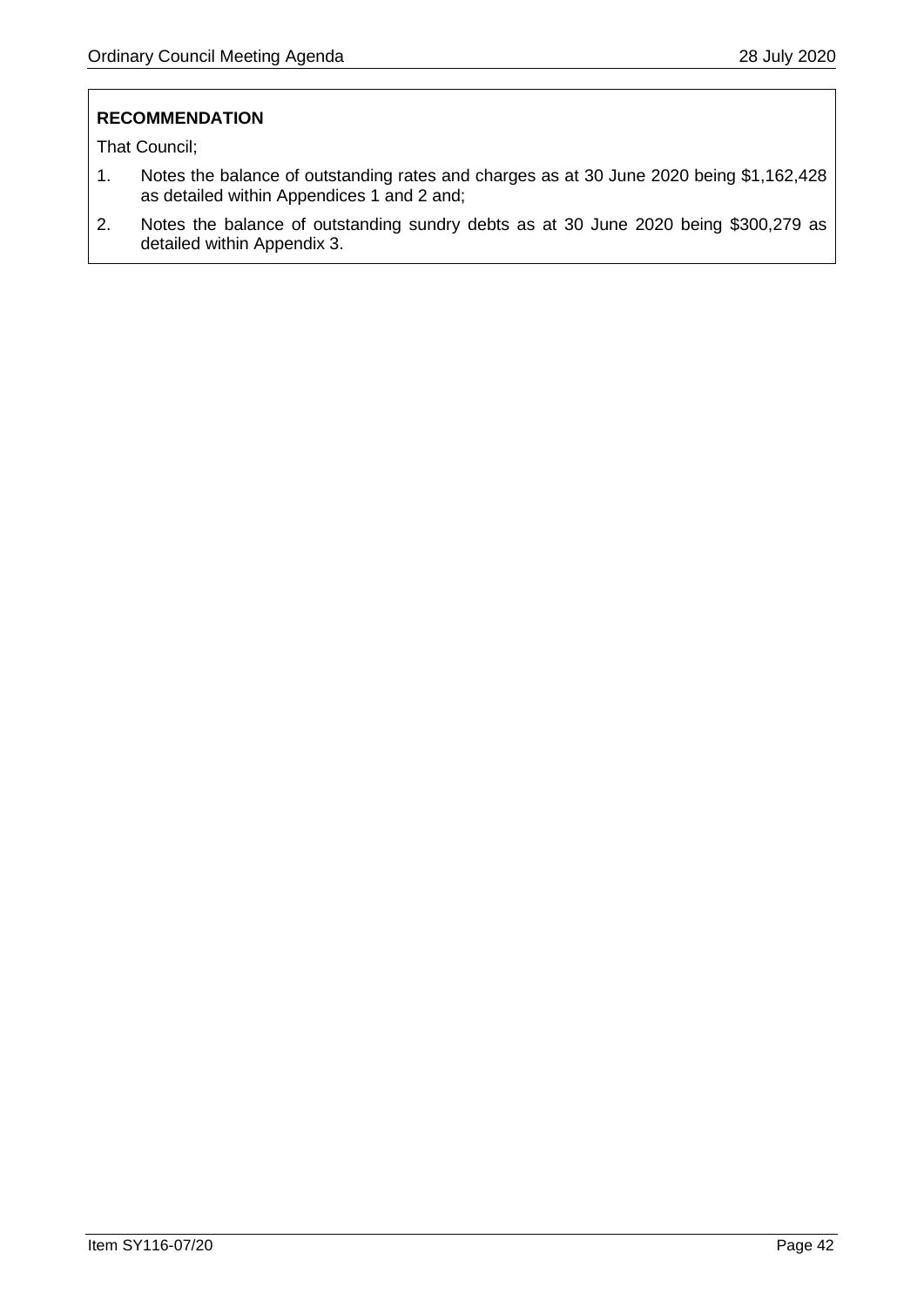# <span id="page-42-0"></span>**10 MOTIONS OF WHICH PREVIOUS NOTICE HAS BEEN GIVEN**

Nil

# <span id="page-42-1"></span>**11 QUESTIONS FROM MEMBERS WITHOUT NOTICE**

Nil

# <span id="page-42-2"></span>**12 BUSINESS OF AN URGENT NATURE INTRODUCED BY DECISION OF THE MEETING**